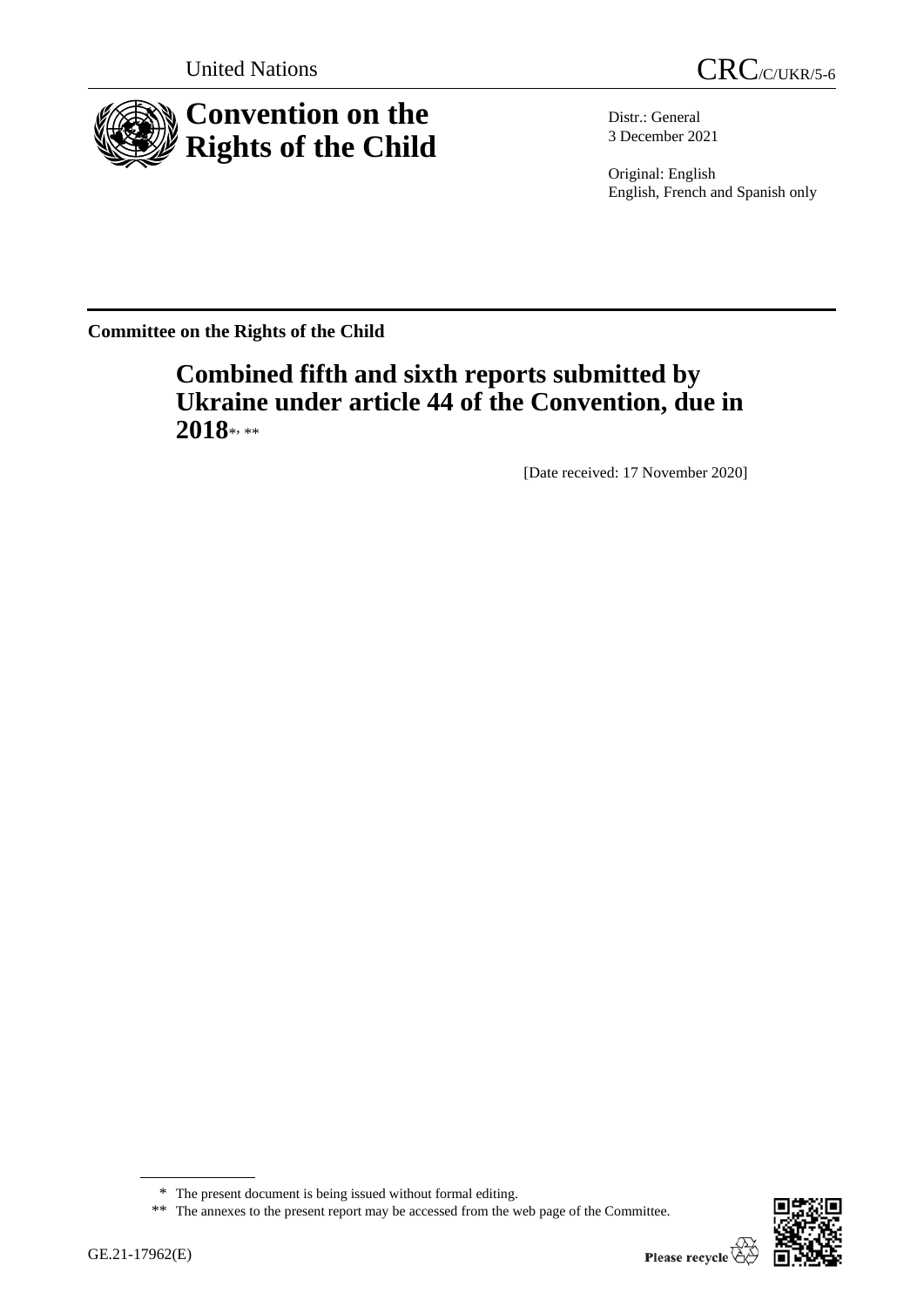# Contents

|       |                                                                                                                                                     | Page           |
|-------|-----------------------------------------------------------------------------------------------------------------------------------------------------|----------------|
|       |                                                                                                                                                     | $\mathcal{E}$  |
|       |                                                                                                                                                     | $\overline{4}$ |
| I.    | General measures of implementation of the Convention                                                                                                | 5              |
| П.    |                                                                                                                                                     | 7              |
| Ш.    |                                                                                                                                                     | $\overline{7}$ |
| IV.   | Civil rights and freedoms (Articles 7, 8, 13, 14, 15, 16, 17, para.2,                                                                               | 10             |
| V.    | Family environment and alternative care (Articles 5, 9, 10, 11,<br>paras. 1–2 Article 18, Articles 19, 20, 21, 25, para. 4, Article 27, Article 39) | 13             |
| VI.   | Disability, health protection and welfare (Article 6, para. 3,                                                                                      | 20             |
| VII.  | Education, entertainment, cultural activity                                                                                                         | 26             |
| VIII. | Vulnerable groups of children for whom special measures                                                                                             | 30             |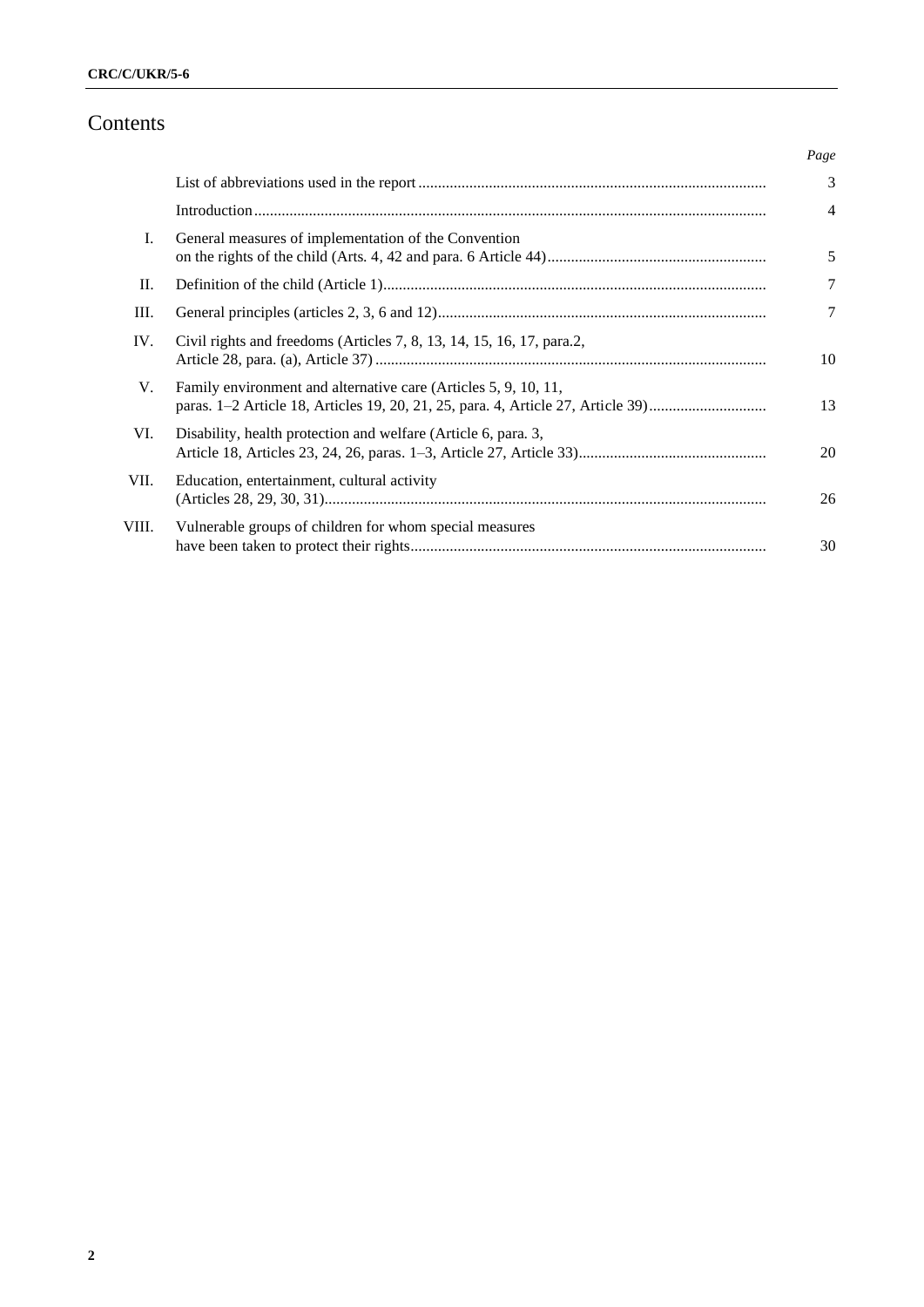# **List of abbreviations used in the report**

| <b>CCU</b>  | Criminal Code of Ukraine                              |
|-------------|-------------------------------------------------------|
| <b>CMU</b>  | Cabinet of Ministers of Ukraine                       |
| CoE         | Council of Europe                                     |
| <b>CPCU</b> | Civil Procedural Code of Ukraine                      |
| <b>FCU</b>  | Family Code of Ukraine                                |
| LoU         | Law of Ukraine                                        |
| <b>MEDT</b> | Ministry of Economic Development and Trade of Ukraine |
| MIA         | Ministry of Internal Affairs of Ukraine               |
| MoD         | Ministry of Defence of Ukraine                        |
| <b>MoES</b> | Ministry of Education and Science of Ukraine          |
| MoH         | Ministry of Healthcare of Ukraine                     |
| MoJ         | Ministry of Justice of Ukraine                        |
| MoSP        | Ministry of Social Policy of Ukraine                  |
| MoYS        | Ministry of Youth and Sport of Ukraine                |
| <b>NHRS</b> | National Human Rights Strategy of Ukraine             |
| <b>NPU</b>  | National Police of Ukraine                            |
| SMS         | <b>State Migration Service of Ukraine</b>             |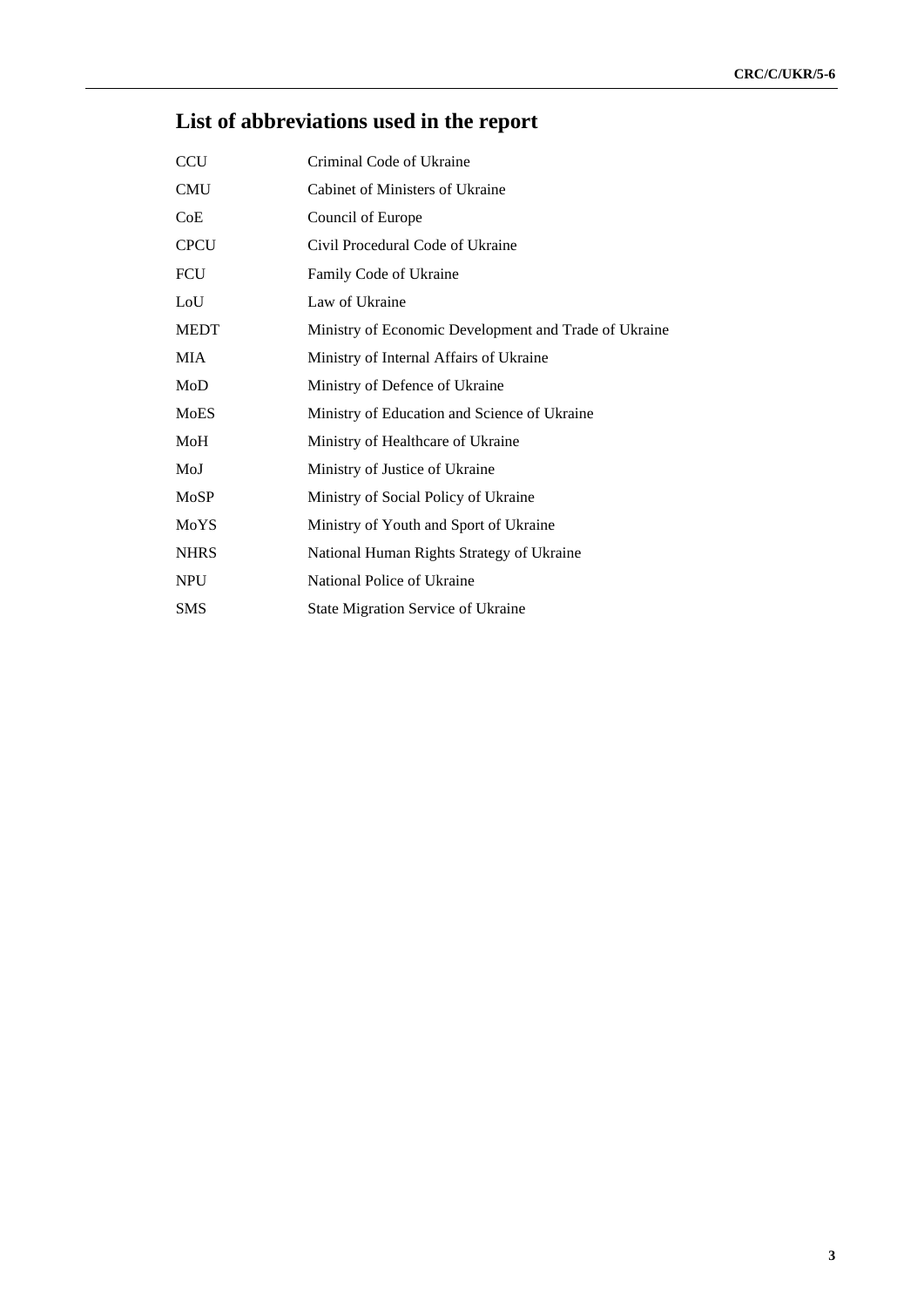# **Introduction**

1. As a state party to the UN Convention on the Rights of the Child (further – UNCRC), Ukraine presents its consolidated fifth and sixth periodic national report on Ukraine's implementation of the provisions of the UNCRC for the period 2011–2017.

2. In terms of both territory and population, Ukraine is one of the largest countries. It is situated entirely in Europe. Ukraine is a unitary state, which consists of 24 oblasts, the Autonomous Republic of Crimea and two cities with a special status: Kyiv and Sevastopol. Ukraine is a parliamentary-presidential republic. The supreme body of state power is the Verkhovna Rada of Ukraine, and the head of state is the President of Ukraine.

3. The population of Ukraine was 42.4 million people in early 2018, of which 7.6 million were children under the age of 18. Children under the age of 18 belong to the most vulnerable group.

4. During the period covered by the report, the armed aggression of the Russian Federation against Ukraine started, which put it under the threat of the loss of its statehood (2014–2018), Ukraine conducted reforms of the public administration system (initiated in 2010) and of the administrative-territorial system (initiated in 2014).

5. In 2011–2017, the state policy in the field of childhood was aimed at: improving the legal framework for childhood protection; prevention of social orphanhood; strengthening of social protection of economically disadvantaged families with children; reforming the system of institutional care and upbringing of children; protecting children from violence, exploitation, and sale. Since 2014, it was aimed at protecting the rights of children during hostilities and armed conflicts. The Concept of the State Target Program called National Action Plan for the Implementation of the UNCRC for 2017–2021 was approved.<sup>1</sup> The progress of ensuring the rights of the child is constantly monitored.

6. In 2012 Ukraine ratified the Convention of the Council of Europe on the Protection of Children against Sexual Exploitation and Sexual Abuse. The Verkhovna Rada of Ukraine is currently reviewing the draft LoU<sup>2</sup> "On Amendments to Certain Legislative Acts of Ukraine in Connection with the Ratification of the Council of Europe Convention on the Protection of Children against Sexual Exploitation and Sexual Abuse".

7. This report presents the actions of the Government of Ukraine in the field of human rights for children and responds to the Concluding Observations made by the United Nations Committee on the Rights of the Child on the previous report [\(CRC/C/UKR/CO/3-4,](http://undocs.org/en/CRC/C/UKR/CO/3-4) 2011) and the Optional Protocol to the UNCRC on the Participation of Children in Armed Conflict [\(CRC/C/OPAC/UKR/CO/1,](http://undocs.org/en/CRC/C/OPAC/UKR/CO/1) 2011), the Optional Protocol to the UNCRC on the sale of children, child prostitution and child pornography [\(CRC/C/OPSC/UKR/1\)](http://undocs.org/en/CRC/C/OPSC/UKR/1). The report is based on the analytical and statistical material provided by ministries and departments that ensure protection of children's rights, scientific institutions and organizations of civil society. The text of the report has been agreed with the appropriate departments.

8. The report is prepared according to recommendations of [HRI/GEN/2/Rev.6,](http://undocs.org/en/HRI/GEN/2/Rev.6) 2009.

<sup>&</sup>lt;sup>1</sup> Resolution No. 453 of CMU dated 30.05.2018.

<sup>&</sup>lt;sup>2</sup> This abbreviation as well as others used in the text can be found in the Annex – List of abbreviations used in the Report.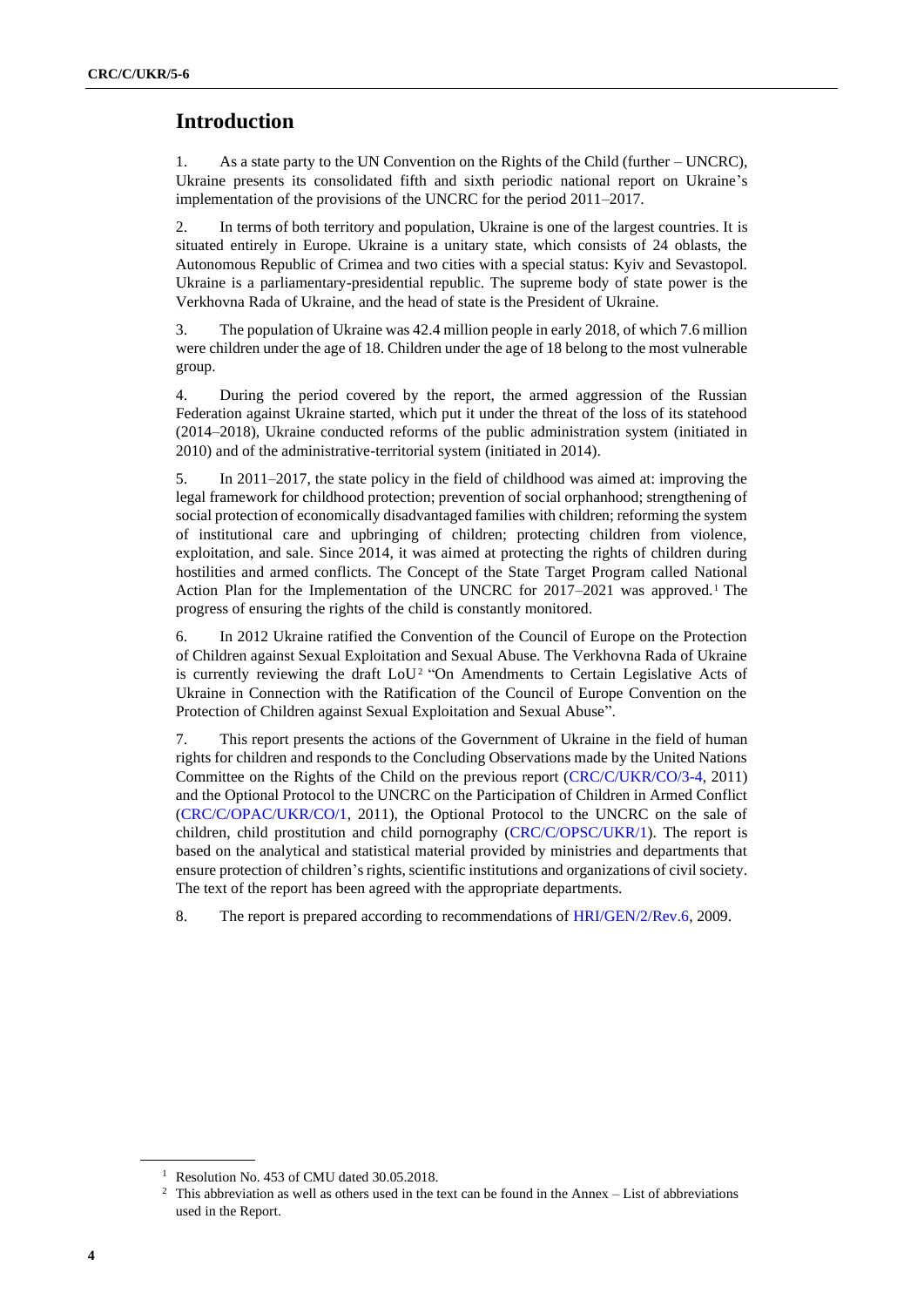# **I. General measures of implementation of the convention on the rights of the child (arts. 4, 42 and para. 6, article 44)**

# **1. State policy, national legislation promoting the enjoyment of the rights of the child enshrined in the Convention; changes in national legislation in accordance with the principles and provisions of the Convention and its Optional Protocols**

9. The Government of Ukraine continues to implement measures aimed at bringing domestic legislation and practice in line with the principles of the UNCRC in the context of the administrative reform (2010) and the decentralization of power (2014).

10. With a view to ratify the Rome Statute of the International Criminal Court (para. 22 of the Concluding Observations of the UN Committee on the Rights of the Child (further – Concluding Observations), Article 124 of the Constitution of Ukraine was amended. Ukraine can recognize the jurisdiction of the International Criminal Court under the conditions set out in the Rome Statute of the International Criminal Court (the revisions will come into force on June 30, 2019).<sup>3</sup>

11. Work on Ukraine's accession to the Convention on the Protection of Children and Cooperation on Intergovernmental Adoption is ongoing (para. 49 of the Concluding Observations).

12. The development of national legislation on the prevention of social orphanhood; social support for economically disadvantaged families with children; ensuring the rights of orphans, children deprived of parental care to upbringing in a family environment, etc. continued. The reform of the care system for children deprived of parental care is underway (para. 12b of the Concluding Observations).

13. In 2017, a comprehensive analysis of the national legislation on the protection of the rights of the child was conducted (para. 9 of the Concluding Observations). The analysis showed that most of the provisions of the UNCRC were fully or partially incorporated into Ukrainian legislation; the national legislation is more in line with the provisions of the Optional Protocol on the involvement of children in armed conflict and only partially complies with the provisions of the Optional Protocol on the sale of children, child prostitution and child pornography.

14. The National Program "National Action Plan for the Implementation of the UNCRC" for the period until 2016 was implemented<sup>4</sup> (para. 14a of the Concluding Observations).

15. The monitoring of the progress of the National Action Plan on the implementation of the UNCRC was carried out through annual sector reports as well as annual state reports on the situation of children in Ukraine (para. 14b of the Concluding Observations).

16. The State Social Program "National Action Plan for the Implementation of the UNCRC" for the period up to 2021<sup>5</sup> defines the priority areas for activities in the field of children's rights protection (Annex).

17. In 2015–2016, a reform of the social protection system was implemented to improve the efficiency of social programs for low-income households, there were changes resulting in the reduction of the category and expansion of targeted social assistance programs for families with children.  $6$  A Poverty Reduction Strategy<sup>7</sup> was adopted. Action plans for implementation of certain strategic directions are approved annually.<sup>8</sup> Programs for lowincome families were expanded: the amount of assistance for such families increased and the criteria for obtaining benefits were softened. A simplified procedure for granting subsidies

<sup>3</sup> Law of Ukraine No. 1401-VII dated 02.06.2016.

<sup>4</sup> Law of Ukraine No. 1065-17 dated 05.03.2009.

<sup>5</sup> Decree No. 453 of the CMU dated 30.05.2018.

<sup>6</sup> Law of Ukraine No. 1166-VII dated 27.03.2014.

<sup>7</sup> Ordinance No. 161-r of the CMU dated 16.03.2016.

<sup>8</sup> Ordinance No. 573-r of the CMU dated 08.08.2016 and No. 99-r dated 14.02.2018.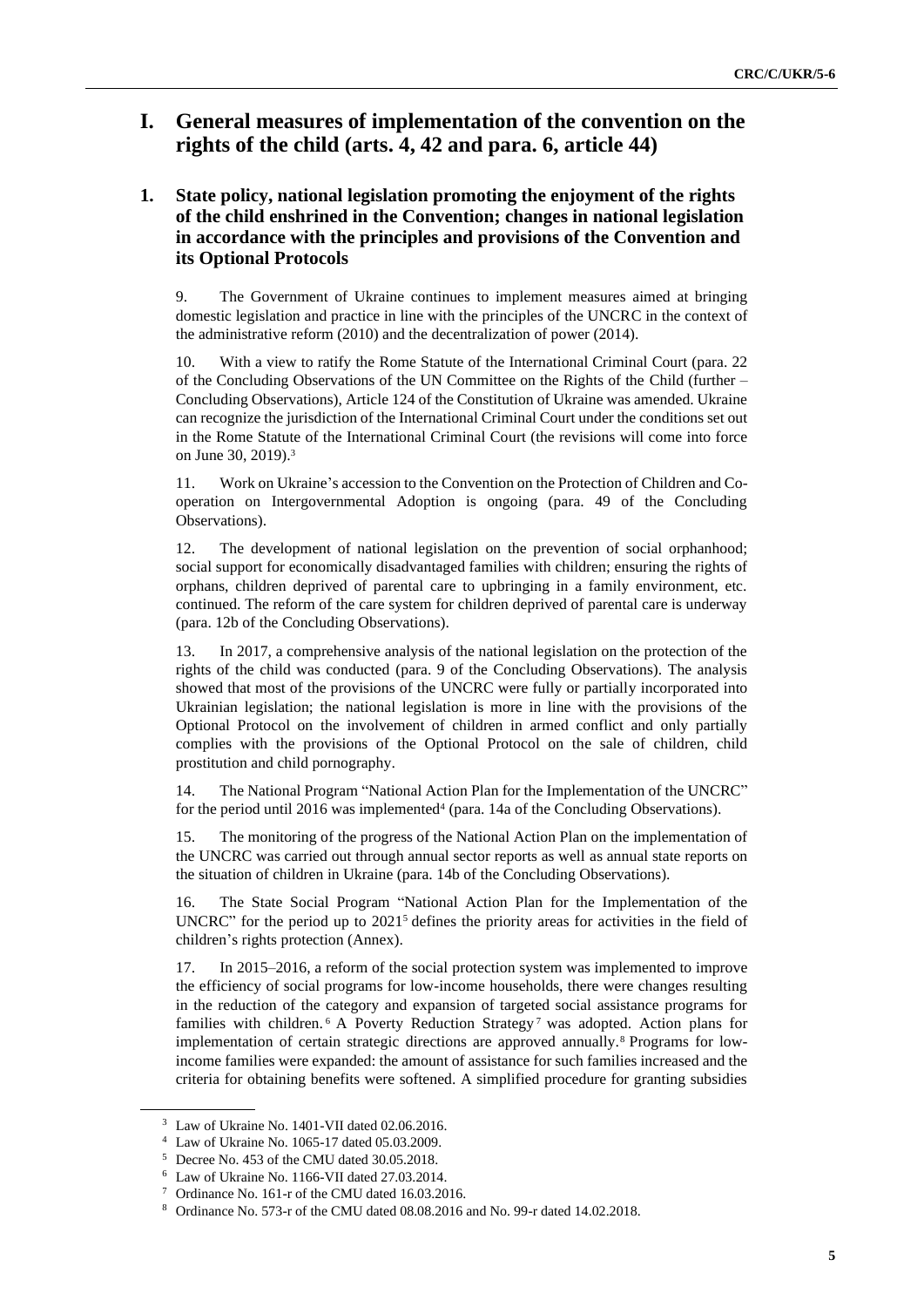to pay for housing and communal services was introduced in the framework of optimization of family social protection programs (para. 7 S. V).

18. The improvement of the Unified Information and Analytical System "Children" with the detailed data on them is ongoing (para. 7 S. V), administrative and departmental statistics on certain categories of children are collected. The draft LoU "On the National Bank of Data on Children and Families with Children" is being drafted.

## **2. Coordination mechanisms for children's policy at the national and local levels**

19. During the administrative reform the functions of ensuring the rights of the child were transferred to the MoSP. Under power decentralization, the development of mechanisms for the coordination and implementation of policies on children at the national and local levels is ongoing.

20. The MIA has created the Office of Juvenile Prevention of the Department of Preventive Activities of the NPU.<sup>9</sup> Juvenile delinquency units were created at the local level.

21. To ensure effectiveness of the Interdepartmental Commission for the Protection of Childhood and its decisions (para. 12 (c) of the Concluding Observations), amendments to its status, main tasks and functions<sup>10</sup> were submitted to the CMU for consideration.

22. To ensure the monitoring of children's rights (para.16 of the Concluding Observations) the institution of the President of Ukraine on the Rights of the Child<sup>11</sup> was introduced in 2011. The Commissioner for the Rights of the Child is an independent of and uncontrollable by the Government of Ukraine. In 2013, Ukraine joined the European Network of Ombudspersons for Children's Rights (ENOC). In 2018, an institution of the educational ombudsman<sup>12</sup> was created.

# **3. Measures taken to raise awareness among adults and children about the principles and provisions of the Convention and its Optional Protocols**

23. In 2011–2017, the work continued to spread information about the UNCRC and to train specialists working with children (para. 22 of the Concluding Observations). To familiarize children with the provisions of the UNCRC, the CMU has developed a Government Website for young citizens (para. 2 S. VII).

24. The MoD together with the Headquarters of the Anti-Terrorist Operation in the territory of Donetsk and Luhansk Oblasts signed a Memorandum of Understanding between the MoD and the Delegation of the Danish Refugee Council in Ukraine (para. 12 of the Concluding Observations on the Optional Protocol on the Involvement of Children in Armed Conflict).

### **4. Cooperation with civil society organizations**

25. Representatives of civil society organizations and international organizations are part of consultative and advisory bodies (the Interdepartmental Commission on Childhood Protection) (para. 24 of the Concluding Observations, (para. 3 S. I.).

<sup>&</sup>lt;sup>9</sup> LoU No. 580-VIII dated 02.07.2015.

<sup>&</sup>lt;sup>10</sup> Resolution No. 483 of the CMU dated 31.05.2012.

<sup>&</sup>lt;sup>11</sup> Decree of the President of Ukraine No. 811 dated 11.08.2011.

<sup>&</sup>lt;sup>12</sup> Resolution No. 491 of the CMU dated 06.06.2018.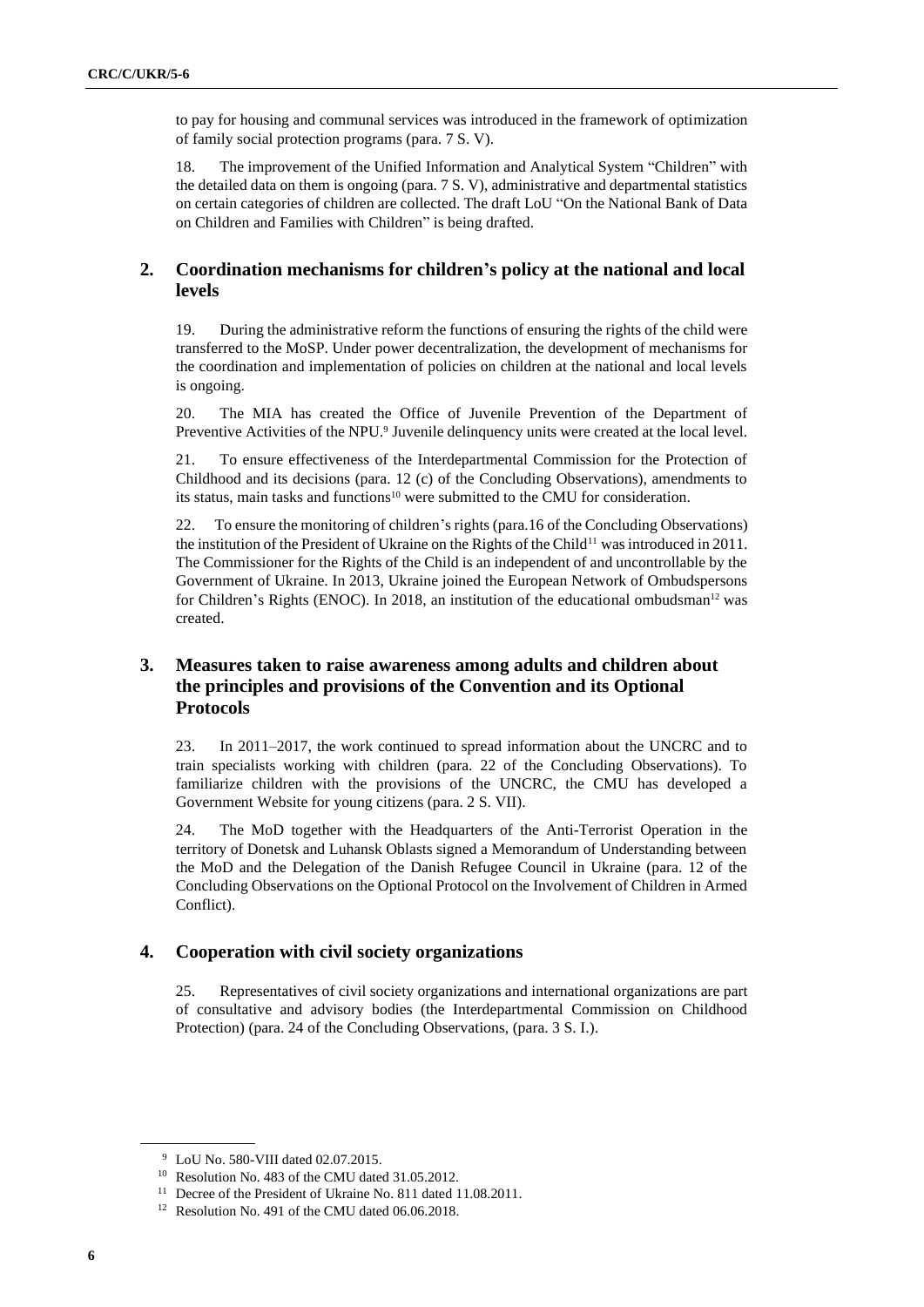26. The National Strategy for Promoting the Development of Civil Society in Ukraine for the period 2016–2020<sup>13</sup> is aimed at further development of effective interaction between the state and society.

# **ІІ. Definition of the child (article 1)**

27. The information on Article 1 of the Convention has not changed and is set out in Section 2 of the previous report.<sup>14</sup>

28. Amendments were made to the FCU<sup>15</sup>: the legal age of marriage for men and women is set as 18. Granting the right to marry to persons between the ages of 16 and 18 is attributed to the jurisdiction of the court.

29. Amendments were made to Article 155 of the CCU16, according to which voluntary sexual intercourse with a person under the age of 16 committed by an adult is a criminal offense.

# **III. General principles (articles 2, 3, 6 and 12)**

#### **1. Information regarding**

#### **(a) Non-discrimination (Article 2)**

30. The Law "On Principles of Prevention and Counteraction of Discrimination in Ukraine"<sup>17</sup> was approved in 2012. The Law defines the notion of discrimination, its forms and positive actions, which are not considered to be discriminatory.

31. A draft law<sup>18</sup> was passed for consideration by the Verkhovna Rada of Ukraine. Amendments to the articles of the CCU regarding the exclusion of criminal responsibility for discrimination and its replacement with administrative liability are envisaged.

#### **(b) Best interests of the child (Article 3)**

32. The concept of "ensuring the best interests of the child" was legislatively regulated.<sup>19</sup>

33. Changes to legislation aimed at improving observance of the best interests of the child have been approved. The concepts of "ensuring the best interests of the child", "child from an economically disadvantaged family", "a child who has suffered from hostilities and armed conflicts" <sup>20</sup> have been incorporated. The possibility of obtaining legal protection from the state is strengthened where legal representatives fail to provide it.<sup>21</sup> The work of the bodies and services for children's affairs has been legislatively improved.<sup>22</sup> Amendments to the LoU "On Protection of Childhood" were made regarding the guarantee of free legal aid necessary for the protection of the rights of the child.

34. Provision of the best interests of orphans and children deprived of parental care, the FCU and the LoU "On the Protection of Childhood" were amended concerning families of the foster carers<sup>23</sup> (para.  $6$ , S. V.).

<sup>&</sup>lt;sup>13</sup> Decree of the President of Ukraine No. 68/2016 dated 26.02.2016.

<sup>14</sup> CRC/C/UKR/3-4.

<sup>15</sup> LoU 4525-UI dated 15.03.2012.

<sup>16</sup> LoU No. 2334-VIII of 14.03.2018.

<sup>17</sup> LoU No. 5207-VI dated 06.09.2012.

<sup>18</sup> Draft LoU (Reg. No. 3501 dated 20.11.2015).

<sup>19</sup> LoU No. 936-19 dated 26.01.2016.

<sup>20</sup> LoU No. 936-19 of 26.01.2016.

<sup>21</sup> LoU No. 1838-VIII dated 07.02.2017.

<sup>22</sup> LoU No.1824-VIII dated 19.01.2017.

<sup>23</sup> LoU No.2342-IV dated 13.01.2005 (with amendments No. 1774-VIII dated 06.12.2016).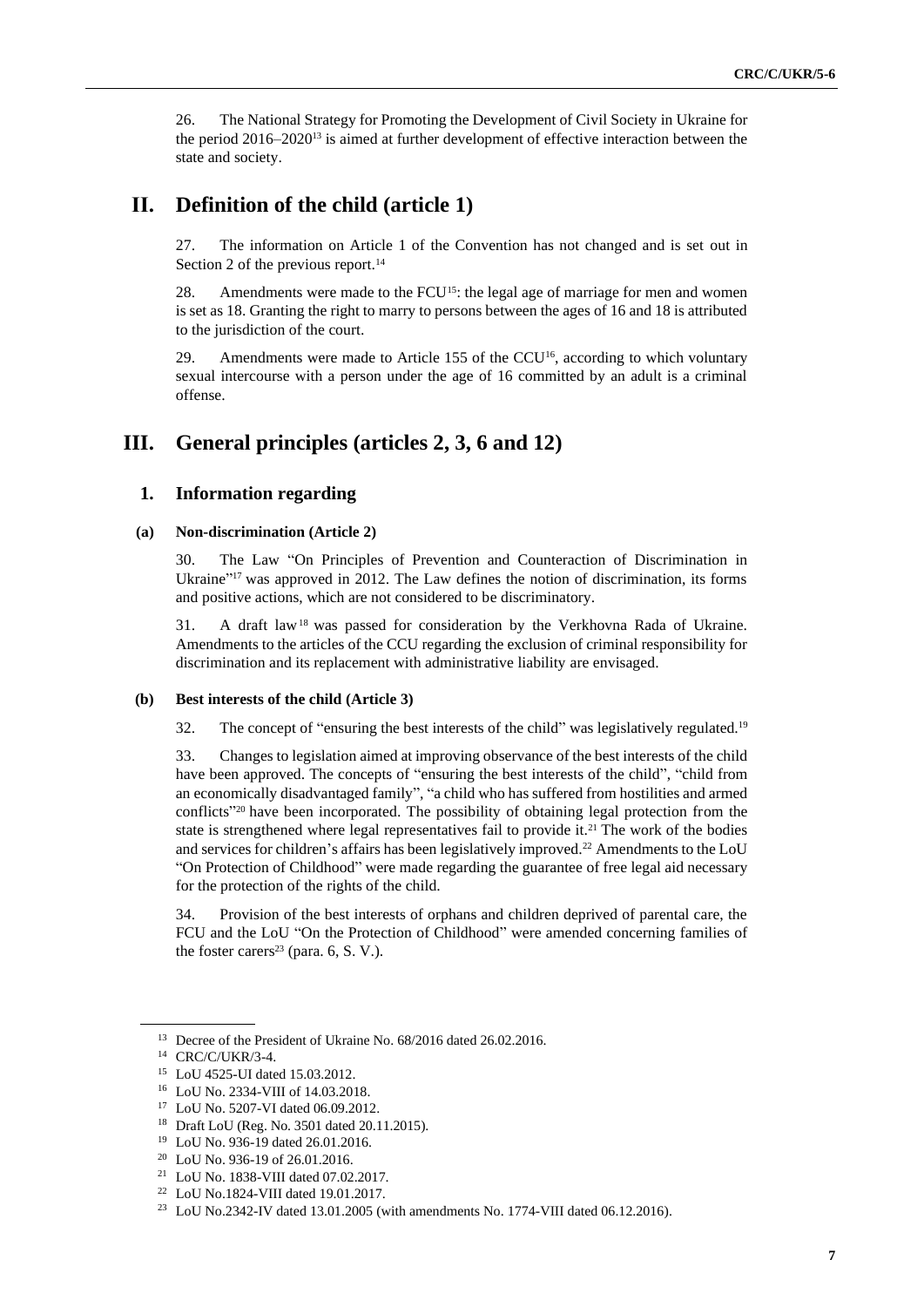35. The use of restorative and proactive methods was regulated in the system of prevention of offenses and assistance to minor delinquents (para. 5, S. VII.).

36. The adopted legislative provisions on considering the best interests of the child in the process of planning state policy and protecting the rights of the child require introduction of effective practical procedures for their implementation.

#### **(c) The right to life, survival and development (Article 6)**

37. The state system for the protection of the rights of every child to life, survival and development is presented in the previous report.<sup>24</sup>

38. The information on the survival and development of children in Ukraine is given in para. 2, S. VІ.

#### **(d) Respect for the views of the child, the right to free expression (Article 12)**

39. Detailed information on respecting the views of the child, the right to free expression is given in the previous report.<sup>25</sup>

40. A new version of the CPCU<sup>26</sup> was approved in 2017. It regulates the rights of a juvenile or a minor person during the consideration of a court case on the expression of his or her opinion; receiving information about the trial; implementation of other procedural rights and performance of procedural duties.

41. The Concept for Development of Criminal Justice for Minors in Ukraine<sup>27</sup> was approved. The Action plan for implementation of the Concept<sup>28</sup> for the period of  $2011-2016$ was approved. A new version of the CPCU that regulates the specifics of criminal proceedings against minors, as well as the use of compulsory correction measures for minors who have not reached the age of criminal responsibility, was adopted. The Action Plan for the implementation of the NHRS for the period up to  $2020^{29}$  was approved. The Interagency Coordination Council on Juvenile Justice – an advisory body of the  $CMU<sup>30</sup>$  – was formed in 2017. The MoJ drafted an ordinance of the CMU "On Approval of the National Strategy for the Reform of the Juvenile Justice System for the Period until 2022".

42. The children's capability to express their views and influence decision-making related to the student process is envisaged in the new LoU "On Education". <sup>31</sup> The public selfgovernment is in place in educational institutions.

# **2. Information on measures taken to protect children from xenophobia and other related intolerance (Article 2)**

43. Information on the legal framework for measures to protect children from xenophobia and other forms related to it, as well as intolerance, is contained in the previous report.<sup>32</sup>

44. Paragraph 28 of the Concluding Observations, the MoYS promotes the implementation of projects on intercultural dialogue, tolerance and respect for differences through the provision of financial support based on competitive principles to youth and children's public organizations for the implementation of their projects. In 2017, four youth public organizations were given financial support for a total of UAH 720,000. Information materials have been disseminated to counter the language of hatred through education in human rights. In places of compact residence of persons of the Roma national minority, measures are taken to ensure social protection of Roma families with children, taking

<sup>24</sup> CRC/C/UKR/3-4.

<sup>25</sup> CRC/C/UKR/3-4.

<sup>26</sup> LoU No. 2147-VIII dated 03.10.2017.

<sup>27</sup> Decree No. 597 of the President of Ukraine dated 24.05.201.

<sup>28</sup> Ordinance No. 1039 of the CMU dated 12.10.2011.

 $29$  Ordinance No. 1393 of the CMU dated 23.11.2015.

<sup>30</sup> Resolution No. 357 of the CMU dated 24.05.2017.

<sup>31</sup> LoU No. 2145-VIII dated 05.09.2017.

<sup>32</sup> CRC/C/UKR/3-4.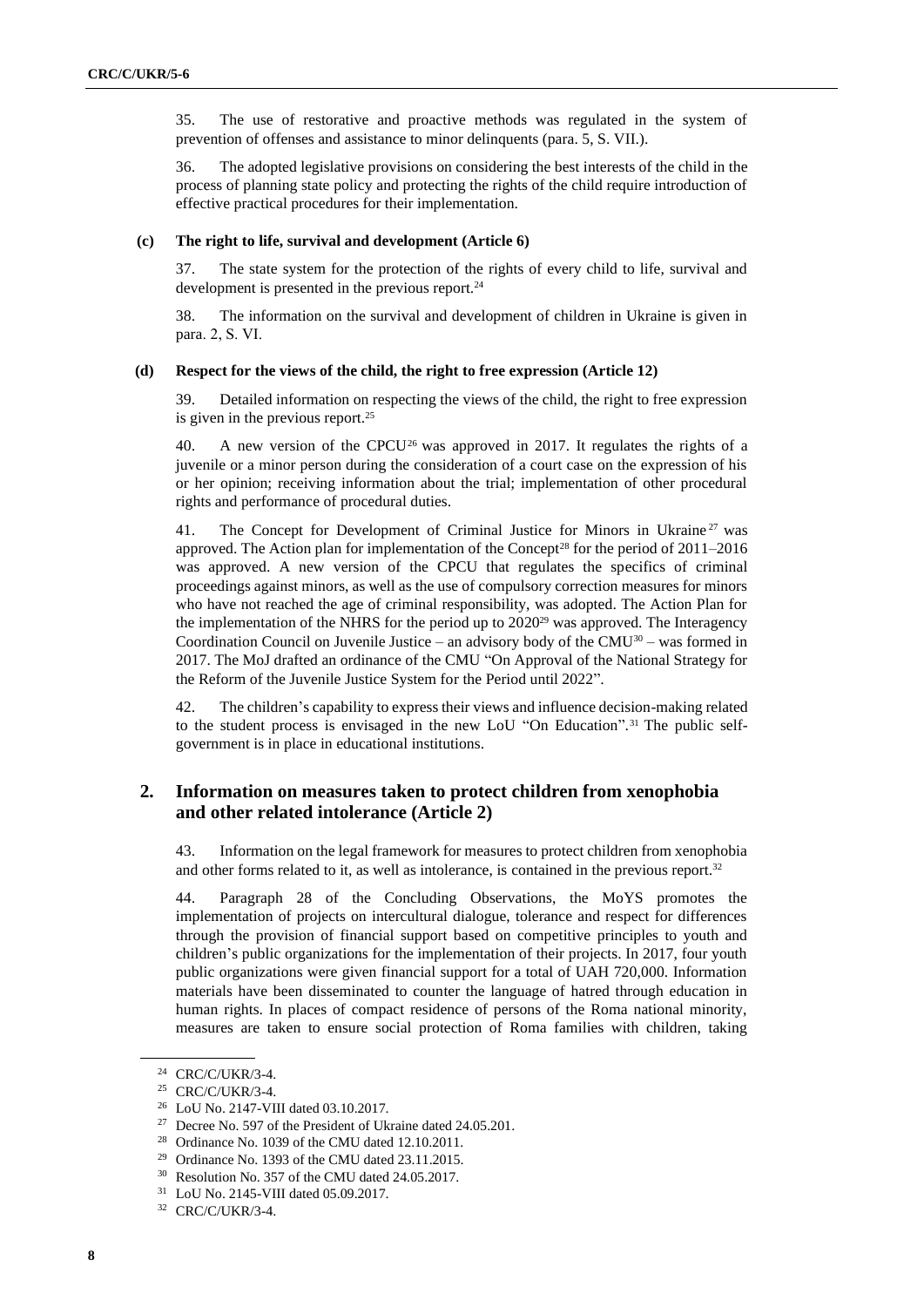preventive measures, prevention of violence and ill-treatment in relation to them, including issues of observance of the rights of Roma children and ensuring their protection and safety. The Strategy for Protection and Integration of the Ukrainian Society of Roma National Minority for the period till 2020<sup>33</sup> and the Plan of Action for its realization<sup>34</sup> were approved.

#### **3. Information on the measures taken to ensure**

#### **(a) Non-application of the death penalty to persons under 18 (Article 6)**

45. Ukraine abolished the death penalty as a measure of punishment: this type of punishment has been removed from the CCU.<sup>35</sup>

#### **(b) Registration of the death of children and their investigations, reporting of such cases**

46. Information on the registration of child deaths and their investigation, and reporting procedures for such cases are described in the previous report.<sup>36</sup>

47. The CPCU specifies the peculiarities of proceedings in cases on establishing the fact of birth or death of a person in the temporarily occupied territory of Ukraine (para. 2 S. VІ).

#### **(c) The survival of children of all ages and minimization of the risks that apply to specific children's groups (children from risk groups related to sexually transmitted diseases, children who may become victims of ill-treatment, violence etc.)**

48. Vaccination is one of the main issues for Ukraine in ensuring the survival of young children. (para. 2, S. VI).

49. The level of observance of children's right to health care is monitored in the review of incidence of communicable diseases among children. In the conditions of the epidemic of tuberculosis in 2017 the incidence of all active forms, including relapses, among children aged 0–14 was 9.3 per 100,000 of the population (611 cases), among adolescents aged 15– 17 – 23.3 per 100,000 of the population (252 cases) (para. 2, S. VІ).

50. The Annual Report of the Commissioner for Human Rights for 2016<sup>37</sup> identifies the support of children with rare (orphan) diseases as unsatisfactory. Expenditures for these purposes almost doubled in 2017 after the Commissioner for Human Rights addressed the Prime Minister of Ukraine.

51. The NPU takes measures aimed at implementing the state policy in the field of child safety, preventing violent and cruel acts against them, and preventing offenses among them. 4639 criminal offenses were committed against children (2016 – 5406). In 2017, 5087 children were affected by criminal offenses (in  $2016 - 5752$ ), including 1712 by grave and extremely grave crimes.

52. In 2012, Ukraine ratified the Convention of the CoE on Protection of Children against Sexual Exploitation and Sexual Abuse.<sup>38</sup> In 2017, 179 criminal cases were registered for sexual corruption of minors, 79 for rape, 112 for forcible gaining of sexual pleasure in an unnatural way, and 37 for sexual intercourse with a person who has not reached age of consent.

53. Within the implementation of the Action Plan of the CoE for Ukraine for 2018–2021, the CoE will contribute to the development of a comprehensive national strategy to protect children against violence, and sexual violence in particular.

<sup>33</sup> Decree No. 201 of the President of Ukraine dated 08.04.2013.

<sup>34</sup> Ordinance No. 701-r of the CMU dated 11.09.2013,

<sup>35</sup> LoU No.1483-III dated 22.02.2000.

<sup>36</sup> CRC/C/UKR/3-4.

<sup>&</sup>lt;sup>37</sup> Annual report of the Commissioner for Human Rights on the State of Observance and Protection of Human Rights and Freedoms in Ukraine (2016).

www.ombudsman.gov.ua/files/Dopovidi/Dopovid\_2017.pdf

<sup>38</sup> LoU No. 4988-VI dated 20.06.2012.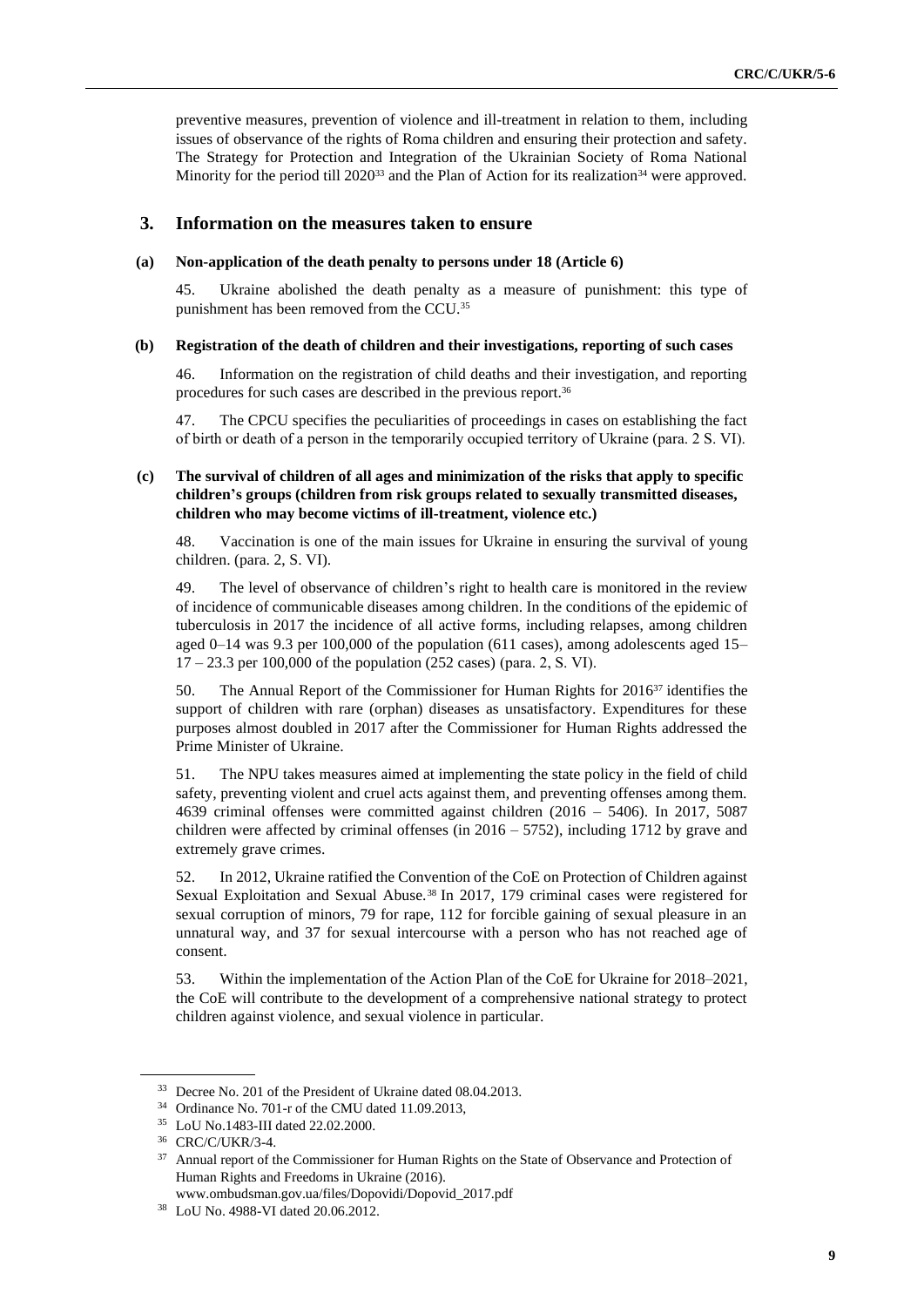# **4. Information on measures taken to prevent suicides among children and to monitor frequency of suicides**

54. The MoES distributed informational and methodical materials on the prevention of suicidal behaviour among school students; the heads of the educational and scientific bodies were instructed to conduct thorough psychological and pedagogical identification of children at risk<sup>39</sup> and to establish interaction between educational staff and other bodies and services for the protection of children's rights;<sup>40</sup> it is recommended to introduce optional courses in institutions of general secondary education aimed at strengthening the psychological component in the upbringing of children and students; to carry out psychological and pedagogical diagnostics of suicidal tendencies in children.<sup>41</sup> The National Security Council applied personal special economic and other restrictive measures (sanctions), to a number of social networks in particular, to which provision of telecommunication services and the use of telecommunication networks of general use<sup>42</sup> was stopped. The CCU was revised to increase the responsibility for assisting suicide, including online.<sup>43</sup>

55. In 2016–2017, the participation of teenagers in social media groups such as Blue Whale and other "death groups" increased dangerously in Ukraine. The NPU established a permanent operational group in each oblast, which had round-the-clock contact with the duty units of the NPU. In the course of the action, the Cyber Police units identified over 1,200 such groups which were subsequently blocked.

# **IV. Civil rights and freedoms (articles 7, 8, 13, 14, 15, 16, 17, para.2, article 28, para. (a), article 37)**

# **1. Registration of birth, name and nationality (Article 7)**

56. The procedure for child birth registration is given in the previous report.<sup>44</sup>

57. To simplify the procedure for child birth state registration, a pilot project to issue birth certificates at maternity hospitals was introduced. A draft law<sup>45</sup> introducing the principle of extra-territoriality was registered. According to the Action Plan for implementing the Strategy for Protection and Integration of the Roma National Minority to the Ukrainian Society for the period up to 2020, the issuing to persons belonging to the Roma national minority of birth certificates and passports of a citizen of Ukraine was underway.

58. When a child is born outside of a health care institution, a birth certificate is issued by the healthcare institution, which examined the mother and the child. <sup>46</sup> According to the requirements of the CPCU, the application for a birth certificate of a person in the temporarily occupied territory of Ukraine may be filed by parents, relatives, their representatives or other legal representatives of the child to any court outside of the subject territory of Ukraine irrespective of the applicant's place of residence.

59. Ukraine ratified the Convention on the Status of Stateless Persons <sup>47</sup> and the Convention on the Abolition of Statelessness.<sup>48</sup>

<sup>39</sup> Letter No. 2/3-14-1572-15 of the MoES On Prevention of Intentional Self-Mutilation by Children dated 07.08.15.

<sup>40</sup> Letter No. 1/9-557of the MoES dated 28.10.2014.

<sup>41</sup> Letter No. 1/9-119 of the MoES On Campaign on Advocacy of Mental Health in Educational Institutions dated 02.03.2017.

<sup>&</sup>lt;sup>42</sup> Decision No. 133/2017 of the National Security and Defence Council of Ukraine dated 28.04.2017, entered into force by Decree of the President of Ukraine dated 15.05.2017.

<sup>43</sup> LoU No. 2292-VIII dated 08.02.2018.

<sup>44</sup> CRC/C/UKR/3-4.

<sup>45</sup> Draft LoU (Reg. No. 6150 dated 28.02.2017).

<sup>46</sup> Resolution No. 9 of the CMU dated 09.01.2013.

<sup>47</sup> LoU No. 23-VIII dated 11.01.2013.

<sup>48</sup> LoU No. 22-VІІ dated 11.01.2011.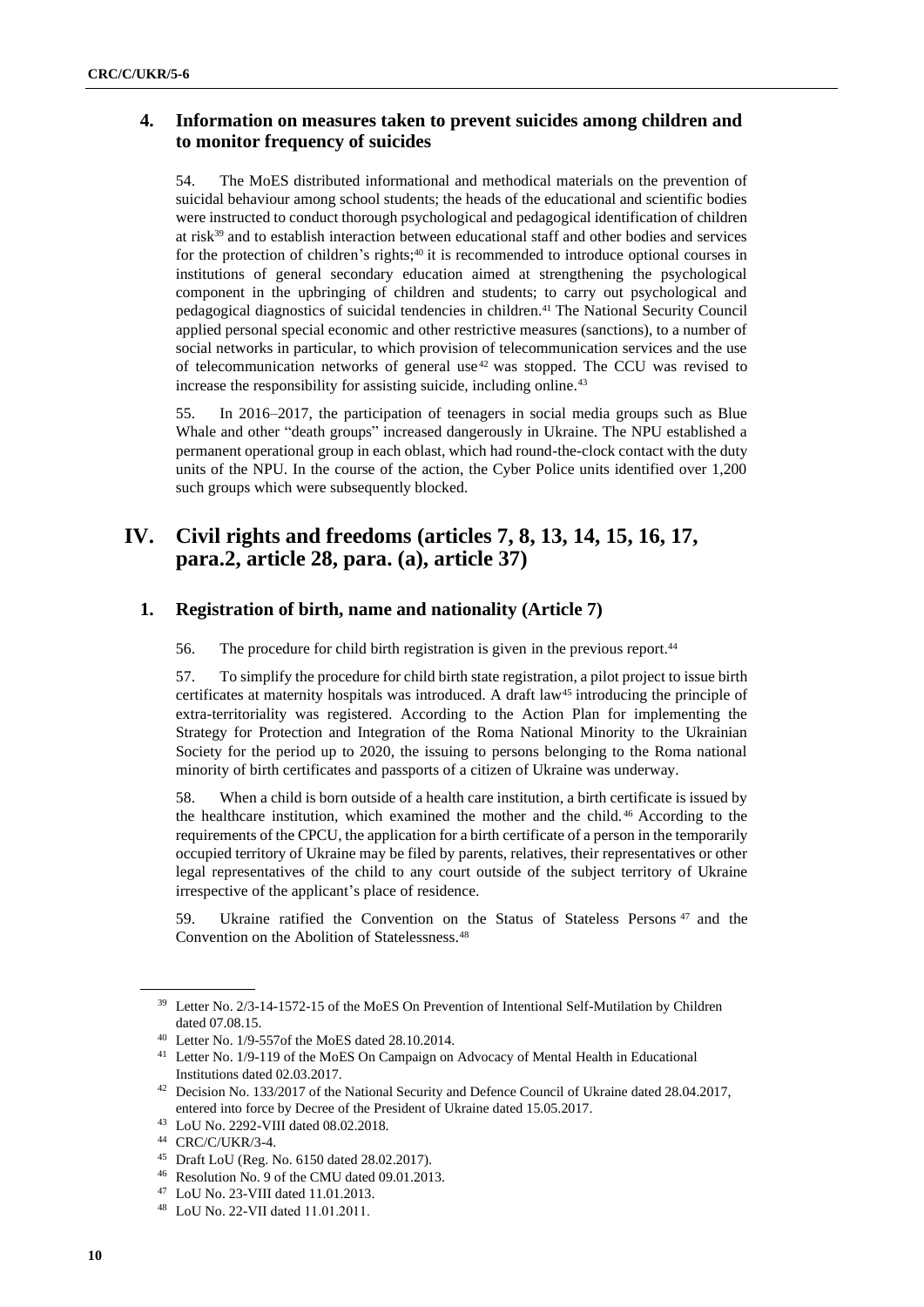60. The grounds for acquiring citizenship of Ukraine are determined by the LoU "On Citizenship". <sup>49</sup> The citizenship of Ukraine may be acquired or given up by a child based on the application/petition of one of the parents, custodian or guardian, but the citizenship of Ukraine may be acquired or given up by a child of 14 to 18 years old only with their consent.

61. In a case of civil records<sup>50</sup> envisages state registration of birth by a child who has turned 16 through his/her personal application with the presentation of an identification and citizenship document to obtain a Ukrainian identification and citizenship document.

62. It is necessary to regulate the issue when the child was born from parents, none of whom has identity documents. Where the parents are stateless/do not have any documents, they cannot act as legal representatives of the child. Where the parents don't have any identification documents, the child cannot acquire Ukrainian citizenship.

63. The registration of the birth of children outside the area of the antiterrorist operation has been available in any department of state registration of acts of civil status since 2014. However, the form of the medical certificate of birth, issued in the occupied areas is not accepted by the civil status registration authorities. In this case, the birth of a child is established by a court decision. In 2018, valid documents confirming the birth of a child in temporarily occupied territories in the Donetsk and Luhansk oblasts<sup>51</sup> are legally recognized. The implementation of the provisions of this law in an administrative manner requires legislative settlement.

#### **2. Preservation of identity (Article 8)**

64. The right of the child to preserve his/her national, cultural, religious, linguistic identity, as well as the right to freely choose the forms and means of manifestation of his/her personality<sup>52</sup> and the procedure for changing the child's surname and name are described in the previous report.<sup>53</sup>

65. According to FCU, in case of adoption, the surname, name and patronymic of the child can be changed. In accordance with the Article 226, FCU, a person who has been adopted has the right, after he/she turns 14, to receive information about his/her adoption. This provision ensures that adopted children can obtain information about their biological parents, their true date and place of birth. At the same time, national legislation has no legal provisions (mechanisms) to ensure the mandatory notification of adopted children over 14 years old. Any disclosure of the secrecy of adoption is a criminal offense.

# **3. Freedom of expression and the right to seek, receive and impart information (Article 13)**

66. National legislation contains guarantees of the right of the child to freely express a personal opinion, to form his/her own views, to develop his/her own social activity, to receive information relevant to his/her age.<sup>54</sup> The LoU "On Access to Public Information" does not establish any age limits: any individual without age restrictions can receive an answer to the request.<sup>55</sup>

## **4. Freedom of thought, conscience and religion (Article 14)**

67. The state system for ensuring the right of every child to freedom of thought, conscience and religion is described in the previous report.

<sup>49</sup> LoU No. 2235-III dated 18.01.2001.

<sup>50</sup> Order No. 52/5 of the MoJ dated 18.10.2000.

<sup>51</sup> LoU No. 2268-VIII dated 18.01.2018.

<sup>52</sup> CCU.

<sup>53</sup> CRC/C/UKR/3-4.

<sup>54</sup> LoU No. 2402-III dated 26.04.2001.

<sup>55</sup> LoU No.2939-VI dated 13.01.2011.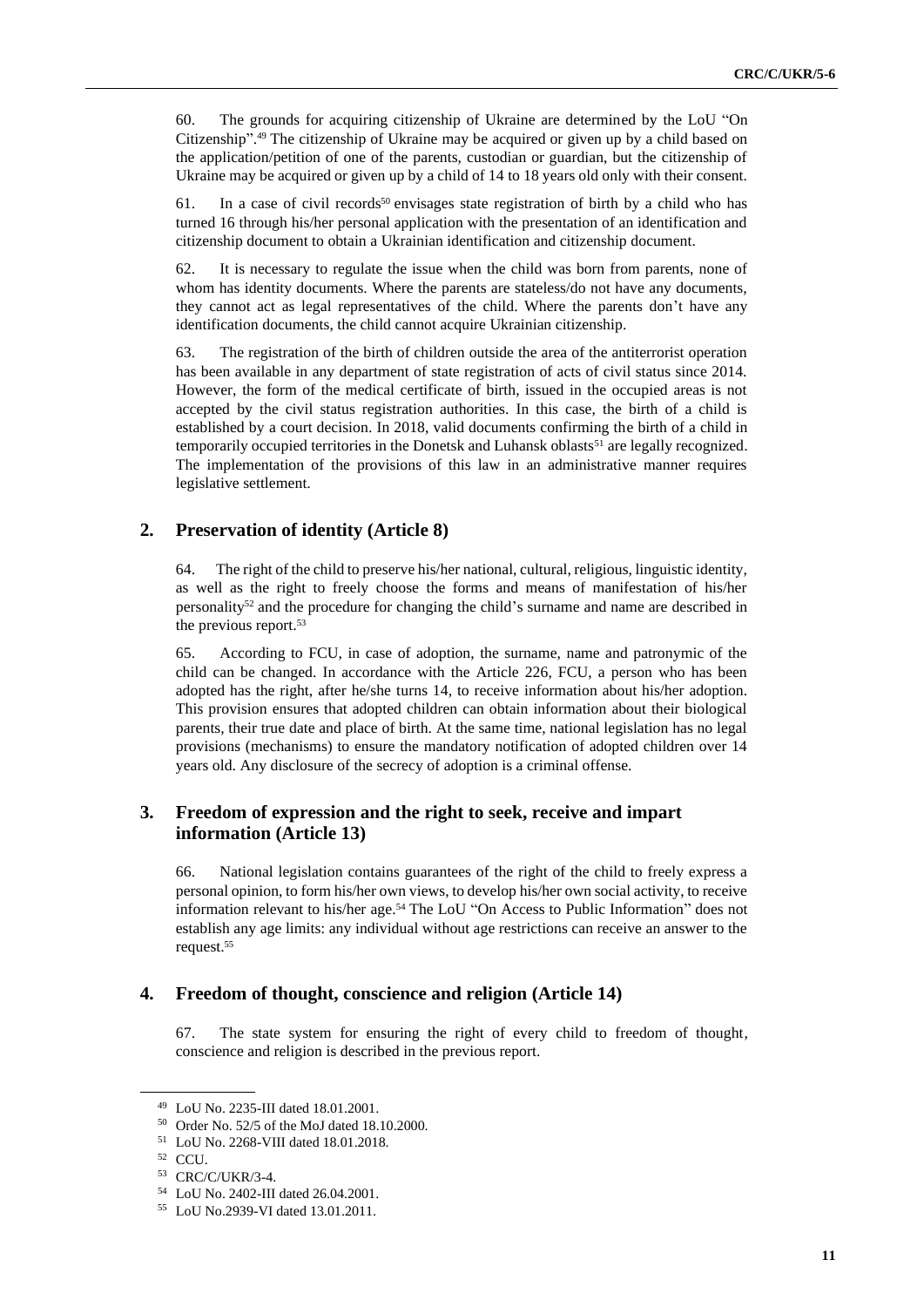68. According to the Law On Education, the subjects of educational activity must take into account certain beliefs of children during the organization and implementation of the educational process, which should not violate the rights, freedoms and legitimate interests of other participants in the educational process.<sup>56</sup>

# **5. Freedom of Association and Peaceful Assembly (Article 15)**

69. The Law "On Youth and Children's Public Organizations" does not contain norms that restrict the right of the child to freedom of association and free assembly, prohibit children from participating in political rallies and demonstrations, or creating children's associations of political or religious orientation. Whereas the Law On Protection of Childhood prohibits the creation of children's organizations of political and religious orientation.<sup>57</sup>

70. In 2018, the Concept of Support and Promotion of Development of Children's Public Movement in Ukraine was approved. The MoYS holds annual competitions funded from the state budget of projects developed by children's and youth organizations. In 2017, financial support was provided to 28 youth and children's public organizations for the implementation of 41 projects totalling UAH 6,553.5 million.

71. There is a need for legislative regulation of the conditions and rules for organizing of peaceful gatherings and holding of them by children.

# **6. Protection of privacy and reputation (Article 16)**

72. The national legislation of Ukraine: <sup>58</sup> the right to liberty, personal integrity and protection of dignity is guaranteed to each child. The discipline and order in the family, in educational and other children's institutions should be ensured on the basis of mutual respect, justice and prevention of humiliation of the child's honour and dignity.

73. Disclosure or publication of any information about a child that may cause harm to him/her without the consent of the legal representative of the child is prohibited.

## **7. Access to appropriate information and protection from materials harmful to the child's well-being (Article 17)**

74. The state promotes: dissemination by the mass media of materials useful for development of the child. It is not permitted to broadcast programs or videos that may harm physical, mental or moral development of children.<sup>59</sup>

75. The right of children to access appropriate information is ensured by an extensive network of libraries, access to the Internet and media (para. 5, S. VII).

76. In 2017 the total number of persons under 15 who used Internet over the past 12 months was 50.2% of the total number of persons in this age group (3,136,800 children). In the older age group 91.1% of the people of the corresponding age (971,500 teenagers) used the Internet during the year.

77. The Juvenile Prevention Department of the Prevention Department of the NPU initiated the "Internet Patrol" project aimed at monitoring the content that would be dangerous for children.

<sup>56</sup> LoU No. 2145-VIII dated 05.09.2017.

<sup>57</sup> LoU No. 2402-III dated 26.04.2001.

<sup>58</sup> LoU No. 2402-III dated 26.04.2001.

<sup>59</sup> LoU No. 3759-XII dated 21.12.1993 (as amended on 02.11.2012).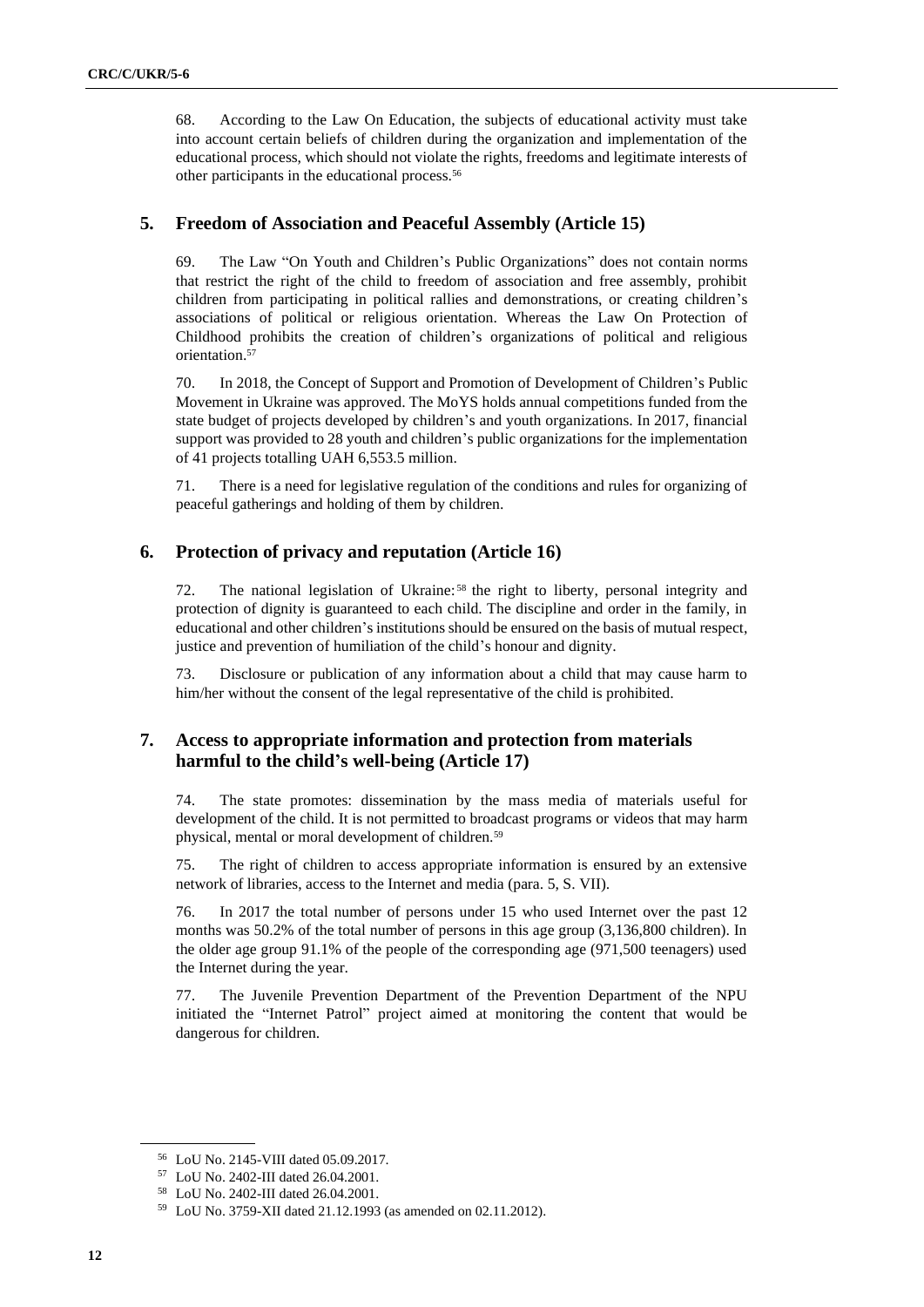# **8. The right to respectful treatment of human dignity, protection from torture or other cruel, inhuman or degrading treatment or punishment, including corporal punishment (para. 2, Article 28, para. (a), Article 37)**

78. With the support of international civil society organizations, a training course was prepared for and a supervision conducted of the juvenile prevention police and patrol police. During 2014–2016, a number of workshops were held for specialists whose competence includes implementation of measures to prevent domestic violence, identification of cases of cruel and negligent treatment of children. To improve the professional training of specialists, the NPU and the International Criminal Investigative Training Assistance Program of the Department of Justice (ICITAP) organized training for police officers. The plans for the training of police officers envisage a compulsory training on juvenile criminal justice issues.

79. The Department for the implementation of the national preventive mechanism of the Secretariat of the Commissioner of the Verkhovna Rada Ukraine on human rights, monitoring visits to the temporary detention centres of the main departments of the NPU are constantly performed.

80. The State Social Program "National Action Plan for the Implementation of the UNCRC up to  $2021^{\prime\prime}$  is a creation of the child-friendly justice system, which envisages introduction of effective forms and methods for preventing juvenile delinquency.

81. The NPU, in conjunction with children's services, conducts raids, awareness-raising campaigns and advocacy related to positive parenting incompatible with cruelty. The National Television Company of Ukraine systematically prepared coverage for the social and legal protection of children.

82. Children's services, centres for social services for families, children and youth provide necessary assistance in preventing and detecting ill-treatment of a child. The LoU "On Prevention of and Combating Domestic Violence"<sup>61</sup> envisages protection of children from all forms of domestic violence and other forms of child abuse.

83. A new Procedure for consideration of appeals and communications concerning the illtreatment of children or the threat of its commission was approved<sup>62</sup> (para. 10, S.V).

84. In order to improve national strategies for protecting children from violence, a project of the CoE "Strengthening and Protecting the Rights of Children in Ukraine" (2013–2015) was implemented (para. 5, S. VІІІ).

85. The protection of children from ill-treatment and torture requires improvement of effective mechanisms for responding to such cases and the appropriate preventive work.

# **V. Family environment and alternative care (articles 5, 9, 10, 11, paras. 1–2 article 18, Articles 19, 20, 21, 25, paras. 4 article 27, article 39)**

### **1. Parental care (Article 5)**

86. Concept of the State Social Support Program for the Family until 2016<sup>63</sup> was approved, during 2013–2016, the State Target Social Program Family support until 2016<sup>64</sup> was implemented.

<sup>60</sup> Resolution No. 453 of the CMU dated 30.05.2018.

<sup>61</sup> LoU No. 2229-VIII dated 07.12.2017.

<sup>62</sup> Order No. 564/836/945/577 of the MoSP, the MIA, the MoES, the MoH dated 19.08.2014.

<sup>63</sup> Ordinance No. 325-r of the CMU dated 31.05.2012.

<sup>64</sup> Resolution No. 341 of the CMU dated 15.05.2013.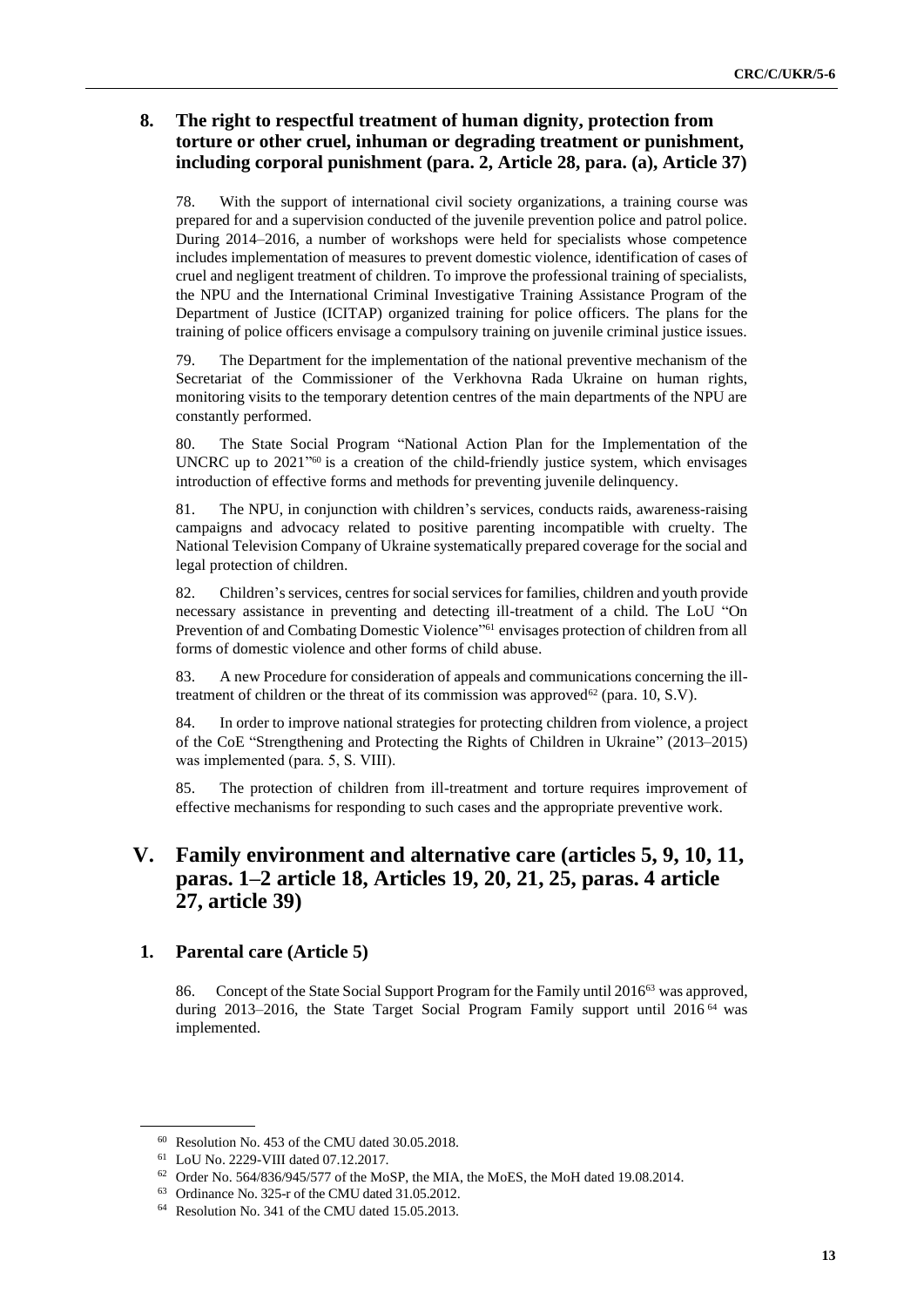87. The "National Action Plan for the Implementation of the UNCRC for the period up to 2021" <sup>65</sup> was identified as strengthening of the family institution and formation of responsible parenthood.

88. In 2018 a series of initiatives on social protection of families with children<sup>66</sup> and support for the development of responsible parenthood were adopted, in particular:

- Provision of a one-time, in kind child care "Baby package" upon the birth of a child ;
- Reimbursing the babysitting services for children up to 3 years old Municipal Nanny;
- Implementation of the international initiative to support cities, united territorial communities that have received Child- and Youth-friendly community status;
- Free voluntary medical examination of persons who applied for registration of marriage.

89. The National Strategy for Prevention of Social Orphanhood by 2020<sup>67</sup> has been approved.

90. The NHRS<sup>68</sup> envisages prevention of social orphanhood and institutionalization of children; creating conditions for development and upbringing of children in families or in conditions as close as possible to the family ones; implementation of the reformation of orphanage institutions and their gradual elimination.

91. In recent years, there was a decrease in the number of new-born babies that were abandoned at the maternity hospital or another health care institution: in 2017, 342 children were abandoned by their parents (0.99 per 1000 live births), whereas in 2011 – 599 children (1.21 per 1,000 live births).

92. Article 141 of the FCU requires a father who is not married to the mother of the child to take the child for care and upbringing from a maternity home or from another health care institution, where the mother failed to do so; if the father is not married, he is assigned a status of a single parent.<sup>69</sup>

93. Social work is conducted with pregnant women and mothers at counselling centres of prenatal clinics and maternity hospitals. In 2017, 557 new-born babies, who were at risk of being abandoned, remained with their mothers.

94. Social services centres for families, children and youth provide social support for economically disadvantaged families.<sup>70</sup> The Procedure for detection of such families (persons), provision of social services and social support for them<sup>71</sup> was approved. (п. 5 Р. V.):

• The economically disadvantaged children and families are recorded by children's services.<sup>72</sup> In 2017, the children's services recorded over 27,000 economically disadvantaged children, with almost 95% of them living in families where parents were evading parental duties' for various reasons.

95. The Procedure for conducting activities related to protection of the rights of the child by custody and guardianship authorities, the section "Social Protection of Economically Disadvantaged Children", which defines the procedure for notification of the relevant authorities in case such families are found,<sup>73</sup> was added.

<sup>65</sup> Resolution No. 453 of the CMU dated 30.05.2018.

<sup>66</sup> Resolution No. 427 of the CMU dated 30.05.2018.

<sup>67</sup> Decree No. 609/2012of the President of Ukraine dated 22.10.2012.

<sup>68</sup> Decree No. 501 of the President of Ukraine dated 25.08.2015.

<sup>69</sup> LoU No. 3354-VI dated 12.05.2011.

<sup>70</sup> LoU No.2558-II dated 21.06.2001.

<sup>71</sup> Resolution No. 896 of the CMU dated 21.11.2013.

<sup>72</sup> Order No. 27 of the MoSP dated 20.01.2014.

<sup>73</sup> Decree No. 866 of the CMU dated 24.09.2008 (with amendments No. 576 dated 09.08.2017).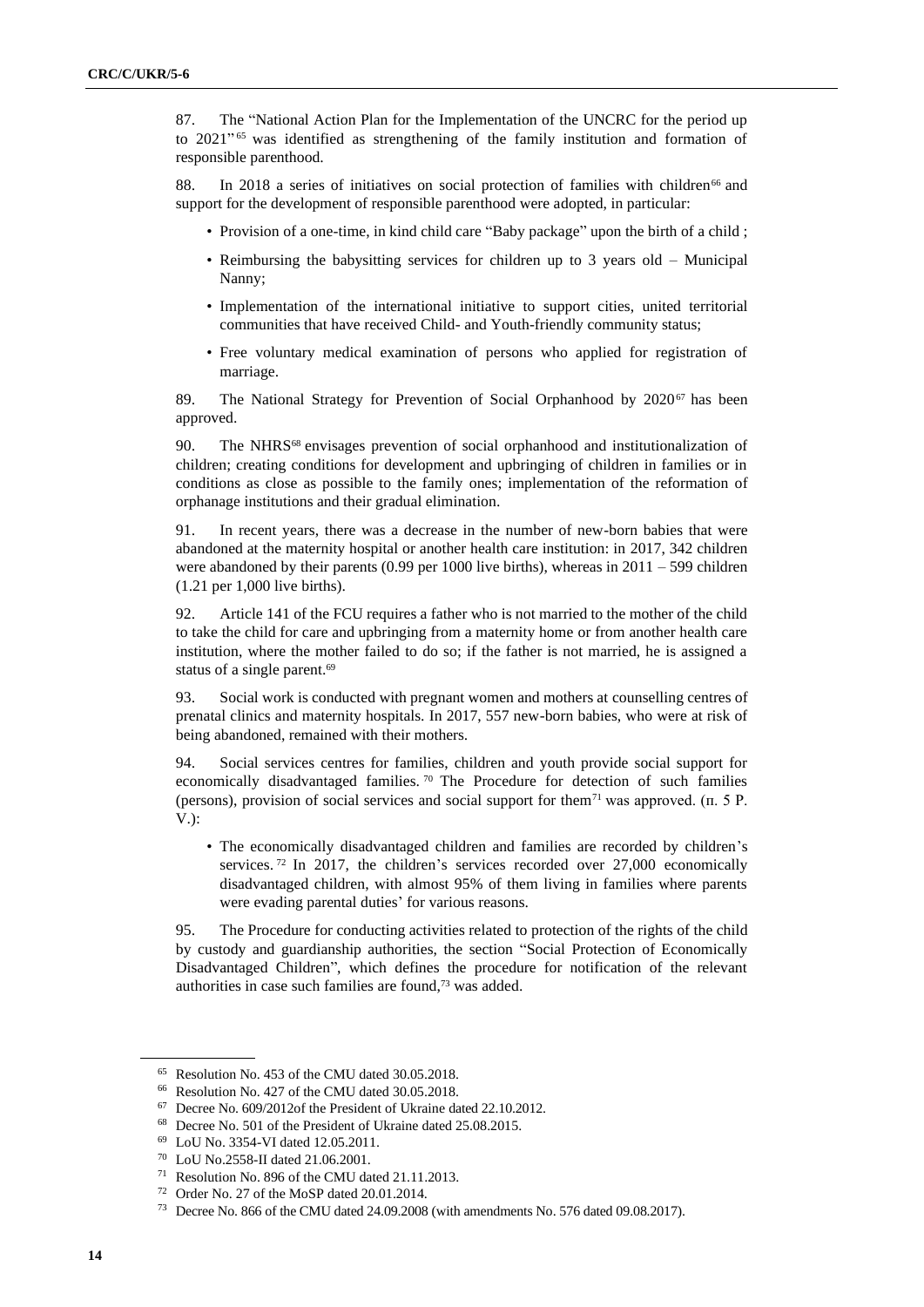96. A number of preventive measures (raids) are conducted systematically in the regions of Ukraine. According to the results of raids in 2016, over 28,000 parents were warned (in  $2011 - 33,200$ , 8,500 parents were brought to justice (in  $2011 - 14,300$ ) for evading their parental responsibility.

97. Within the framework of the system of preparing children and youth for family life, a program-methodical complex "Family Values" for 8–9 grade students has been developed. The Program for training specialists on youth preparation for marital life was developed and implemented by oblast and Kyiv city state administrations in 2013–2016.<sup>74</sup>

## **2. Parental responsibilities (Paras. 1 and 2, Article 18)**

98. The rights and duties of the mother, father and the child are based on the child originating from them, certified by the state civil status registration body. In determining the origin of a child born as a result of the application of auxiliary reproductive technologies, Article 123 of the FCU was amended where the term "spouses" was defined as a man and a woman.<sup>75</sup>

99. The mother and the father shall have equal rights and responsibilities for the child, regardless of whether they are married to each other. The issue of raising a child is decided by the parents jointly. In 2017, this right was restricted for those parents who live separately from a child and failed to pay child maintenance for six months (or more). In case of arrears of maintenance payments, the aggregate amount of which exceeds the amount of the corresponding payments for six months, the parent who lives with the child based on the court decision, independently decides on the issue of the temporary departure of the child from Ukraine.

#### **3. Separation from parents (Article 9)**

100. FCU has been amended in respect of the procedure for removal of children from parents without deprivation of their parental rights or with the deprivation of parental rights.

101. In 2016, an amendment to the FCU was introduced that, when making a decision on deprivation of parental rights, the court simultaneously shall make a decision on enforcing payment of child support. If the person who cares for the child refuses to receive alimony from a person deprived of parental rights, the court shall make a decision to transfer alimony into the child's personal account.

102. The number of litigation cases concerning the deprivation of parental rights is dropping. In 2017, 10,260 cases were processed by courts (in 2015 – 10,345 cases), and 7,964 cases were approved (in 2015 – 8,448 cases) (Annexes).

103. For economically disadvantaged children who are temporarily unable to stay with their parents, a foster carer service is established.<sup>76</sup> The Procedure for creation and activity of the foster carer's family; the Model foster care agreement;<sup>77</sup> the Program for the training of foster carers were approved.<sup>78</sup> A state subvention for the development of foster carer services for children<sup>79</sup> was introduced in 2017.

### **4. Family reunification (Article 10)**

104. A child whose parents reside in different countries has the right to have regular personal relationship and direct contact with both parents. Parents, other family members and

<sup>74</sup> Order No. 90 of the MoSP dated 27.12.2013.

<sup>75</sup> LoU No. 3760-VI of 20.09.2011.

<sup>76</sup> LoU No. 936-VIII of 26.01.2016.

<sup>77</sup> Resolution No. 148 of the CMU dated 16.03.2017.

<sup>78</sup> Order No. 1349 of the MoSP dated 19.08.2017.

<sup>79</sup> LoU No. 1794-VIII dated 20.12.2016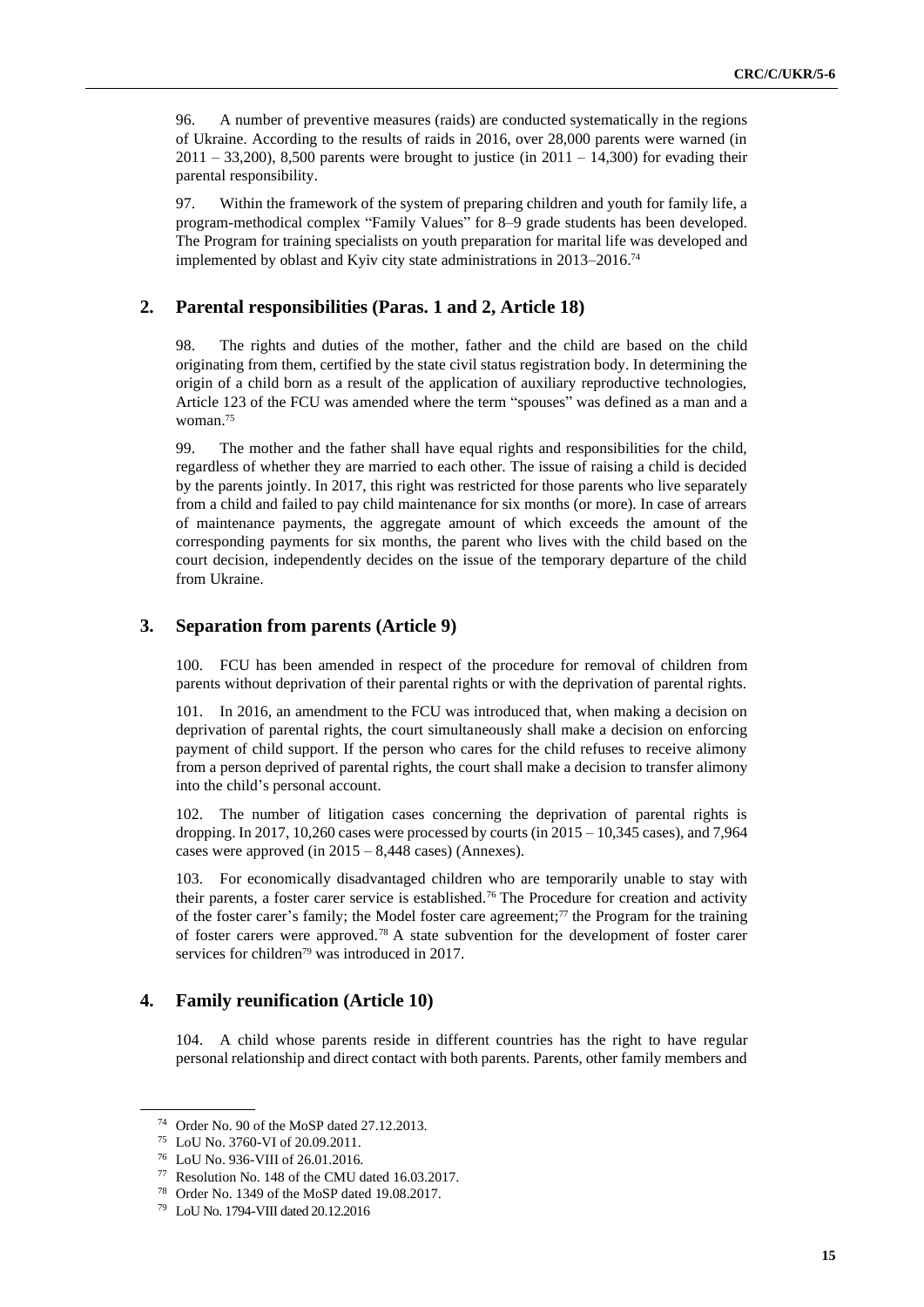relatives, in particular those living in different countries, should not prevent one another from exercising the right of the child to contact them.

105. Parents deprived of parental rights may renew their rights regarding the child by filing an appropriate claim to the court.<sup>80</sup> The renewal of parental rights is not possible if the child was adopted and if at the time of the trial the child has come of age.

106. The return of children brought up in orphanage institutions to the biological family is a task of social support and social maintenance for disadvantaged families. In 2017 1,767 children were returned to the family from residential care institutions where they were held at the request of their parents. The institutional reform will facilitate the return of foster children to biological families (para. 6, S.V).

#### **5. State child maintenance benefit (para. 4, Article 27)**

107. State social benefit is provided to certain categories of families with children in Ukraine. Expenditures for payment of state benefit increase annually. In 2011, UAH 22.6 million were allocated for that goal, in  $2017 - UAH\,51.6$  million. In 2017, the following state benefits for families with children were paid out:

- At birth of a child: in 2017 to 1,382,900 persons, the average amount of benefit UAH 1,311.9 (in 2011 – to 717,200 persons, the average amount of benefit UAH 1,469.77);
- For children under care, guardianship: care in 2017 to 35,200 persons for 45,500 children, the average amount  $UAH - 4,314.42$  (in 2011 – to 38,600 persons for 48,400 children, the average amount – UAH 2,180.61);
- For children to single mothers (parents) in 2017 to 281,900 persons for 391,200 children, the average amount UAH 1, 699.5 (in 2011 – to 569,700 persons for 687,700 children, the average amount – 360.16 UAH);
- On adoption of the child: in  $2017 -$  to 3,200 persons for 3,800 children, the average amount of benefit UAH 1,450.24.

108. The state social benefit is also paid to low-income families. As a result of the optimization of social protection programs for families the number of recipients of state social benefit for low income families increased by almost 50% YOY in 2014. The state social benefit for low-income families was paid to 306,187 families, the average amount of benefit – UAH 4,054.84.

109. Reforming the system of state social assistance to families with children – the transition from category payments to targeted assistance, depending on the needs of a particular family – is an urgent need.

110. In pursuance with the LoU "On State Assistance to Families with Children", 81 foreigners and stateless persons permanently residing in Ukraine, as well as persons recognized as refugees or persons in need of additional protection, are entitled to state assistance on a par with citizens of Ukraine.

#### **6. Children deprived of a family environment (Article 20)**

111. The state system for the protection of the rights of children left without a family environment is described in the previous report.

112. Since 2005, the total number of orphans and children deprived of parental care in Ukraine has been decreasing annually: from 96,000 in 2011 to 70,200 in 2017, $^{82}$  the share of

<sup>80</sup> FCU.

<sup>81</sup> LoU On State Assistance to Families with Children dated 21.11.1992.

<sup>82</sup> Statistical bulletin "Protecting children who need special attention of society" in 2017. State Statistics Service of Ukraine.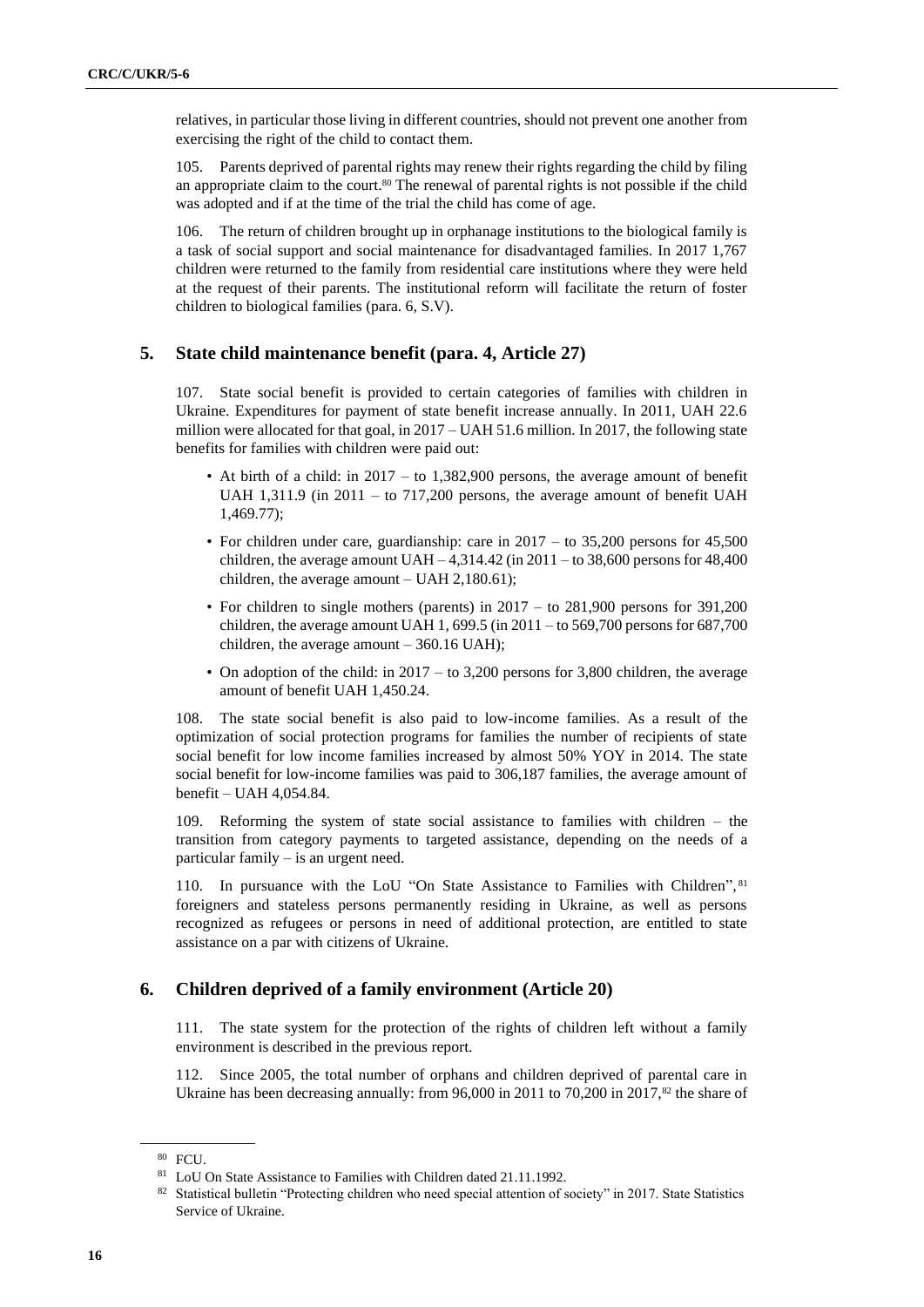orphan children against the total number of children in Ukraine decreased – in 2017 this indicator was  $0.92\%$ , compared with  $1.2\%$  in  $2011.^{83}$ 

113. In determining the placement of a child left without parental care, the priority has been given by law to family upbringing.<sup>84</sup> In 2017, the family upbringing covered 91.3% of the total number of orphans and children deprived of parental care (in 2011 – 76.4%).

114. The reform of orphanage institutions and their gradual elimination is identified as a priority direction of the state, documented in the NHRS $^{85}$  and in the Action Plan for its implementation<sup>86</sup> and the Government Priority Action Plan:<sup>87</sup>

• In 2017 the National Strategy for the reform of institutional care and upbringing of children for 2017–2026 and the Plan of Measures for the implementation of its Stage I<sup>88</sup> were approved. The conditions for enrolment of students to general-education orphanage schools were limited and it was envisaged to provide assistance to families when complicated family circumstances prevent parents from fully fulfilling their responsibilities for upbringing of the child;<sup>89</sup> increased responsibility of parents for personal upbringing of children;<sup>90</sup> subventions from the state budget to local budgets for the furnishing of space for small group foster houses, supported residential houses, construction/purchase of housing for family-type orphanages, social housing for orphans, children deprived of parental care.<sup>91</sup>

115. In 2016, an institution of mentoring<sup>92</sup> was introduced that strengthens the guarantees of observance of the rights and interests of orphans and children deprived of parental care who stay at orphanage institutions; Regulations on mentoring and Model mentoring agreement;<sup>93</sup> Training program for mentors for children residing in the institution<sup>94</sup> were approved:

- Regulations abolishing the Model regulations on the child's home from 2020 and approving the Regulations on the centre for medical rehabilitation and palliative care for Children were drafted.
- 116. To ensure adaptation of orphanage institutions to family environment upbringing:
	- Methodical recommendations for preparing a child for returning to a biological family after a long stay at an orphanage/institution<sup>95</sup> were developed;
	- The State standard of social services for social integration of graduates of orphanage institutions was approved.<sup>96</sup>

117. Over the last five years, the network of orphanages of the MoES (from 107 institutions and 4,332 children in them in 2011 to 32 institutions and 1,372 children in 2017) and the network of orphanages for orphans and children deprived of parental care (from 72 institutions and 9,269 children in them in 2011 to 9 institutions and 754 children in 2017) have shrunk the most. In 2011–2017, the number of orphanages of the MSP system and the number of children in them (from 55 institutions and 6,888 orphans and children deprived of parental care in 2011, down to 48 institutions and 5,692 children in 2017) and children's

<sup>83</sup> Report Analysis of the needs of the child for development. UNICEF, State Institute of Family and Youth Policy, 2016.

<sup>84</sup> LoU No. 2342-IV dated 13.01.2005.

<sup>85</sup> Decree No. 501 of the President of Ukraine dated 25.08.2015.

<sup>86</sup> Ordinance No. 1393-r of the CMU dated 23.11.2015.

<sup>87</sup> Ordinance No. 275-r of the CMU dated 03.04.2017.

<sup>88</sup> Ordinance No. 526-r of the CMU of 09.08.2017.

<sup>89</sup> Ordinance of the CMU On Amendments to the Model Regulations of the Commission on Child Protection and Provision of general education from 09.08.2017.

<sup>90</sup> Draft LoU Reg. No. 7217 dated 20.10. 2017.

<sup>91</sup> LoU No. 2137-VIII dated 13.07.2017; LoU dated 07.12.2017; Resolution No. 877 of the CMU dated 15.11.2017.

<sup>92</sup> Law No. 1504-VIII dated 08.09.2016.

<sup>93</sup> Resolution No. 465 of the CMU of 04.07.2017.

<sup>94</sup> Order No. 1763 of the MoSP dated 07.11.2017.

<sup>95</sup> Order No. 1101 of the MoSP dated 12.11.2015.

<sup>96</sup> Order No. 1067 of the MoSP dated 26.09.2016.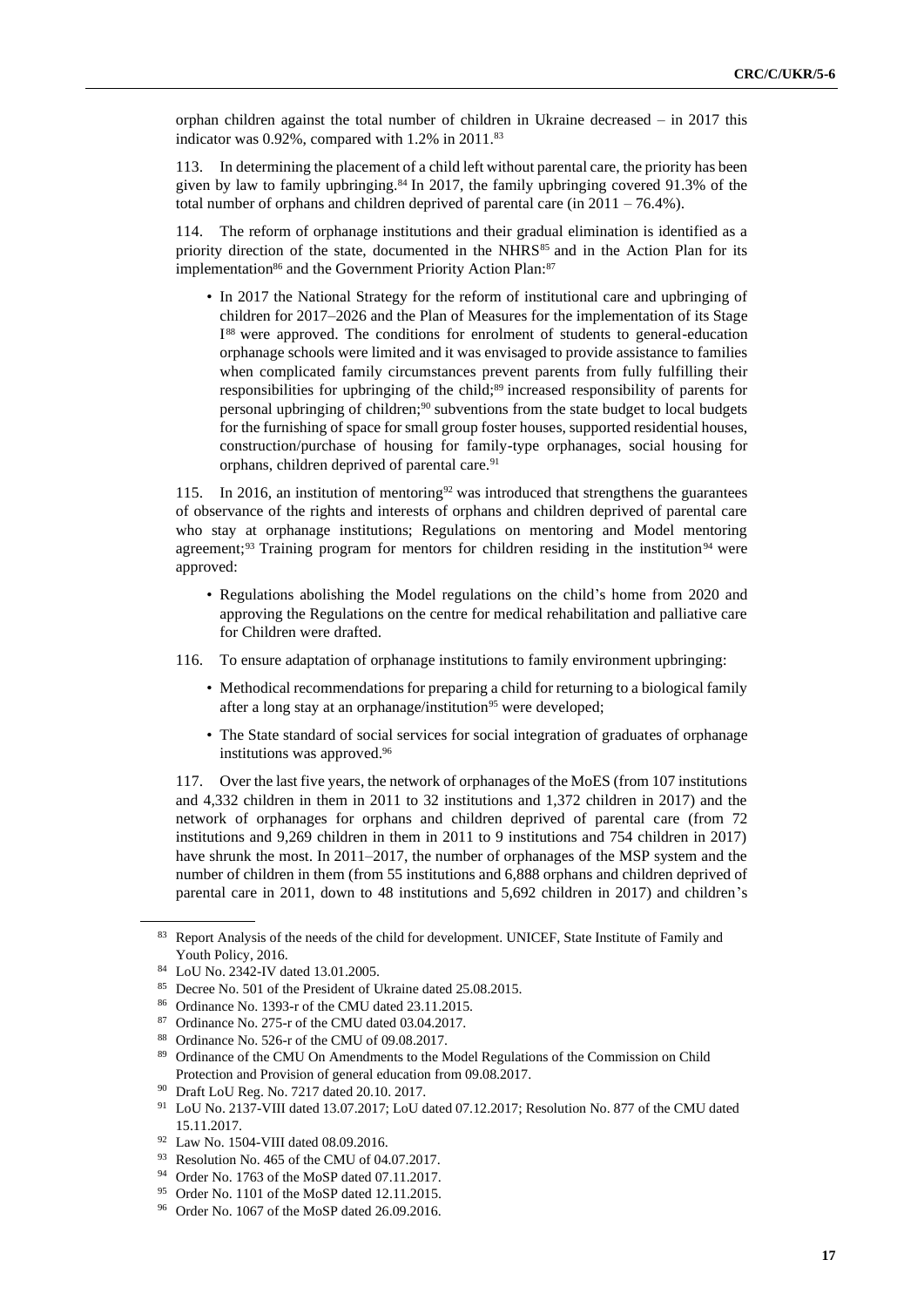homes of the MoH and their children (from 48 institutions and 3,507 children in them in 2011 to 40 institutions and 2,675 children in 2017) dropped.

118. Most children enrolled in and staying in residential care institutions of all types are not orphans, have no serious illness or disease and are in an institution because their families are in difficult circumstances. In late 2016, the share of orphans and children deprived of parental care of the total number of children in residential care institutions of different types, forms of ownership and subordination was only about 8% (6,298 persons).

119. A mechanism is provided at the state level for provision of housing for orphans and children deprived of parental care, but there have been instances where children do not have a residence after coming of age. In order to protect the residential rights of orphans and children deprived of parental care:

- The annual inventory and assessment of the suitability of housing for orphans and children deprived of parental care was introduced in 2013;
- A form of a standard lease agreement for a residential property owned by an orphan child or a child deprived of parental care was approved;<sup>97</sup>
- A draft amendment to the Ukrainian legislation on the protection of residential rights of orphans and children deprived of parental care and internally displaced persons was submitted for review to the Verkhovna Rada;<sup>98</sup>

120. In 2017, funds were allocated for the first time to provide housing for a socially vulnerable category of children:<sup>99</sup> the MoSP distributed subvention totalling 277,276,700 UAH between regional budgets. In 2017, 468 units of social housing were purchased for 579 children. At the same time, the rate of providing housing for children and individuals in the category is extremely low: in 2017, 633 orphans and children deprived of parental care received their housing, which was 3.1% of the need.

121. In early 2014, there were 4,323 orphans and children deprived of parental care in the temporarily occupied territory of the Autonomous Republic of Crimea, and 672 children in Sevastopol. 14,469 orphans and children deprived of parental care lived in Donetsk and Luhansk oblasts before 2014. In 2015, information on the number of orphans and children deprived of parental care related only to the areas controlled by the Ukrainian government: 4,709 children from Donetsk Oblast and 1432 children from the Luhansk Oblast (para. 1, S. VIII).

## **7. Сustody and care (Article 25)**

122. According to the Ukrainian legislation, children's services provide two types of records:<sup>100</sup>

- Children left without parental care and children from economically disadvantaged families;
- Persons and families who are determined to adopt a child.

123. Ukraine operates the Unified Information and Analytical System "Children" (UIAS). In 2015, the UIAS "Children" was updated concerning the registration of children moved from the temporarily occupied territory and from areas of the anti-terrorist operation.

124. The MoSP has developed Criteria to monitor the state of social and legal protection of orphans and children deprived of parental care, of economically disadvantaged children, other categories of children in institutions for orphans and children deprived of parental care.

<sup>&</sup>lt;sup>97</sup> Order No. 277 of the MoSP dated 16.05.2013.

<sup>98</sup> Draft LoU Reg. No. 5045 dated 26.08.2016.

<sup>99</sup> LoU No. 2137-VIII dated 13.07.2017

<sup>100</sup> Order No. 1256 of the MoSP dated 28.12.2015; Order No. 717 of the MoSP dated 01.07.2016.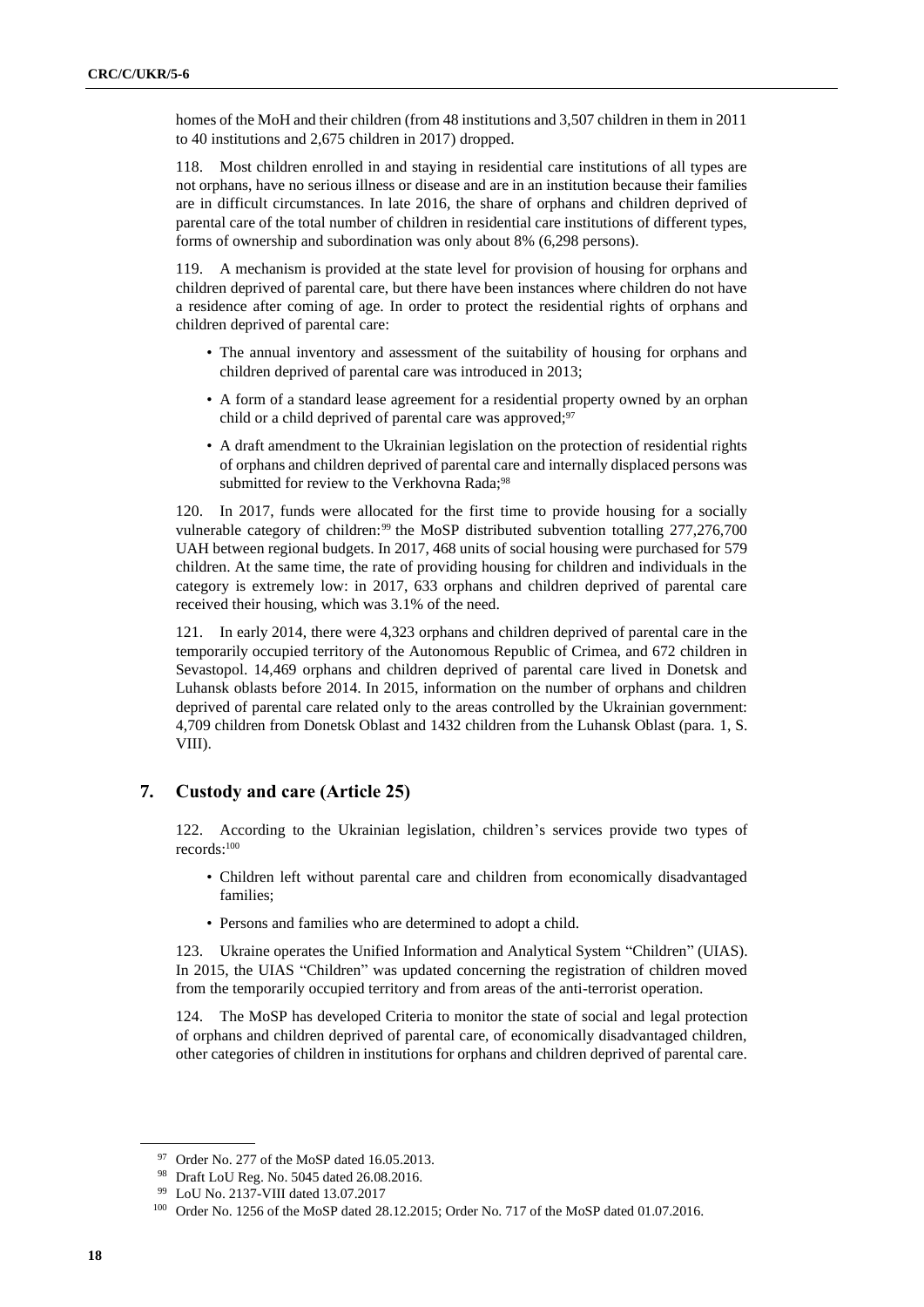125. The MoSP introduced the concept of "integrated control" for conditions of maintenance and upbringing of orphans and children deprived of parental care, who are brought up in foster families and family-type orphanages.<sup>101</sup>

#### **8. Adoption at the national and international levels (Article 21)**

126. The national system of national and international adoption is described in the previous report.

127. In 2017, over 17,000 children were registered as eligible to be adopted (in 2011 – over 27,000 children) From 2011 to 2017, 16,131 orphans and children deprived of parental care were adopted in Ukraine, of which 12,061 by citizens of Ukraine.

128. Positive trends are observed in the adoption of children by family groups and adoption of children with disabilities. In 2017, 188 families of Ukrainian citizens adopted children with brothers and sisters, foreigners – 55 families. In 2017, 97 children with disabilities were adopted (22 by Ukrainian citizens, 75 by foreigners):

• The introduction of registration and supervision of the observance of the rights of Ukrainian children adopted by foreigners until the age of 18 were entrusted to foreign diplomatic institutions of Ukraine.

129. The introduction of an effective mechanism for monitoring the living conditions of Ukrainian children adopted by citizens of foreign states requires Ukraine's accession to the Convention on the Protection of Children and Cooperation on Intercountry Adoption (Hague Convention) (p 1, S.I).

#### **9. Illegal displacement and non-return of children (Article 11)**

130. The state takes measures to combat the illegal displacement, export and failure to return children from abroad, their abduction, sale and smuggling<sup>102</sup> (para. 3, S. VIII).

#### **10. Abuse, negligence and violence (Articles 19, 39)**

131. The Law "On Prevention and Combating Domestic Violence" <sup>103</sup> envisages legal norms aimed at special protection of children affected by domestic violence.

132. The child has the right to apply in person to any authorized bodies for protection of their rights, freedoms and legitimate interests. The procedure for considering children's complaints about violation of their rights and freedoms, domestic violence and other forms of ill-treatment of a child is established by law.<sup>104</sup>

133. In 2017, a pilot project of "Polina" Domestic Violence Police Network was launched, which envisages establishing mobile groups responding to calls about domestic violence and providing necessary assistance to families on the spot.

134. In 2018, a draft Law On Amending Certain Legislative Acts of Ukraine on Prevention of Ill-treatment of Children, Direct Threat to Their Life or Health and Elimination of Those Phenomena was submitted to the Verkhovna Rada of Ukraine.

135. The NPU takes measures to protect the rights of children-victims of ill-treatment, domestic violence, sexual and economic exploitation, abduction and trafficking, and children who witnessed such crimes. The "Green Room" technique – a special child friendly technique of interviewing children.

<sup>&</sup>lt;sup>101</sup> Order No. 329/409/652/502 of the MoSP, the MoH, the MoES, the MoYS, the MIA dated 01.06.2012.

<sup>102</sup> LoU No. 2402-III dated 26.04.2001.

<sup>103</sup> LoU No. 2229-VIII dated 07.07.2017.

<sup>&</sup>lt;sup>104</sup> Order No. 564/836/945/577 of the MoSP, the MIA, the MoES, the MoH dated 19.08.2014.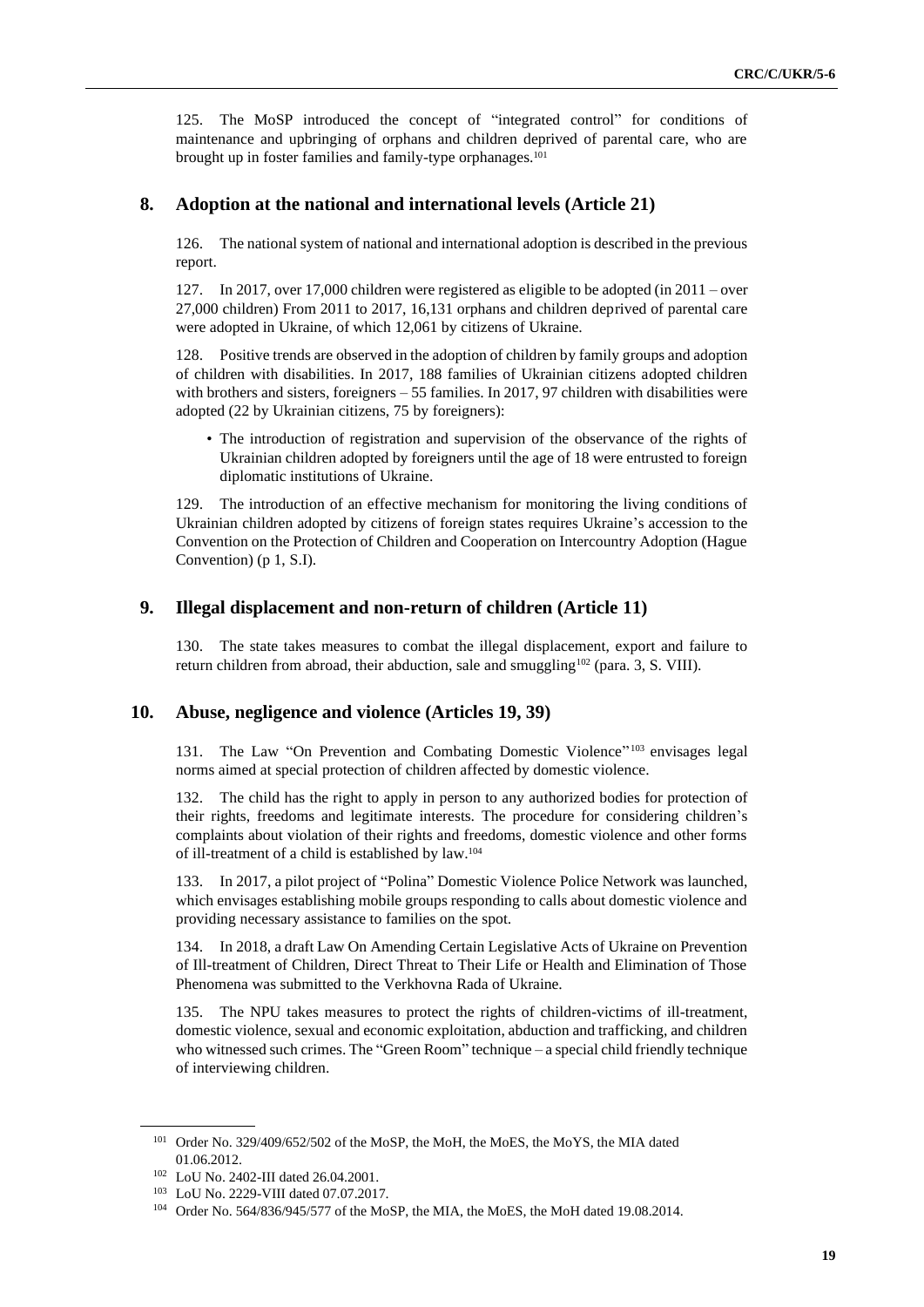136. With support of public organizations, the MoES has implemented an educational program "Basic skills of a mediator in an educational institution and community".

137. The MoSP implements projects aimed at improving the national mechanism for combating domestic violence. To enable systematic collection and analysis of comprehensive data on ill-treatment of children, a form of reporting on the results of the work of the units of the NPU on counteraction to domestic violence<sup>105</sup> was approved in 2016.

138. In 2017, 110,932 applications and reports of offenses and other events related to domestic violence were received by the territorial police authorities, of which 1,391 were filed by children.

139. Methodical recommendations for organization of correctional programs for persons who commit domestic violence were developed.<sup>106</sup> In 2017, 4,220 people who committed domestic violence were sent to crisis centres for correctional programs, of which 11 were minors.

# **VI. Disability, health protection and welfare (article 6, para. 3, article 18, articles 23, 24, 26, paras. 1–3, article 27, article 33)**

# **1. Measures taken to ensure dignity of children with disabilities, facilitating their self-sufficiency and active participation in society (Article 23)**

140. The procedure for establishing children's disability is described in the previous report.

141. In preparing medical report on a child with a disability under the age of 18, the Individual Rehabilitation Program (IRP) shall be drawn up which determines the rehabilitation measures, their scope and terms of implementation, establishes the need for different types or stages of rehabilitation of a child with a disability.<sup>107</sup>

142. In early 2018, 27 regional children's hospitals, 57 city children's hospitals, 3 children's specialized institutes of the National Academy of Medical Sciences, 72 medical (medical and social rehabilitation) centres provided services for children in the health system.

143. Family planning centres, medical genetic centres, centres and perinatology departments and neonatology were established and operate in Ukraine. The MoSP implements a model of early intervention in the framework of comprehensive rehabilitation centres for children with disabilities. In early 2017, there were 44 rehabilitation institutions, where early intervention services were provided to over 1,000 children at risk of receiving disability (22 institutions in 2016, where over 300 children received early intervention services).

144. The State standard of day care<sup>108</sup> was introduced. In 2018, a targeted approach was launched in providing children with disabilities with technical and other means of rehabilitation, a child with a disability was put in the centre of the process, a new mechanism of funding based on the principle "money goes after a person" was put into operation.

145. The task of reforming the system of institutional care and upbringing of children is to ensure the right of children with special educational needs to study while living in the family. <sup>109</sup> The MoES conducts monitoring of educational, medical and social services provided to families with children; provides at the community level advisory and educational work on the education and upbringing of children with special educational needs etc.

146. The Law "On Pre-school Education" was amended to expand opportunities for establishment and operation of pre-school institutions of different forms of ownership.

<sup>&</sup>lt;sup>105</sup> Order No. 299 of the NPU as amended by the order of the NPU dated 08.04.2016.

<sup>106</sup> Order No. 281 of the MoSP dated 08.05.2014.

<sup>107</sup> LoU No. 2961-IV dated 06.10.2005.

<sup>108</sup> Orders No. 452 of the MoSP dated 30.07.2013 and No. 653 dated 09.10.2013.

<sup>&</sup>lt;sup>109</sup> National Strategy for Reforming the Institutional Care and Nursing System for 2017-2026.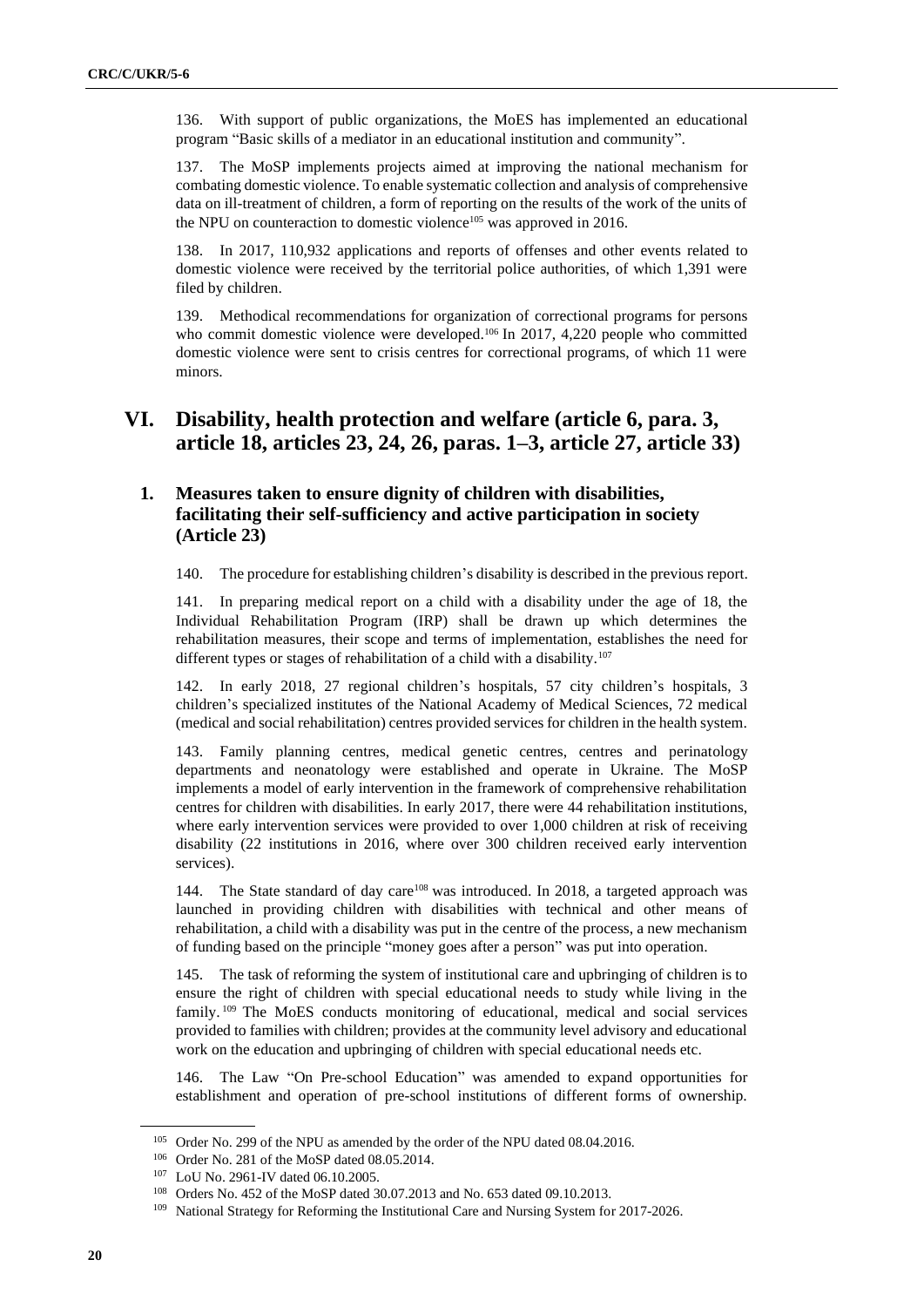According to the Law On Education, education is guaranteed for people with special educational needs throughout their life. In 2017, the development of inclusive education was introduced as one of the priorities of the "New Ukrainian School".

147. The MoSP introduced Reporting (monitoring) on activities of rehabilitation institutions for persons with disabilities and children with disabilities.

148. Since 2013, there has been an increase in the number of children with disabilities. In early 2018, 159,044 children with disabilities under the age of 18 were registered in Ukraine, compared to 156,099 children in 2016, which is about 2.0% of the total children's population of the country.

149. The network of pre-school institutions (groups) of compensatory type where children with special educational needs are educated and treated free of charge was expanded. The number of children with disabilities increased in such institutions (in 2017 – 9,447 children with disabilities, in  $2014 - 7,746$ ). The network of institutions that had inclusive groups expanded (Annexes).

150. The education system includes an extensive network of educational institutions with different forms of education. Their activities aim at providing access to education for children with disabilities through implementation of educational, rehabilitation and correctional measures (para. 1, S. VII).

151. Professional training or retraining of persons with disabilities is carried out taking into account medical indications and contraindications for further employment, and the selection of forms and methods of vocational training is carried out in accordance with the conclusions of specialists of the medical and social expert commission.<sup>110</sup> Persons with disabilities have a pre-emptive right to be enrolled in vocational (technical vocational) institutions and certain privileges in entering higher education institutions. In early 2016–2017 academic year, 14,752 students with disabilities studied at higher education institutions.

152. Ukraine introduced a model of integrated rehabilitation (abilitation) for persons (children) with disabilities and children belonging to the risk group for receiving disability. Every year, the number of recipients of rehabilitation services grows: in 2016 – almost 19,000 persons, in 2017 – over 20,000.

153. Some children with disabilities are brought up at residential care institutions. In early 2017–2018 academic year, there were 334 special general schools (residential care schools) in the system of MoES, with 38,962 students. It is envisaged that all children that go to special schools for mentally retarded will gradually have been transferred to special and inclusive classes of general secondary education institutions.

154. For children in need of permanent specialized care because of disability, there are 49 residential care schools and one children's residential school for adults in the system of the MoSP. The positive trend of previous years to reduce the number of students continues.<sup>111</sup>

#### **2. Survival and development (Article 6)**

155. Virtually all vaccines used for vaccination of children in accordance with the Calendar of preventive immunization are available in the regions of Ukraine (Annex) in 2018. However, the level of coverage of children by vaccination remains low. (para. 3, S. III):

• New Methods for calculating the need for medical immunobiological drugs (vaccines) and medical products and the Procedure for determining the need for medical immunobiological drugs (vaccines) and medical products used for prophylactic vaccinations<sup>112</sup> approved. Changes to the Preventive Vaccine Calendar<sup>113</sup> have been

<sup>110</sup> LoU No. 103|98-VR dated 10.02.1998.

<sup>111</sup> Resolution No. 978 of the CMU dated 14.12.2016.

<sup>112</sup> Order No. 948 of the MoH dated 18.05.2018.

<sup>113</sup> Order No. 947 of the MoH dated 18.05.2018.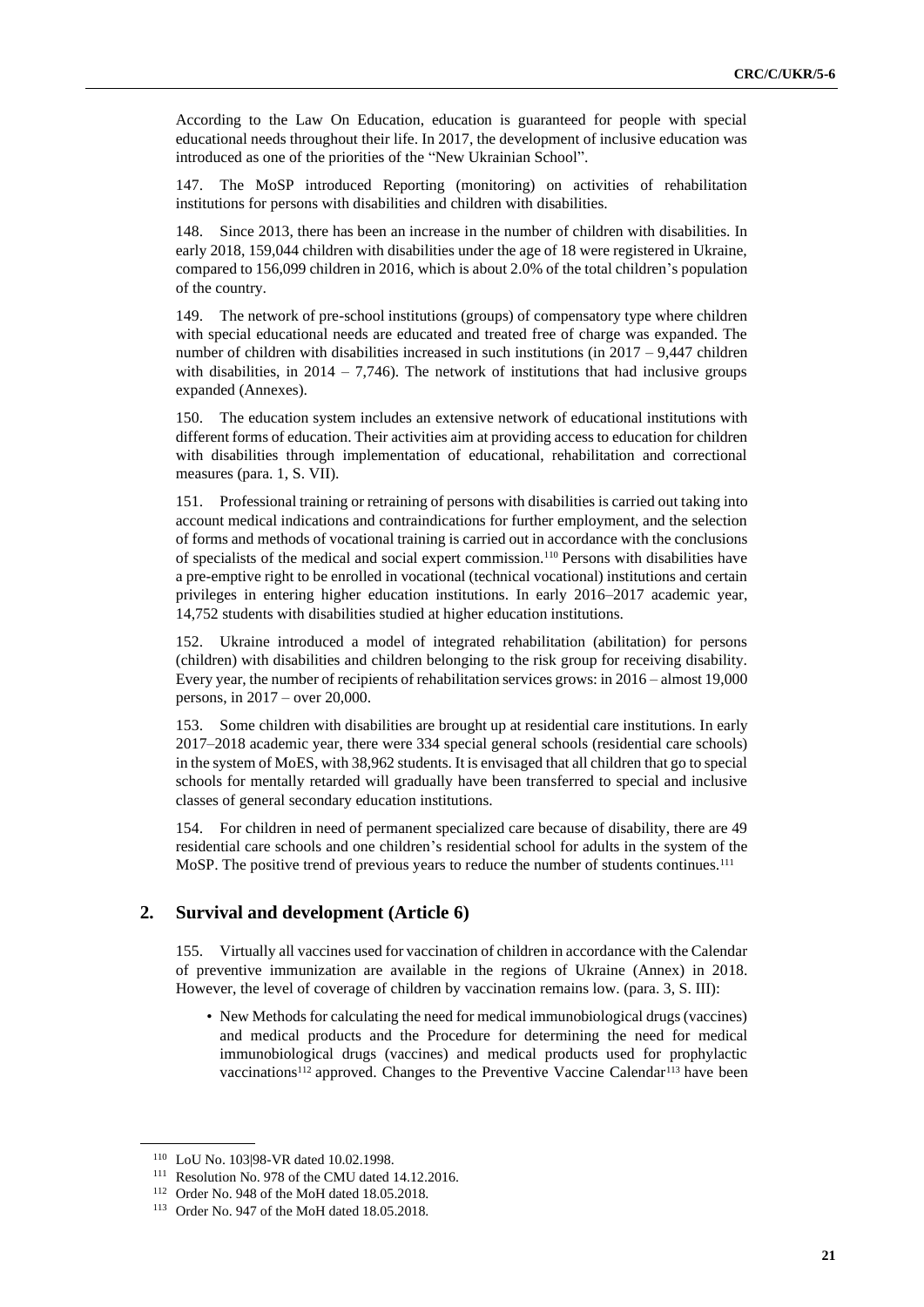made. In accordance with the Concept of the national target social program for tuberculosis control in 2018–2021.<sup>114</sup>

156. There has been an increase in the proportion of exclusively breastfed children. In 2017, 64.6% of babies under 6 months old were exclusively breastfed, with a positive dynamics showing the level of breastfeeding in children under 3 months old (in 2011 – 53.2%).

157. The success of advocacy of breastfeeding owes to giving birth in institutions certified as "Child Friendly Hospital" where children stay with their mothers right after birth. In early 2018, 417 health facilities had the "Child Friendly Hospital" status.

158. Ensuring the rights of the child to life and survival was facilitated by gradual implementation of the State Program "Reproductive Health of the Nation" for the period up to 2015", <sup>115</sup> as well as the National Project "New Life – New Quality of Maternity and Childhood Protection". The infant mortality rate (children under 12 months old) dropped from 9.1 per 1000 live births in 2010 to 7.6 in 2017.

159. The number of deceased aged 0–17 from intentional self-harm (including suicide) dropped from 209 in 2011 to 106 in 2017. However, these data may have been significantly underestimated, since some regions Ukraine do not disclose data because of the confidentiality.

160. Preventive examinations of pre-schoolers and schoolers play a special role in the timely detection of children's health problems.<sup>116</sup> In recent years, the coverage by preventive medical examinations of children aged 0–17 is 97.4–98.4% in Ukraine.

#### **3. Health and health services (Article 24)**

161. The health sector has limited resources that mainly cover the costs of maintaining staff and paying for utilities, and a small share remains for medicines, equipment and infrastructure upgrades. In 2016, total expenditures on health care amounted to UAH 181.594.9 billion, which is 17.0% more than in 2015 (UAH 155,219.5 million), whereas in 2011 – it was UAH 95,713.7 million.

162. In 2017 the Law On Improving Accessibility and Quality of Medical Care in Rural Areas<sup>117</sup> was adopted.

163. Four-wave interviews were held in Ukraine with the technical support of the UNICEF in Ukraine within the framework of the HBSC<sup>118</sup> project (5267 students were polled in 2002, 6,535 in 2006, 10,343 in 2010, 11,390 in 2014).

Since 1995, Ukraine has been participating in the European-wide research project "European School Survey Project on Alcohol and Other Drug – ESPAD".

164. The children's morbidity rates remain high. In 2017, the number of first registered cases of illness was 1,292.22 per 1000 children of the corresponding age (in  $2014 - 1,284.39$ ) (Annexes).

165. Maternal mortality declined since 2006 from 15.2 per 100,000 live births to 14,01 in 2017. The abortion rates dropped almost five times. There is a positive trend in reducing the incidence of abortions among young girls (Annex).

166. The MoES introduced electronic lists of optional course programs. Starting from the 2012–2013 academic year, schools hold "psychology hours" to solve socio-pedagogical problems in the student environment and peer reconciliation programs (school mediation). Approved the Concept for Development of Mental Health Protection in Ukraine for the period up to 2030.

<sup>114</sup> Ordinance No. 1011-r of the CMU dated 27.12.2017.

<sup>115</sup> Resolution No. 1849 of the CMU dated 27.12.2006.

<sup>116</sup> Order No. 682 of the MoH dated 16.07.2010.

<sup>117</sup> LoU No. 2206-VIII of 14.11.2017.

<sup>118</sup> Health Behaviour in School-Aged Children (*HBSC*).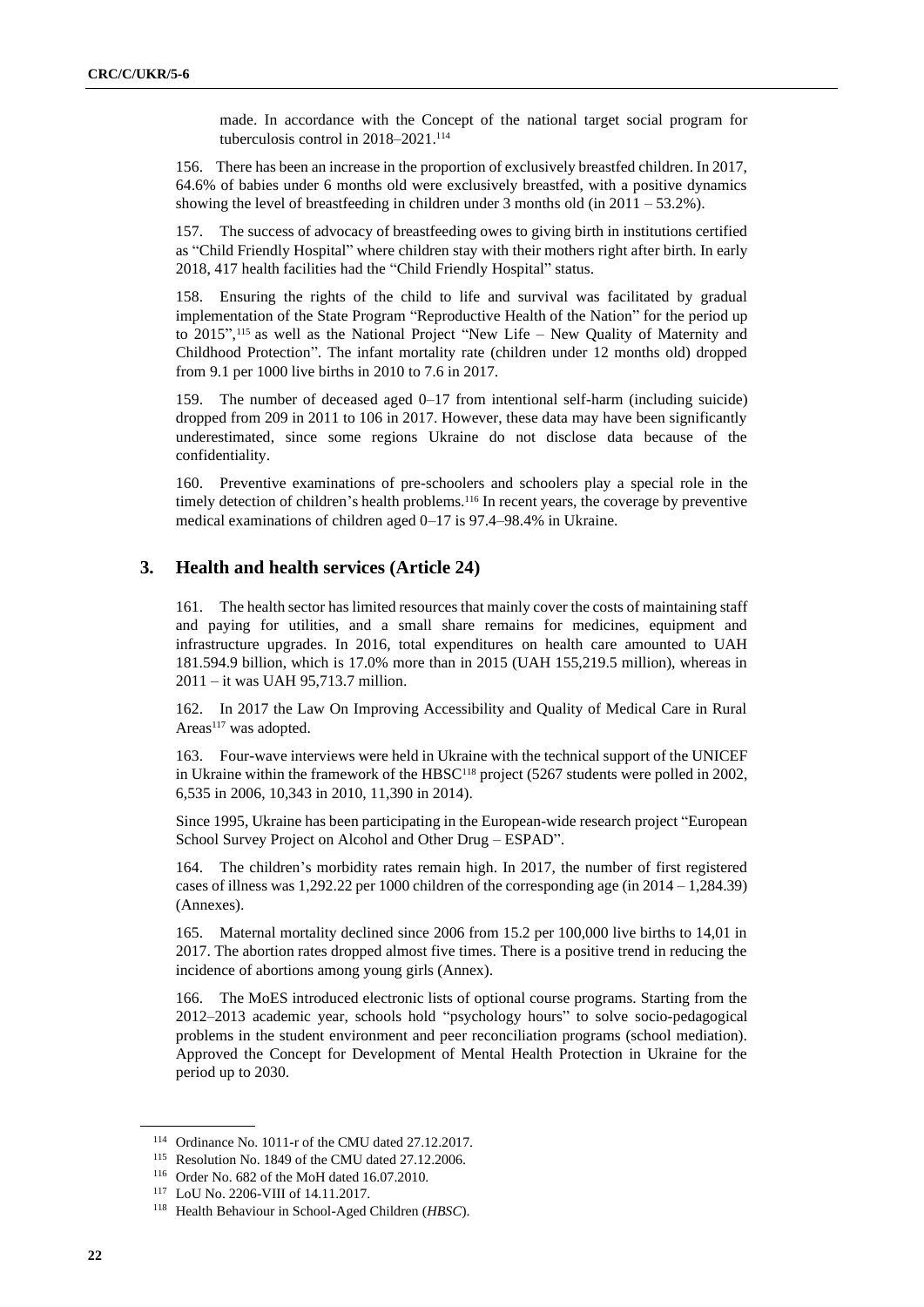167. The National AIDS Program for 2009–2013 was funded from the state and local budgets and from other sources. Implementation of the National Program for 2009–2013 had a positive effect on the quality and systematic raising awareness of HIV infection among young people. The incidence among young people aged 15–24 dropped from 35.4 per 100,000 population in 2009 to 27.9 per 100,000 in 2013. The rate of growth of new cases of HIV dropped (from 16.8% in 2006 to 3,6% in 2011).

168. In 2014, the National Targeted Social Program on HIV/AIDS Response for 2014– 2018<sup>119</sup> was approved.

169. The MoH approved documents<sup>120</sup> defining the procedure for medical supervision and treatment of HIV infection among children.

170. The Strategy for ensuring access of HIV high-risk groups to prevention services for 2014–2018<sup>121</sup> was approved.

171. With the support of international non-governmental organizations and foundations, projects have been implemented at the state and regional level.

172. To improve the access of adolescents to services, the activities of the Youth-friendly clinic network<sup>122</sup> were regulated. In 2018, 142 clinics (104 in 2011), successfully worked. In 2015, Youth-friendly clinics joined the UNICEF Global Alliance together with UNAIDS "All Together" to stop the HIV epidemic among adolescents.

173. An online platform "Knowledge Centre" was created (2014); TEENERGIZER information resource was created (2016); online programs were launched (2017); information is posted on regional websites of regional centres for social services for families, children and young people.

174. The prevalence of HIV infection remains a serious threat to health and life of children (Annex). The total number of adolescents in the risk group for HIV/AIDS, based on updated data for 2015, is estimated at 129,000 people aged 10 to 19.<sup>123</sup>

175. HIV-infected children and children suffering from HIV-related illnesses are issued a monthly state benefit in the amount of ten non-taxable minimum incomes, <sup>124</sup> and the procedure for its payment is approved.<sup>125</sup>

176. The child's right to be prevented from the perinatal HIV infection was regulated.

# **4. Measures to protect children from the illicit use of narcotic drugs and psychotropic substances (Article 33)**

177. In accordance with the LoU On Measures to Counteract Illicit Trafficking in Narcotic Drugs, Psychotropic Substances and Precursors, and Using Them,<sup>126</sup> a person voluntarily applied to a drug addiction treatment centre for the course of treatment is ensured, at his/her request, with anonymous treatment.

178. Periodic training of medical and law enforcement staff on issues of prevention of HIV/AIDS and other socially dangerous diseases, is conducted in Ukraine.

<sup>119</sup> LoU No. 1708-VII dated 20.10.2014.

<sup>120</sup> Order No. 551 of the MoH dated 12.07.2010, Order No. 92 of the MoH dated 24.12.2015, Order No. 449 of the MOH dated 16.05.2016; Order No. 887 of the MoH dated 22.12.2015; Order No. 718 of the MoH dated 17.09.2012; Order No. 946 of the MoH dated 26.11.2012.

<sup>&</sup>lt;sup>121</sup> Order No. 6 of the State Service of Ukraine on Counteraction to HIV/AIDS and Other Socially Dangerous Diseases dated 22.01.2015.

<sup>122</sup> Order No. 383 of the MoH dated 02.06.2009.

<sup>&</sup>lt;sup>123</sup> National Report on Drug Situation in Ukraine. SE Ukrainian Monitoring and Medical Centre for Drugs and Alcohol of the MoH.

<sup>124</sup> Resolution No. 852 of the CMU dated 12.09.2012.

<sup>125</sup> Order No. 946 of the MoH dated 26.11.2012.

<sup>126</sup> LoU No. 62/95-VR dated 15.02.1995.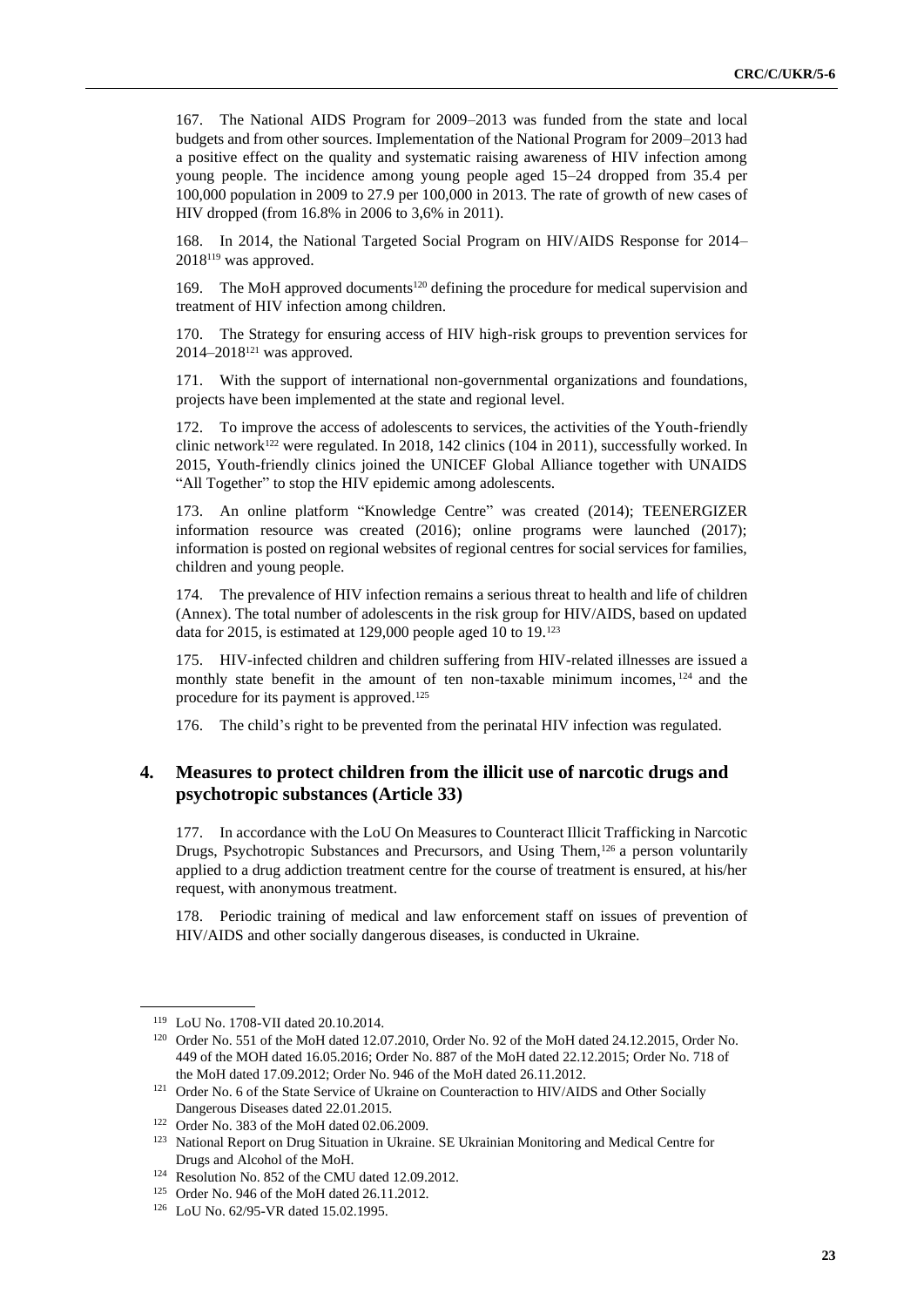179. The basic national regulatory document aimed at adhering to the rights of addicts, is the State Policy Strategy for Drugs for the period up to 2020.<sup>127</sup>

180. The morbidity for narcological disorders among children aged 0–17 dropped in 2011– 2017. In 2011, the figure amounted to 74.9 per 100,000 children in the dispensary and prophylactic in the surveillance groups, then in 2017 it was 37.8 per 100,000 of the children population. The prevalence of drug-related disorders among children aged 0–17 in late 2017 in Ukraine was 45.6 per 100,000 children in both surveillance groups (Annex).

181. The rehabilitation of children who use drugs is provided at five centres for medical and social rehabilitation of children. <sup>128</sup> At the same time, the availability and lists of appropriate centres providing specialized and youth-friendly services for drug dependence treatment and harm reduction for children and young people are informed of deficiently.<sup>129</sup>

182. The children's right to protection against drug use in educational establishments is ensured through the obligation of pedagogical, scientific/pedagogical and scientific workers to protect children from violence, to prevent the use of narcotic drugs etc. During the annual mandatory preventive medical examinations it is recommended to conduct a survey of students, their parents (legal representatives) to identify the risk factors of alcohol and narcotic problems, to conduct annual awareness raising for parents on the prevention of use by children of alcohol and narcotics.<sup>130</sup>

183. To minimize the negative effects on the child, the article "Specifics of Children's Visiting Entertainment or Restaurant Establishments" was added to the Code of Ukraine on Administrative Offenses.<sup>131</sup>

## **5. Measures taken to ensure protection of children whose parents are detained and children who live with their mothers in prisons**

184. According to the Law On Provision of Organizational and Legal Conditions for the Social Protection of Orphans and Children Deprived of Parental Care, the children left without parental care due to the imprisonment of parents in places of detention and their stay in detention at the time of the investigation, fall under the category of "children deprived of parental care" (para. 10, S.V).

185. Two colonies for adult female prisoners have children's homes where 42 children aged under 3 were brought up as of the beginning of 2018. Mothers have the opportunity to see children twice a day for two hours. Those who breastfeed have the opportunity to be with their babies during breastfeeding hours.

186. In 2017, the total number of women with children under the age of 3 sentenced to imprisonment included 58 women who faced the risk of removing the child, according to the Centres for Social Services for Families, Children and Youth. Based on the results of the provided social services, 57 children remained with their mothers.

<sup>127</sup> Ordinance No. 735-r of the CMU dated 28.08.2013.

<sup>128</sup> Resolution No. 1072 of the CMU dated 06.09.1996.

<sup>&</sup>lt;sup>129</sup> Report of the Commissioner for Human Rights on the State of Observance of Human Rights and Freedoms in Ukraine for 2016.

<sup>130</sup> Order No.382 of the MoH dated 23.05.2012.

<sup>131</sup> LoU No. 243-VII dated 16.05.2013.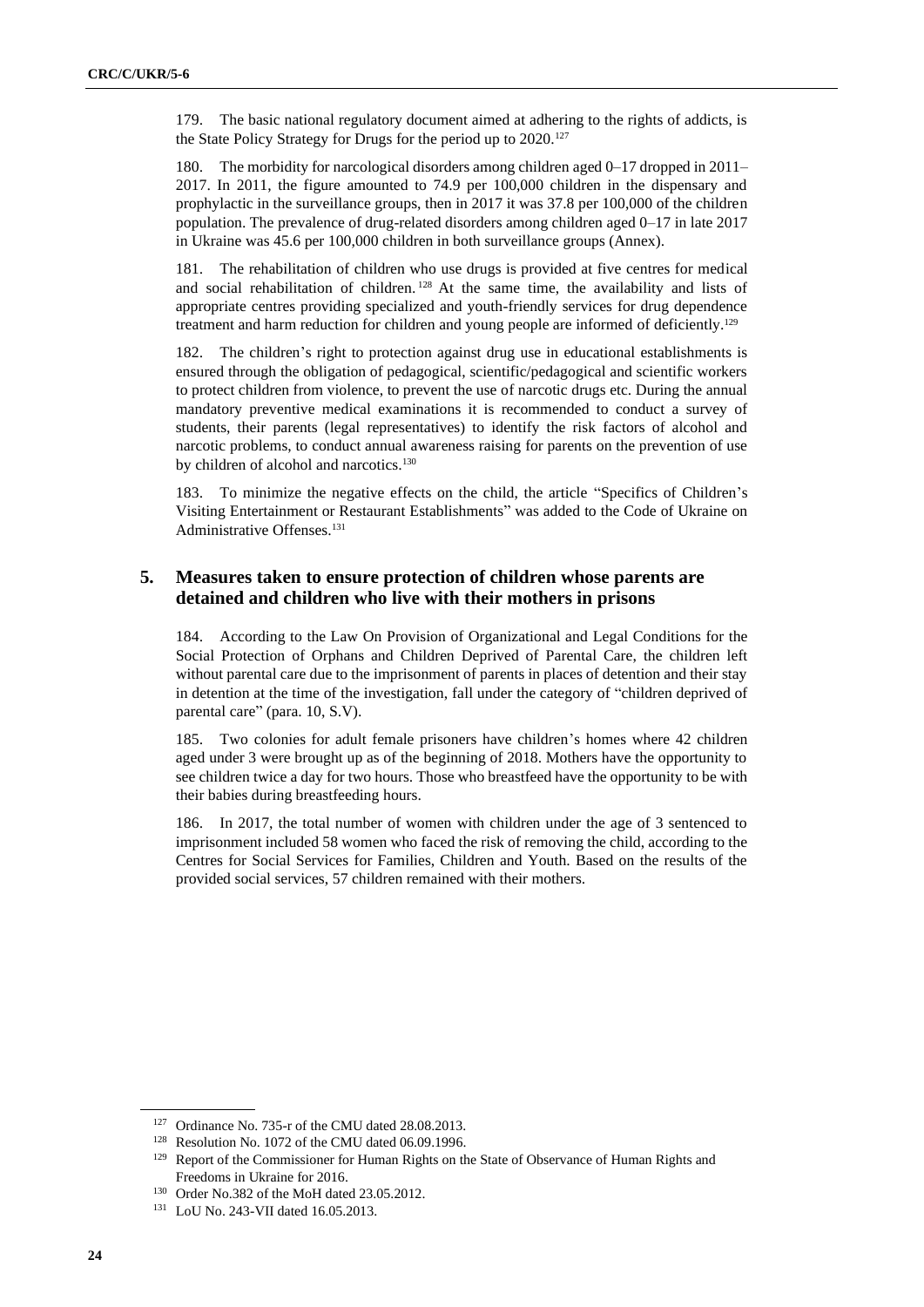## **6. Social security, child care services and facilities (Article 26, para.3, Article 18)**

**The Strategy for Sustainable Development "Ukraine 2020" envisages strengthening of the role and responsibilities of territorial communities for the development of services for the social protection of children.**<sup>132</sup> **The legislation envisages establishment of a children's service as a separate legal entity in the structure of local executive bodies and executive bodies of local self-government**<sup>133</sup>

187. Village, settlement councils of the united territorial communities shall be entitled to form children's services and committees on protection of children's rights in their structure, as well as to independently carry out activities related to the protection of children's rights.

188. In 2017, 633 centres of social services for families, children and youth and 93 social service institutions were in operation: 20 centres for social and psychological assistance; 17 social centres for mother and child; 27 social dormitories for orphans and children deprived of parental care; 18 centres for social and psychological rehabilitation of children and youth with functional limitations; six centres for HIV-infected children and youth; five centres for re-socialization of drug addicts.

189. In 2017, 236 united territorial communities (UTC) introduced 528 positions of social work specialists in order to provide social services for families with children, whereas 91 UTCs funds 143 positions of social work specialists from district centres for social services for families, children and young people; 17 UTCs created centres of social services for family, children and youth (101 employees, including 63 social work specialists); 28 communal establishments created in territorial communities have divisions (sectors), whose authority includes the implementation of social work (213 specialists).<sup>134</sup>

190. To implement the NHRS for the period until 2020,<sup>135</sup> the Model Provision on the Centre for Social Support for Children and Families<sup>136</sup> was approved.

191. Institutions for social protection of children are in operation: shelters for children (provision of emergency care for homeless children) and centres for social and psychological rehabilitation (long-term social and psychological assistance and rehabilitation of children). Since 2012, the network of facilities for children has been gradually reorganized into social and psychological rehabilitation centres due to the decreasing number of homeless children and children in social protection institutions.

192. 751 institutions for institutional care and education are in operation, 38 of which are controlled by the MoH. They are children's homes where children under 3 live. In late 2017, there were 2,644 children in them, of which 1,410 were orphans and abandoned children, and 1,234 – children who have parents (para. 6, S. V).

# **7. The standard of living (paras. 1–3, Article 27)**

193. The Poverty Reduction Strategy<sup>137</sup> was approved in 2016. One of its tasks was to introduce a set of measures to support families with children and to provide social protection for vulnerable children in 2016. On the appointment of social assistance at the birth of a child (para. 5, S.V.)

194. In 2011–2015, the State Targeted Social Poverty Reduction and Prevention Program for the period until 2015<sup>138</sup> with a special focus on social support for families, children and

<sup>&</sup>lt;sup>132</sup> Decree No. 5/2015 of the President of Ukraine dated 12.01.2015; Ordinance No. 333-r of the CMU dated 01.04.2014; LoU No. 157-VIII dated 05.02.2015.

<sup>133</sup> LoU No.20/95-VR dated 24.01.1995.

<sup>134</sup> Social Report for 2017. MoSP, 2018.

<sup>135</sup> Ordinance No. 1393 of the CMU dated 23.11.2015.

<sup>136</sup> Resolution No. 834 of the CMU dated 16.11.2016.

<sup>137</sup> Ordinance No. 161-r of the CMU dated 16.03.2016.

<sup>138</sup> Resolution No. 1057 of the CMU dated 31.08.2011.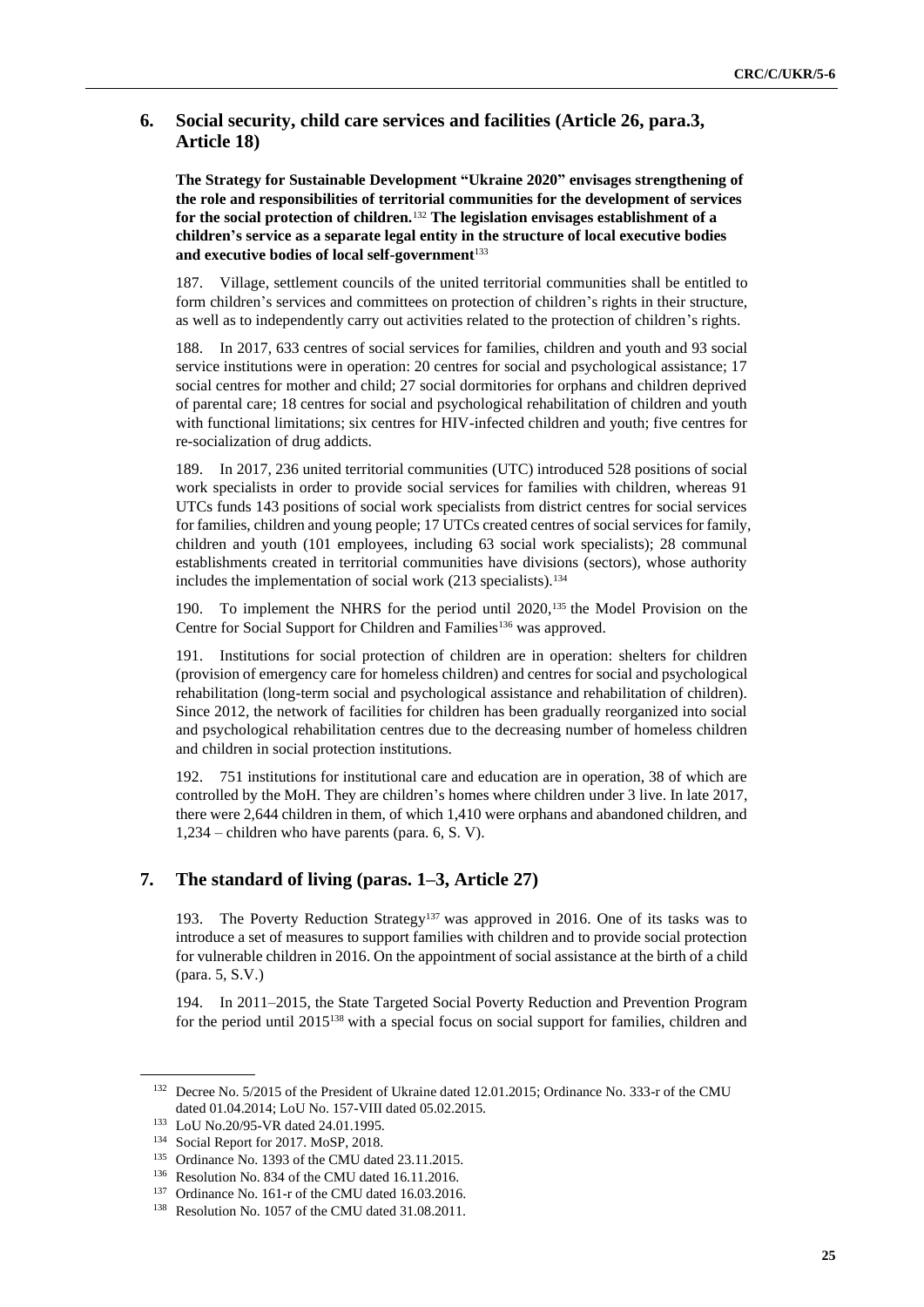young people was implemented. During 2015–2016, the system of social protection of the population was reformed in Ukraine (para. 1, S. І).

195. The Law On Prevention of Corruption,<sup>139</sup> was approved in 2017. It defines legal and organizational foundations for the functioning of the corruption prevention system.

196. In 2011–2013, the crisis and stagnation in the economy did not have a significant impact on poverty indicators, but in 2014–2015 a new wave of the systemic crisis caused a sharp deterioration in living standards and the spread of poverty. As a result of the military conflict, a significant part of the population was forced to leave their permanent place of residence, lost their homes and livelihoods:

• In 2015, poverty indicators peaked: in 2014, 28.6% of the population was beyond the actual subsistence level, $140$  whereas in 2015 the value went up to 58.3%. Under the UN poverty rate for international comparisons,<sup>141</sup> the level of poverty more than doubled rising from 1.0% in 2014 to 2.2% in 2015. In 2015, every third child was beyond the relative poverty line vs. every fifth person<sup>142</sup> in the retirement age group. According to the absolute criterion for incomes below the actual subsistence level, poverty rate among children reached 62.7%.

197. The poverty monitoring data indicates a general stabilization in the situation of poverty in 2016. Since 2017, there has been a significant reduction in absolute poverty, which contributed to a general improvement in the material situation of the population due to the double increase in the minimum wage. In 2017, the poverty rate for income below the actual subsistence level dropped to 34.9% from 51.1% in 2016. The decline in absolute poverty is also observed among households with children. The absolute poverty rate for income below the actual subsistence level dropped to 42.5% from 59.5% in 2016.

# **VII. Education, entertainment, cultural activity (articles 28, 29, 30, 31)**

# **1. The right to education, including vocational training and guidance (Article 28)**

198. The reporting period (except for 2014–2015) shows an increase in the share of education expenditures against total expenditures and the share of expenditures against gross domestic product. The drop of these indicators in 2014 and 2015 is due to the difficult political and economic situation in Ukraine.

199. The Law On Education stipulates provision by the state of the budget allocations for education in the amount of not less than 7% of Gross Domestic Product (in the previous law, at least 10% of National Income).<sup>143</sup>

200. The reduction of the number of educational institutions and the number of children attending educational institutions are based on statistics. Due to deterioration of the demographic situation, changes in the economy and migration processes, the number of underfilled schools has increased, especially in rural areas, and the number of pupils in them has dropped. In such schools, many children receive individual tuition, or one teacher teaches several subjects, the facilities and resources of rural educational institutions are outdated. All

<sup>139</sup> LoU No. 1700-VII of 14.10.2014.

<sup>&</sup>lt;sup>140</sup> The size of the actual subsistence level is calculated monthly by the Ministry of Social Policy based on actual prices for goods and services.

<sup>&</sup>lt;sup>141</sup> Equivalent costs below the United Nations poverty line for Central and Eastern Europe (hryvnia equivalent of \$ 5 US PPS, calculated by the World Bank).

<sup>&</sup>lt;sup>142</sup> State Report on the Situation of Children in Ukraine: Achievements, Problems, Prospects (Assessment of the implementation of the Law of Ukraine On the National Program, National Action Plan for the Implementation of the UNCRC for the period until 2016).

<sup>143</sup> LoU No. 2145-VIII dated 05.09.2017.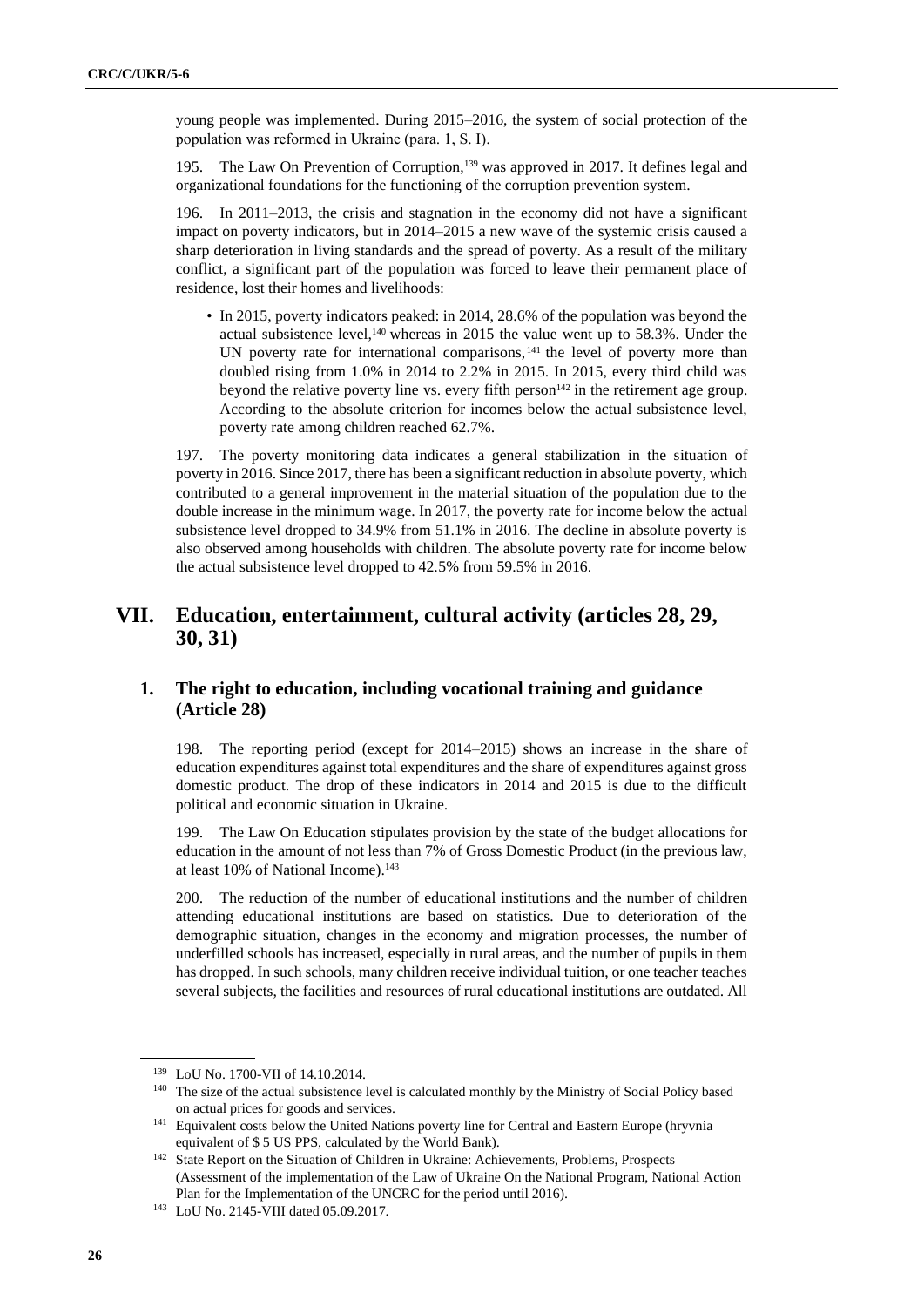this has reduced the quality of educational services and led to an increase in the cost of maintaining secondary education institutions.

201. The legislative framework for introduction of inclusive education was adopted which allow inclusion of children with special needs into the general education space. Changes have been made to Procedure for Organization of Inclusive Education in General Educational Institutions<sup>144</sup> regarding the compulsory compilation of individual development programs for students with special educational needs. The Regulations on the Inclusive-Resource Centre<sup>145</sup> have been approved. Subventions<sup>146</sup> from the state budget to local budgets have been introduced to provide state support to pupils with special educational needs. Changes were made to the amount of additional payments for certain types of pedagogical activity<sup>147</sup> and the position of teacher assistant to work with pupils with special educational needs has been introduced:

• This allowed to increase the number of children enrolled in inclusive classes at their place of residence: in 2017–2018, 5,033 inclusive classes were organized in 2,620 institutions of general secondary education, where 7,179 children with special educational needs studied, in 2016–2017 – 4180 such children, in 2013–2014 academic year  $-2,105$  (Annexes).

202. The Action Plan for 2017–2019 for the phased creation of additional places in educational institutions for preschool children<sup>148</sup> that provides creation of 96,000 places by 2020 was approved in Ukraine. The highest share of the planned places will be created in rural areas. In 2017, over 27,000 additional places for children.

203. A solution to the problem of poor quality educational services in rural areas is the network of base schools, which should replace closed underfilled schools. In 2016, 137 base schools and 360 of their branches were founded. In 2018 there were 499 base education establishments and 966 branches. They included 510 classes with inclusive education, where 1,947 students with special educational needs studied. Children are transported to primary schools by school buses.

204. One of the areas of cooperation between the MoSP and UNICEF is awareness raising campaigns on protection of the rights of children with disabilities, focusing on their rehabilitation (abilitation), an inclusive approach to education through social advertising.<sup>149</sup>

205. Amendments to the Law On Pre-school Education regarding pre-school establishment types, as well as the Sanitary Regulations for Preschool Educational Institutions <sup>150</sup> were approved. In 2015–2017, the number of pre-school education institutions of all forms of ownership, as well as the number of children in them gradually grew (Annex). In 2015, the number of children in pre-school establishments was 114 persons per 100 seats, in 2016 – 113 persons per 100 seats. The coverage of children with pre-school education in urban settlements is almost double that of rural areas (Annex).

206. In 2011–2017 the number of general secondary education institutions continued to drop due to the reform of the educational sector through optimizing the school network. In early 2017–2018, there were 16,180 institutions of general secondary education, which is significantly fewer than in 2011–2012 (Annexes). In 2017, this indicator was 98.4% of school-age children, including 98,0% in urban settlements and 99,0% in rural areas (Annexes).

207. Reforming of the vocational education started under the medium-term plan of the Government's priority actions for the period 2017–2020 and the draft conceptual framework for the reform of vocational education entitled Modern Professional Education. In 2017, vocational training in the dual form of training of 54 occupations started in 46 vocational

<sup>144</sup> Resolution No. 588 of the CMU dated 09.08.2017; Decree No. 872 of the CMU dated 15.08.2011.

<sup>145</sup> Resolution No. 545 of the CMU dated 12.07.2017.

<sup>146</sup> Resolution No. 88 of the CMU dated 14.02.2017.

<sup>147</sup> Resolution No. 1096 of the CMU dated 25.08.2004; Resolution No. 72 of the CMU dated 14.02.2018.

<sup>148</sup> Order No. 871-r of the CMU dated 06.12.2017.

<sup>149</sup> Draft Program Document On Cooperation Between the MoSP and UNICEF for 2018-2022.

<sup>150</sup> Order No. 234 of the MoH dated 24.03.2016.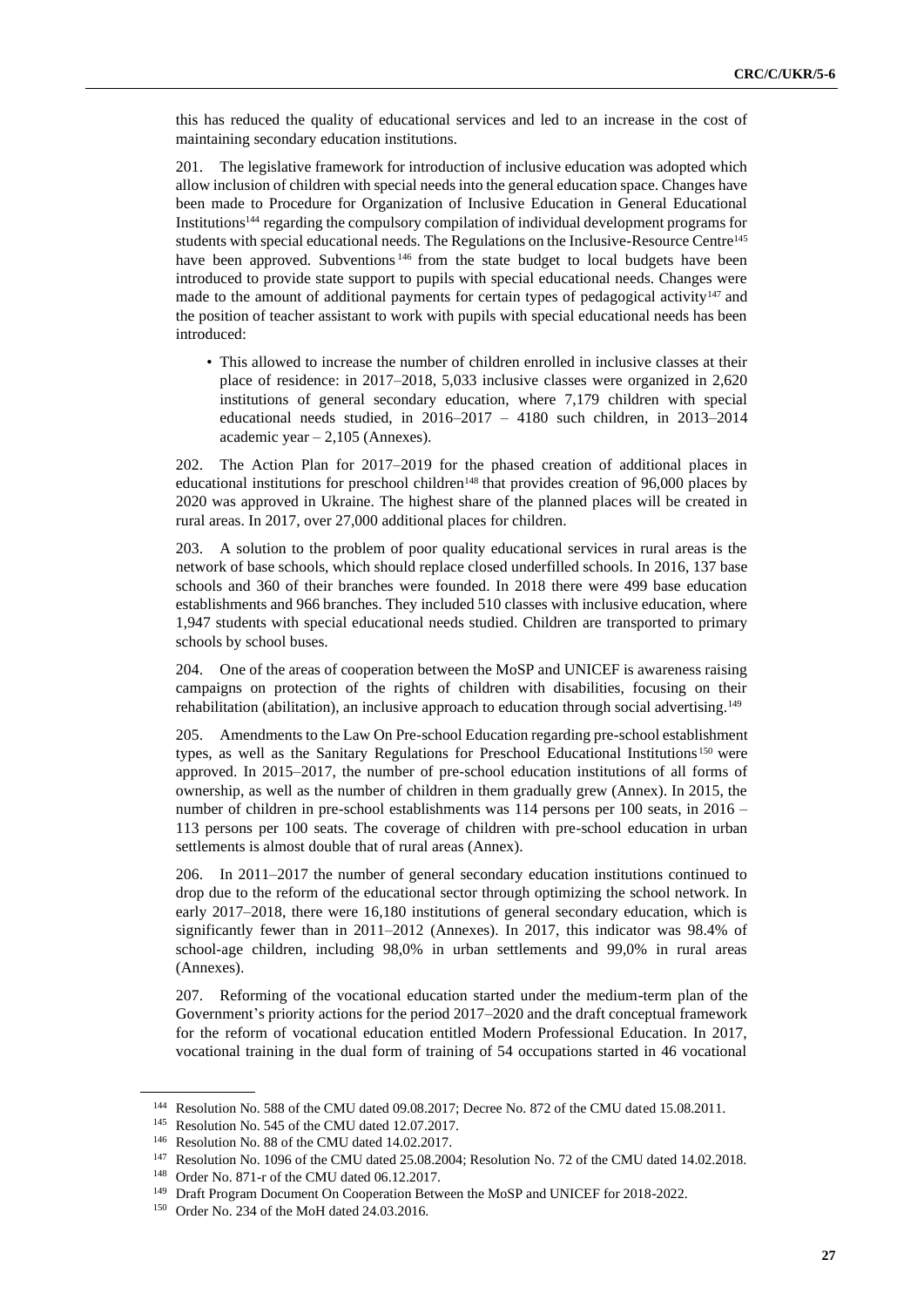education institutions. In late 2017 there were 756 vocational education establishments (in  $2011 - 976$  institutions), where 269,359 people studied (in  $2011 - 409,423$ ) (Annexes).

## **2. Ensuring quality education (Article 29)**

#### **According to Article 1 of the Law On Education, the quality of education is defined as the compliance of the results of training with the requirements established by law<sup>151</sup>**

208. The Concept for the implementation of state policy on reforming general secondary education New Ukrainian School for the period up to 2029<sup>152</sup> was approved. In 2017, a new Law On Education was approved.

209. The objective of preschool education is to ensure the holistic development of the child, his/her physical, intellectual and creative abilities through upbringing, training, socialization and shaping of the necessary life skills. The objective of general secondary education is a comprehensive development, upbringing and socialization of the individual who is capable of living in a society and interacting with the environment in a civilized way, who has a desire for self-improvement and life-long learning, ready for a conscious life choice and selfrealization, responsibility, work activity and civic activity.<sup>153</sup>

210. The issues of the development of out-of-school establishments are determined by the Gifted Children Program and local programs for development of talents and capabilities of the child.<sup>154</sup>

# **3. Cultural rights of children belonging to indigenous and minority groups (Article 30)**

211. The Law On National Minorities<sup>155</sup> guarantees the use of and training in the native language or the study of the native language in public educational institutions or through national cultural societies, as well as development of national cultural traditions, use of national symbols, celebration of national holidays, practice of their religion, meeting the needs for literature, art, etc..

212. The state ensures the right of the child to choose a school and study in his/her native language or to study the mother tongue at state and municipal educational institutions.<sup>156</sup> National minorities, as well as indigenous peoples of Ukraine, are guaranteed the right to study in their mother tongue, in addition to the state language, only in communal educational institutions.

213. A network of secondary education institutions provide teaching in or studying the languages of national minorities, in particular Romanian, Polish, Crimean Tatar, Slovak, Hungarian and Moldovan. In 2011–2017, the number of pre-school establishments with teaching only in Ukrainian (from institutions in 2011 to 14,027 institutions in 2017) and only in Romanian (from 56 institutions in 2011 to 61 establishments in 2017) went up, whereas the number of establishments teaching only in Russian dropped (from 1,026 institutions in 2011 to 264 institutions in 2017) (Annexes):

• In pre-school establishments, the number of children who received care only in Ukrainian (from 1,162,760 children in 2011 to 1,241,677 children in 2017) went up, and the number of children who received care exclusively in Russian dropped (from 182,241 children to 51,018 children) (Annexes).

214. Before the temporary occupation by the Russian Federation, in the 2013–2014 academic year, there were secondary education institutions that taught in the Crimean Tatar,

<sup>151</sup> LoU No. 2145-VIII dated 05.09.2017.

<sup>152</sup> Ordinance No. 988-r of the CMU dated 14.12.2016.

<sup>153</sup> LoU No. 2145-VIII dated 05.09.2017.

<sup>154</sup> LoU No. 1841-III dated 22.06.2000 (with amendments No. 2145-VIII dated 05.09.2017).

<sup>155</sup> LoU No. 2494-XII dated 25.06.1992.

<sup>156</sup> LoU No. 2402-III dated 26.04.2001.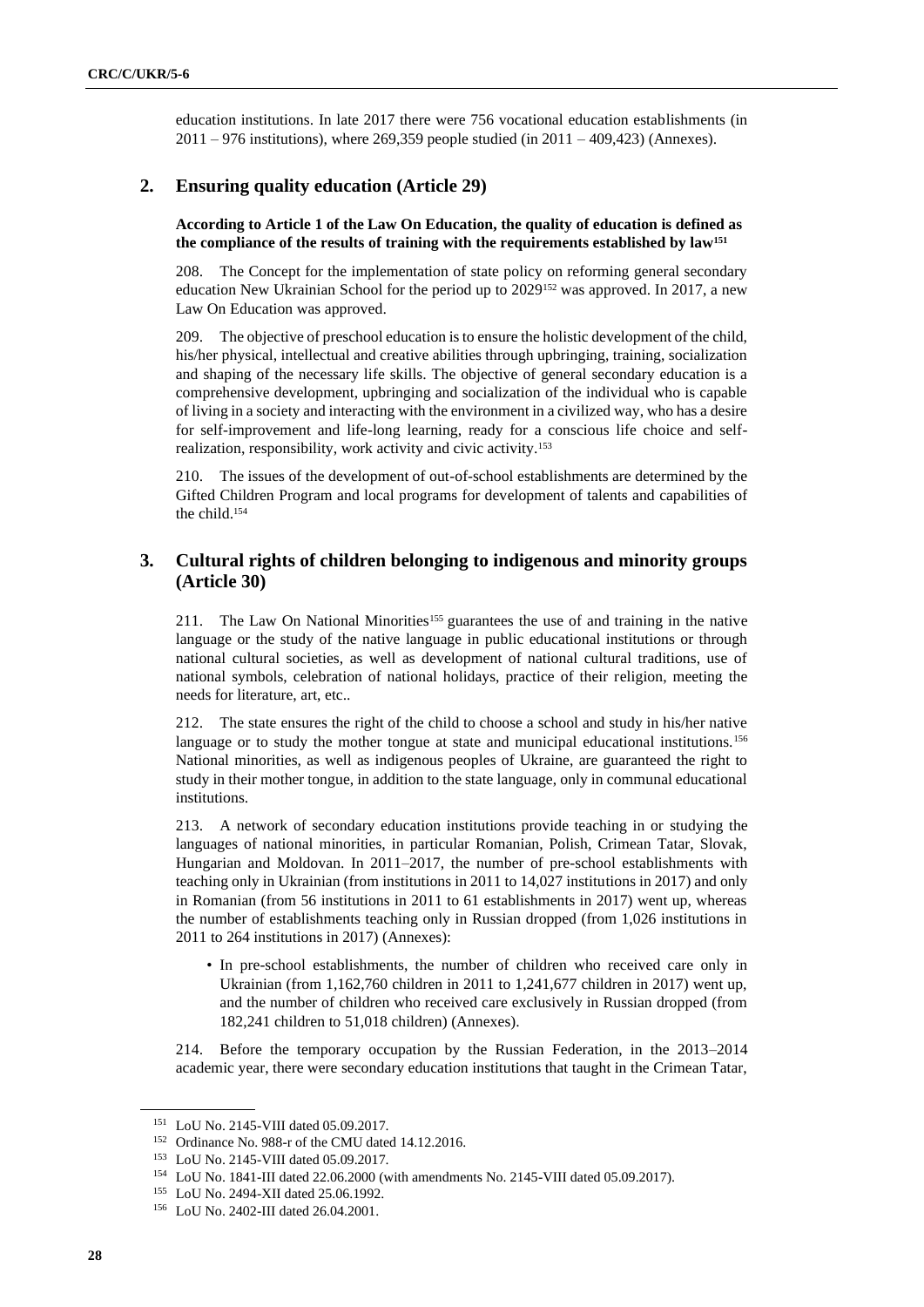Ukrainian, and Russian languages in Crimea. From the 2014–2015 academic year on, the secondary education institutions located on the territory of the temporarily occupied Autonomous Republic of Crimea and the city of Sevastopol have been aligned with the Russian educational standards that differ significantly from Ukrainian. The MoES sent a letter to the occupation administration of the Russian Federation concerning the ensuring of the right of representatives of the Crimean Tatar people to acquire secondary education in their native language or to study this language.

215. The importance of education is explained to persons of the Roma national minority in the secondary education institutions. They are also individually briefed to clarify the legal framework on education in the Roma national language. The appropriate advocacy is carried out through mass media, social, pedagogical and psychological support of children. In many oblasts, programs of psychological and pedagogical support for the adaptation of Roma students to school education, implemented by school psychologists, have been developed. In accordance with the existing curricula, textbooks were created for the oral course of the Roma language for first graders and the Primer for second graders. At the oblast level, methodological manuals, teaching materials to be used during the educational process in secondary education institutions, where children of Roma nationality study, are developed. Methodological aids for primary school teachers working with children of the Roma minority in Transcarpathian oblast were prepared. An electronic version of methodological recommendations, manuals, workbooks in Hungarian and Ukrainian for elementary school students, textbook notes for teachers of schools, where the majority of Roma children learns have been created.

#### **4. Human rights education and civic education**

216. The MoES implements measures for the education of children in the field of human rights and civic education. The educational and methodological seminars and trainings with the involvement of scientists and practitioners in the field of human rights have been held since 2013 for methodologists of the Institute of Post-Graduate Pedagogical Education and teachers of secondary education institutions in cooperation with the OSCE Project Coordinator in Ukraine.

217. In 2014, the practice of communication hours with children was introduced. Methodical recommendations on the interaction of pedagogical staff in educational institutions and interaction with other bodies and services on the protection of children's rights<sup>157</sup> have been developed. In 2017, the educational component of human rights education was included in the curricula of secondary education institutions in accordance with the OSCE recommendations on the implementation of a human rights-based approach.<sup>158</sup> A number of projects on civic education are being implemented at educational institutions: the All-Ukrainian education democratic citizenship program Democratic School; the Swiss-Ukrainian project Development of Civic Competences in Ukraine – DOCCU.

218. The NPU conducts awareness raising campaigns for children about their rights, which is envisaged by the LoU On National Police and regulations of the MIA.

#### **5. Rest, participation in games, leisure, entertainment, cultural and creative activities (Article 31)**

219. The infrastructure of institutions whose activity is aimed at creating conditions for the cultural and creative development is represented by state, municipal and private enterprises,

<sup>157</sup> Methodical recommendations for teachers. Annex to Letter No.1/9-557 of the MoES dated 28.10.2014.

<sup>158</sup> Methodological handbook "Human Rights School Calendar". Approved for use in general educational institutions in accordance with the conclusion of the Law Commission of the Scientific and Methodological Council for Education of the MoES (Minutes No. 1 dated 21.07.2016, Letter No. 2.1/12 - G-599 of the Institute for the Modernization of the Content of Education of the MoES dated 01.08.2016).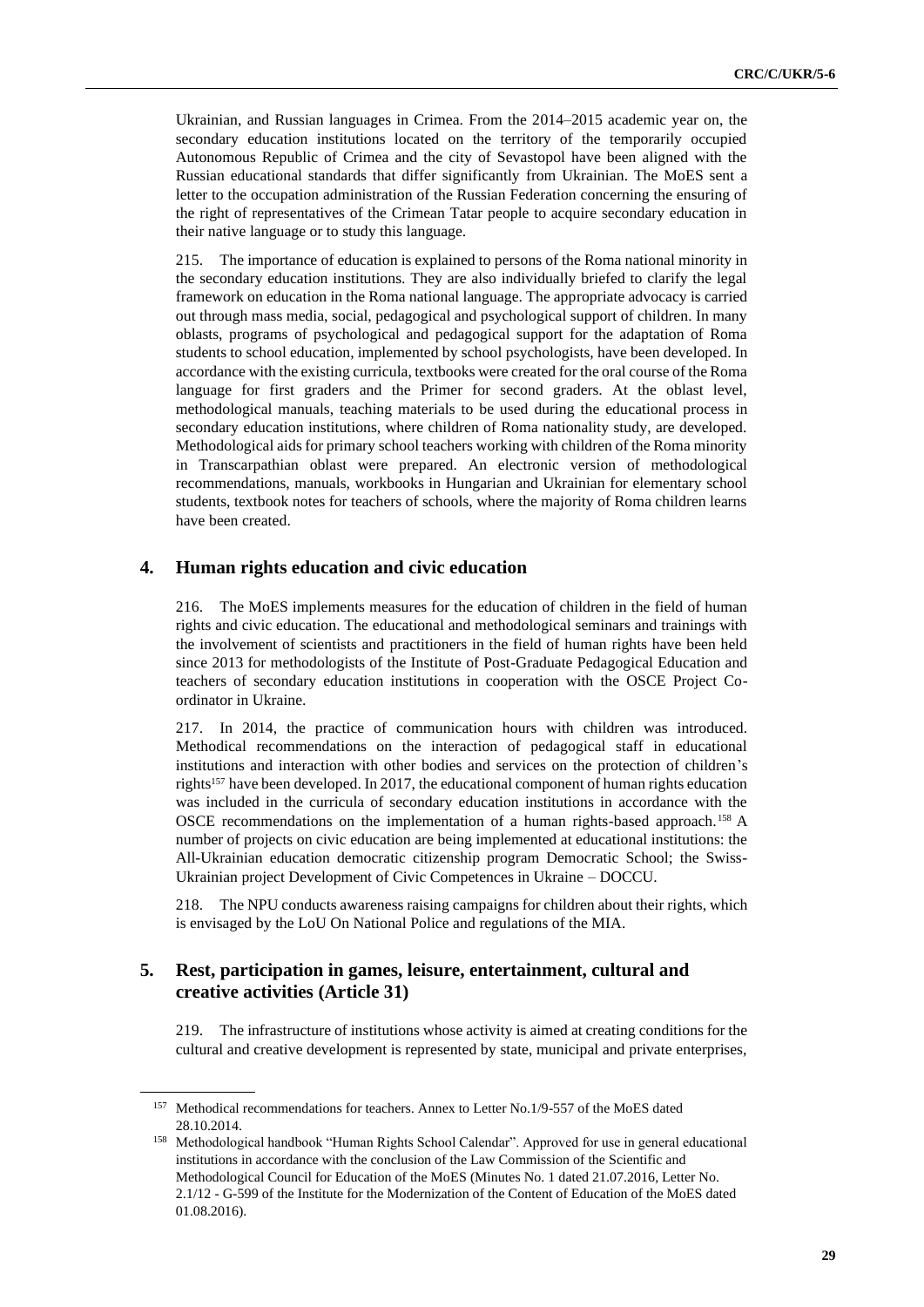institutions, organizations and cultural institutions. According to the Law On Culture, children of preschool age, students have the right to attend state and communal institutions of culture, out-of-school educational establishments in the field of culture on preferential terms.

220. Libraries and club-type establishments are the most common among the institutions of culture. In the late 2017, a network of 16,800 libraries functioned in Ukraine (3,400 in urban settlements, 13,400 in rural areas), while in 2011 – there were 19,300 libraries (respectively 4,600 and 14,700) (Annexes).

221. The source of development of children's spiritual values is museums and theatres. In 2017, there were 574 museums and 113 theatres (7 children and 25 puppet theatres (including shadow theatres) (Annexes).

222. In 2011–2017, the number of concerts for children dropped from 6,557 to 3,953, and accordingly, the children's audience at concerts dropped from 949,400 to 559,000 persons (Annexes).

223. The children's musical schools, children's painting schools, children's art schools, children's choreographic schools, children's choral singing etc. of the Ministry of Culture system are part of the extracurricular education.

224. Centres, palaces, houses, clubs, studios, sports schools, etc. are part of the extracurricular education. Children from large families, children from low-income families, children with disabilities, orphans and children deprived of parental care receive extracurricular education free of charge<sup>159</sup> (Annexes).

225. Ukraine has children's and youth sports schools. In late 2017, there were 1,281 children's/youth sports schools and specialized children's and youth schools of the Olympic reserve whose number dropped in recent years (Annexes).

226. The rest and rehabilitation of children is ensured by the system of the children's health and recreation institutions, which in 2017 consisted of 9,745 institutions (in  $2011 - 17,703$ ), of which only 299 institutions (in  $2011 - 541$ ) had the status of health improvement institutions. There is a separate network of health resort type facilities, which in 2017 included 36 establishments and significantly shrank in comparison with previous years (in 2011 – 41 institutions). A significant reduction of the network of children's health improvement and rest facilities, and resort type facilities in particular, is due to the temporary occupation of the Crimea, the city of Sevastopol, and separate areas of Donetsk and Luhansk oblasts.

227. The health care system includes children's health resort facilities of communal and state ownership (in 2017 – 96 institutions, of which 14 are subordinated to the MoH). Since 2014, there are 22 specialized health resorts left in the temporarily occupied territory of the AR Crimea and the city of Sevastopol, which are not funded.

# **VIII. Vulnerable groups of children for whom special measures have been taken to protect their rights**

# **1. Refugee children, asylum seeking children, unaccompanied children, internally displaced children, migrants' children (Article 22)**

228. The Law on Refugees and Persons Who Need Additional or Temporary Protection<sup>160</sup> came into force. The law regulates the provision of protection to persons (including children) who need protection. The terms defining such categories of children as "a child separated from the family", "a child in need of additional protection", "children in need of temporary protection" have been regulated.<sup>161</sup> It regulates the access of a child separated from a family

<sup>159</sup> LoU No. 1841-III dated 22.06.2000.

<sup>160</sup> LoU No. 3671-VI dated 08.07.2011.

<sup>161</sup> LoU No. 5290-VI dated 18.09.2012.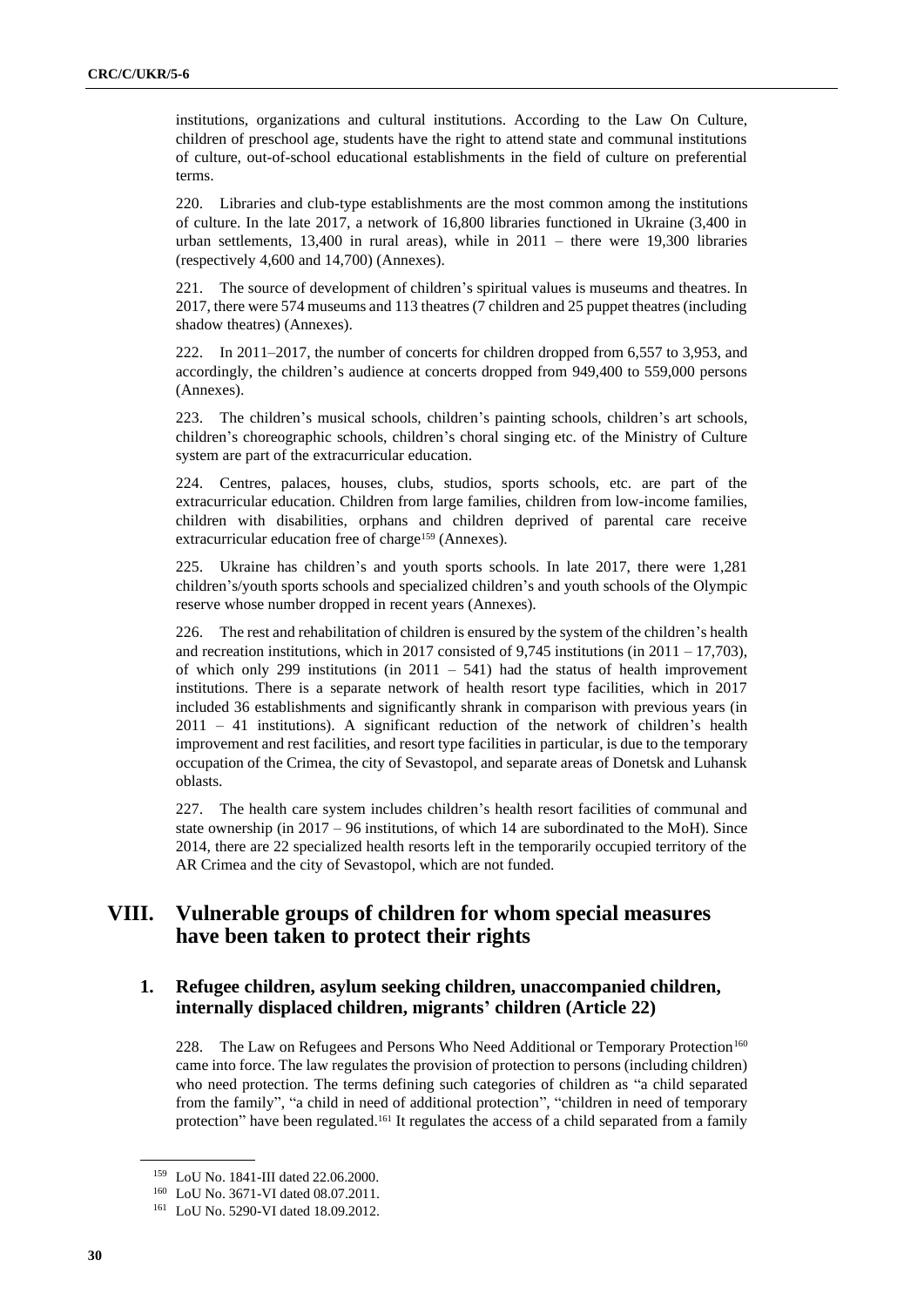who is not a citizen of Ukraine to the procedure for recognition as a refugee or additional protection, as well as to take measures for the temporary placement of such a child in the appropriate children's institution or a family and to search for parents or other legal representatives.

229. The parents, family members or other legal representatives of children separated from the family who are not Ukrainian citizens, refugee children or children in need of additional protection are searched for according to the Methodological Recommendations (2013).

The mechanisms of interactions between the executive bodies on work with children separated from a family who are not citizens of Ukraine and applied for an asylum status or additional protection, including in the process of their temporary placement in child care institutions, have been regulated.<sup>162</sup> Such an interaction has been taking place pursuant to Procedure for Interaction between State and Local Executive Bodies in identifying children separated from a family who are not citizens of Ukraine.<sup>163</sup>

231. The procedure and methodology for assessing the age of children, including refugee children and asylum-seekers, have been introduced, and the procedure for identifying the age of children separated from the non-Ukrainian family has been approved.<sup>164</sup> In determining age, doubts are resolved to the benefit of a child separated from the family.

232. The procedure for granting a child separated from the family the status of a child deprived of parental care enabling children to use the full range of state services provided for such children has been regulated.<sup>165</sup> However, there is no provision for the possibility of obtaining the status of a child deprived of parental care, unaccompanied children who do not have refugee status or a person in need of additional protection, that is, asylum seekers cannot receive such a status.

233. A child separated from a family can be temporarily placed in the family of Ukrainian citizens, or in a child care institution (other than orphanage or secondary residential care school for orphans and children deprived of parental care). A child who has relatives or other persons with whom he/she has close relationship (neighbours, acquaintances) can stay in their family pending a decision on his/her further placement. Children of foreigners and stateless persons, children separated from a family shall not be subject to temporary placement at facilities for foreigners and stateless persons.<sup>166</sup>

234. During an interview a person who has no command of Ukrainian or Russian languages shall be provided by the SMS with an interpreter from the language the claimant can speak.<sup>167</sup> The SMS maintains an Information and Inquiry Register of interpreters.<sup>168</sup>

235. Foreigners and stateless persons, persons recognized as refugees or persons who need additional protection, can receive legal assistance (provision of legal information, advice on clarifying legal issues related to the filing of applications, claims and other legal documents) and secondary legal assistance that envisages protection from prosecution, representation of interests through specially created centres for the provision of secondary legal assistance.<sup>169</sup>

236. The SMS collects the statistics for foreigners and stateless persons who filed a claim for refugee or a person who needs additional protection and those who received such protection (including person under 18)<sup>170</sup>.

<sup>&</sup>lt;sup>162</sup> Order No. 604/417/793/499/518 of the MIA, MoSP, MoES, MoYS, MoH, Administration of the State Border Guard Service of Ukraine dated 07.07.2012.

<sup>163</sup> Resolution No. 832 of the CMU dated 16.11.2016.

<sup>164</sup> Order No. 903/1464/711 of the MoH, MoSP, MoES dated 23.10.2013.

<sup>165</sup> Resolution No. 832 of the CMU dated 16.11.2016.

<sup>166</sup> Order No. 141 of the MIA dated 29.02.2016.

<sup>167</sup> The LoU No. 3671-VI dated 08.07.2011.

<sup>168</sup> Order No. 228 of the MIA s dated 11.03.2013.

<sup>169</sup> LoU No. 3460-VI dated 02.06.2011.

<sup>170</sup> Order No.22 of the SMS dated 08.02.2016.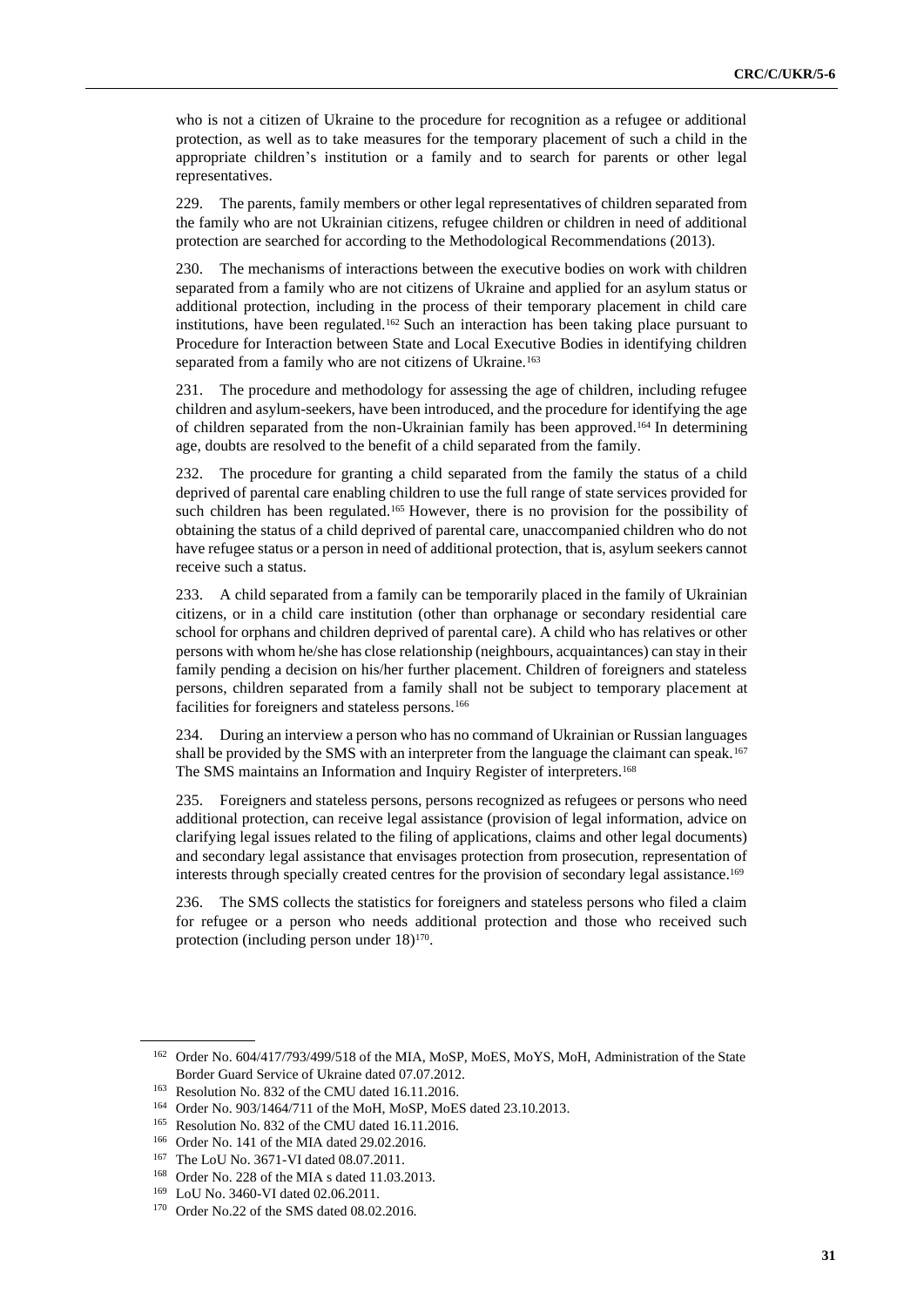237. All categories of foreigners and stateless persons who reside/stay in the territory of Ukraine can register childbirth at the appropriate state body of registration of civil state by submitting the relevant paperwork.<sup>171</sup>

238. As of July 1, 2018, 2,331 persons who received refugee status and 739 persons who received additional protection including 657 children with the family under the age of 14 were registered at the territorial offices of the SMS (Annexes).

239. Refugee children can receive education in the form of individual tuition in accordance with the Regulations on Individual Tuition in General Education Institutions.

240. The SMS, in cooperation with the Office of the UNHCR in Ukraine, conducted trainings for the workers of the territorial units of the migration service, who receive and review applications by foreigners and stateless persons.

241. The aggression of the Russian Federation that resulted in the occupation of some areas of Ukraine in Donetsk and Luhansk oblasts, the AR Crimea, and the city of Sevastopol in 2014 provoked circumstances that made citizens (and stateless persons) leave or change their place of residence. These individuals are socially vulnerable and classified as Internally Displaced Persons.<sup>172</sup> The MoSP monitors the registration on IDPs, takes steps to establish and maintain a Single Information Database on IDPs.<sup>173</sup> In early 2018, there were 1,492,100 internally displaced persons of which over 230,000 were children.

242. The rights and freedoms of children IDPs are protected by local state administrations.<sup>174</sup> The MoSP introduced monitoring of social protection of orphans and children deprived of parental care and other categories of children displaced from areas of the Antiterrorist Operations. In early 2018, 1,326 orphans and children deprived of parental care who moved from the temporarily occupied areas of Donetsk and Luhansk oblasts to other regions of Ukraine, as well as over 600 children displaced without accompaniment of parents were recorded with the children's services.

243. The internally displaced families receive monthly targeted assistance to cover their living expenses, including housing and communal services. <sup>175</sup> In 2017–2018, a legal framework was adopted to increase the amount of cash benefits, in particular, with regard to the internally displaced children with disabilities<sup>176</sup> as well as children and persons who receive pensions,<sup>177</sup> the threshold of the total amount of cash benefit paid to the family was raised.<sup>178</sup>

244. The local executive bodies and local governments along with the children's services ensure that the social services conduct assessments of the needs of internally displaced children, provide a set of services (educational, medical, social, rehabilitation, etc.) taking into account the child's specific needs (para. 2, S.VIII).

245. The legislation was adopted to regulate a number of issues concerning the rights of internally displaced children:

- Ensuring protection of residential rights of orphans, children deprived of parental care and Internally Displaced Persons;<sup>179</sup>
- The mechanism of organization of social protection of abandoned children, orphans and children deprived of parental care, displaced from the temporarily occupied areas of Ukraine and territorial-administrative units of Ukraine where the Antiterrorist Operations are carried out;<sup>180</sup>

<sup>171</sup> FCU; LoU No. 2398-VI dated 01.07.2010; Order No. 52/5 of the MoJ dated 18.10.2000.

<sup>172</sup> LoU No.1706-VII dated 20.10.2014.

<sup>173</sup> Resolution No. 509 of the CMU dated 01.10.2014.

<sup>174</sup> LoU No. 1706-VII dated 20.10.2014.

<sup>175</sup> Resolution No. 505 of the CMU dated 01.10.2014.

<sup>176</sup> Resolution No. 453 of the CMU dated 04.07.2017; Resolution № 689 of the CMU dated 13.09.2017.

<sup>&</sup>lt;sup>177</sup> Resolution No. 15 of the CMU dated 17.01.2018.

<sup>178</sup> Ibid.

<sup>179</sup> LoU No. 2279-VIII dated 08.02.2018.

<sup>180</sup> Resolution No. 624 of the CMU dated 22.10.2014.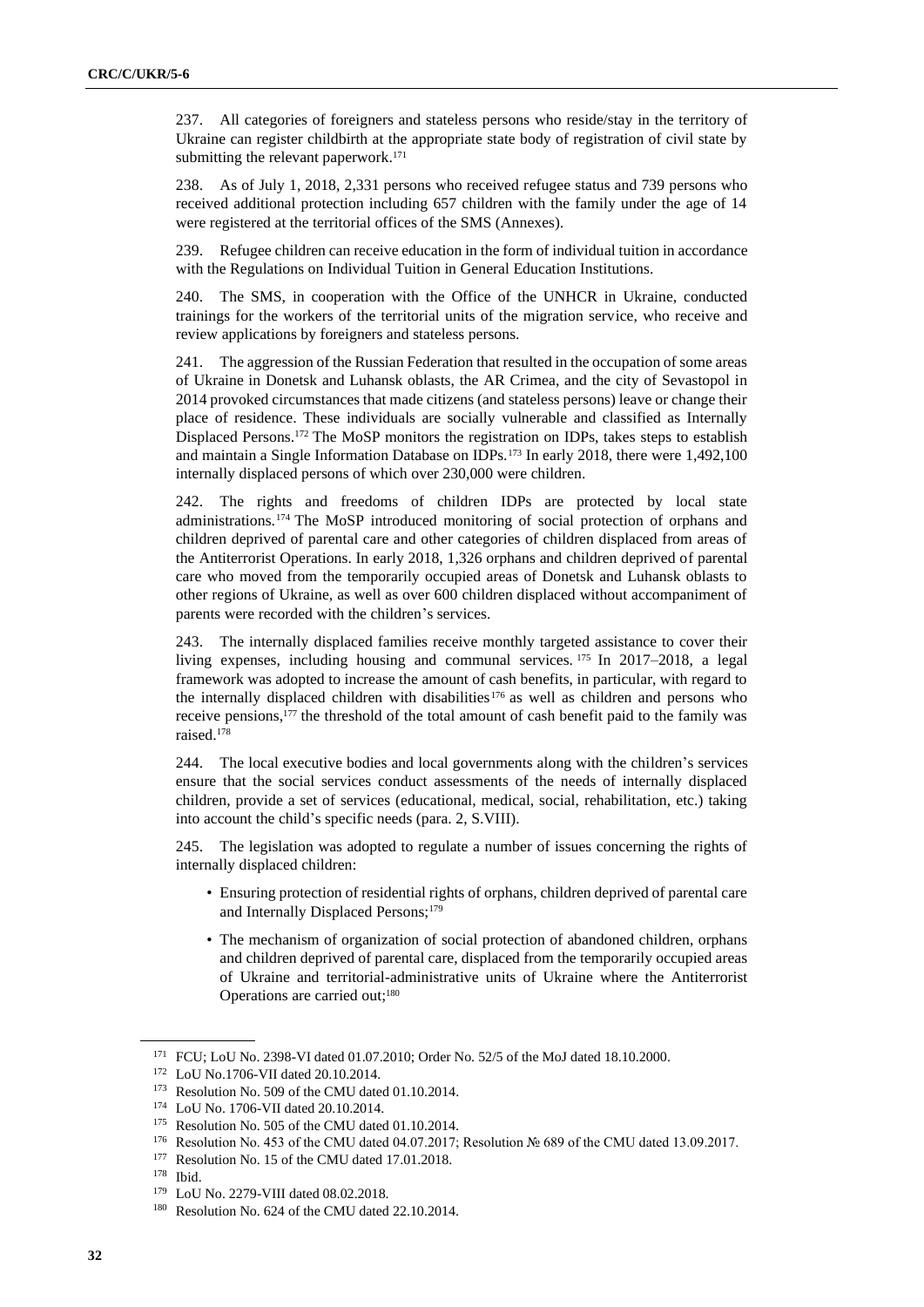- A mechanism to support foster families, family-type orphanages displaced from the temporarily occupied areas of Ukraine or the area of the Antiterrorist Operations, and payment to them of state social assistance;<sup>181</sup>
- The procedure for assignment and payment the state benefit for children under care was simplified;<sup>182</sup>
- The rights of families with orphan children and abandoned children were secured to receive a subsidy;<sup>183</sup>
- Amendments were made to the Procedure for registering and issuing a certificate of registration of a person who was displaced from the temporarily occupied territory of Ukraine, the area of Antiterrorist Operations or a settlement located along the line of contact;<sup>184</sup>
- For certain categories of internally displaced children, the mechanism for applying for a monthly targeted benefit to cover the cost of living, including housing and communal services, was regulated.<sup>185</sup>

246. The Strategy for integration of IDPs and introduction of long-term solutions concerning internal displacement until 2020. <sup>186</sup> The internally displaced children have a priority right to be admitted to local pre-school and general secondary education institutions and to referral for rehabilitation.

247. A number of programs aimed at improving the skills of social workers and institutions that work directly with displaced families and individuals, were implemented with the support of international and community organizations. Over 1,000 social workers received appropriate training, which helped over 35,000 families with children receive psychological assistance.

248. The MoES together with scientific institutions and public organizations developed educational and methodological aids for social teachers, practical psychologists, pedagogical workers, students of higher educational institutions of pedagogical profile, specialists of public organizations and broad public.

### **2. Children in armed conflicts, including children who need physical and psychological rehabilitation and social reintegration (Article 38, 39)**

249. In 2014–2018, significant changes were made to the national legislation regarding the participation of children in armed conflicts.<sup>187</sup> The article Protection of Children in the Zone of War and Armed Conflict and Children Victims of War and Armed Conflict was added.

250. In 2008, Ukraine reported to the UN Committee on the Rights of the Child on the implementation of Article 8 of the Optional Protocol to the UNCRC on the Involvement of Children in Armed Conflict. Below is provided information on the implementation of the Optional Protocol Children in Armed Conflict (Annex).

251. Paragraphs 7 and 8 of the Optional Protocol on involvement of children in Armed Conflicts (hereinafter referred to as OP) on direct application of articles in the national law:

- OP Article 1 is ensured by Articles 1 and 30 of the LoU on Protection of Childhood;
- OP Article 2 is ensured by Articles 30 of the LoU on Protection of Childhood and Article 15 of the LoU On Military Duty and Military Service;

<sup>&</sup>lt;sup>181</sup> Resolution No. 356 of the CMU dated 04.06.2015.

<sup>182</sup> Resolution No. 688 of the CMU dated 08.09.2015.

<sup>183</sup> Resolution No. 752 of the CMU dated 23.09.2015.

<sup>&</sup>lt;sup>184</sup> Resolution No. 352 of the CMU dated 08.06.2016.

<sup>&</sup>lt;sup>185</sup> Resolution No. 1014 of the CMU dated 09.12.2015.

<sup>186</sup> Decree No. 909-r of the CMU dated 15.11.2017.

<sup>187</sup> LoU No. 936-VIІІ dated 26.01.2016.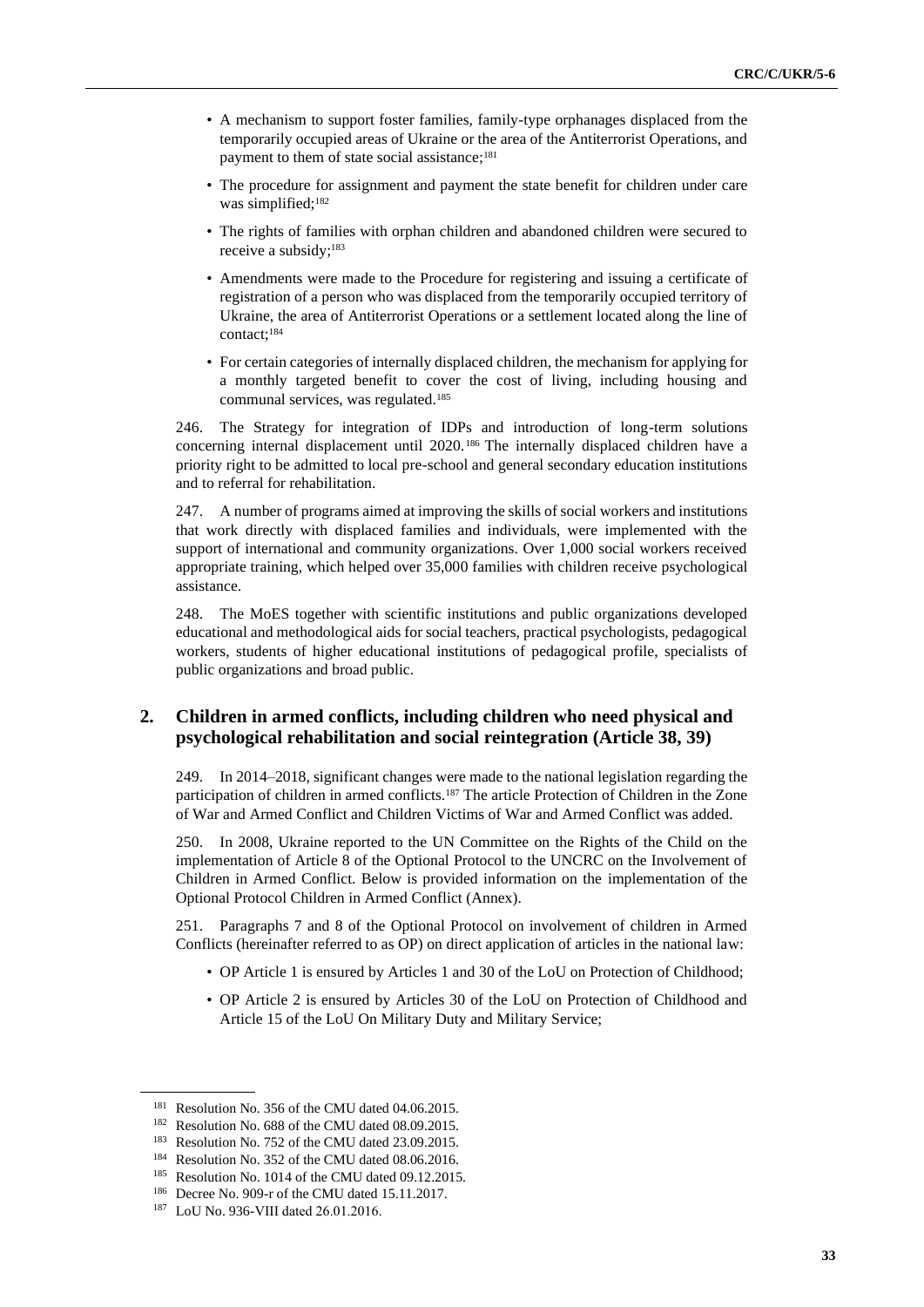- OP Article 3 is ensured by Article 65 of the Constitution of Ukraine and Articles 15, 20 of the LoU On Military Duty and Military Service;
- OP Article 4 is ensured by Articles 30 and 31 of the Law of Ukraine on Protection of Childhood and Article 149 of the CCU.

252. In general, the Ukrainian legislation is in line with the OP provisions. However, the CCU has no clear definition of the term "engaging children in the armed forces or groups" or does not determine the criminal responsibility for the recruitment, engagement and other forms of using children in the armed forces or armed groups.

253. Paragraph 10 of the Optional Protocol on efforts to disclose the content of the OP Memorandum of Understanding between the MoD and the Delegation of the Danish Refugee Council in Ukraine. The MoD developed a series of educational and informational materials on the risks associated with mines and explosive remnants of war and the rules of conduct in the territory contaminated by them in order to minimize risks.

254. Paragraph 12 of the Optional Protocol on training of experts In Donetsk, Dnipropetrovsk, Zaporizhia, Luhansk and Kharkiv oblasts, trainings were carried out for employees of educational establishments, practical psychologists, social teachers, teachers of institutes of postgraduate teachers education on crisis counselling and development of psychosocial resistance to stress in children.

255. In 2015, the Centre for Psychosocial Support of the Psychological Service of the Education System in the Slavyansk city of Donetsk region, which provides coordination and methodological support to the work of psychologists and social teachers was established. The mobile psychological brigades who provide support to children, are created and supported in the region.

256. In accordance with the report and recommendations of the WHO Assessment Mission on the Rehabilitation System in Ukraine (2016), the MoH introduced new rehabilitation professions – "physician of physical and rehabilitative medicine", "physical therapist and ergotherapist"; <sup>188</sup> qualification criteria of the new specializations were approved; <sup>189</sup> appropriate changes were made to the branches of education and the titles of educational specializations.<sup>190</sup>

257. In 2017, the MoH, the Section and the Council of Physical and Rehabilitation Medicine of the European Union of Medical Experts signed a Memorandum of Cooperation. The agreements were signed on cooperation with public organizations.

258. Paragraph 14 of the Optional Protocol on data collection of children asylum seekers and refugee children, the statistical data on foreigners and stateless persons who applied for a refugee status recognition or additional protection and those who received such protection (including persons under 18 years old) are collected by the SMS.<sup>191</sup>

259. Paragraph 16 of the Optional Protocol on military schools. There are general secondary educational institutions with a military-professional orientation of training and pre-professional training (2-military lyceums, 16 – lyceums with advanced military-physical training)<sup>192</sup>, whose activities are regulated by the Regulations on Military Lyceum.<sup>193</sup> The lyceum graduates receive a certificate of complete secondary education and a referral to study at higher education institutions of a single system of military education.

260. Paragraph 18 of the Optional Protocol, the lessons of peace, lectures, conversations, clubs of international friendship, clubs of peace are widely used in school practice.

261. Paragraph 20 of the Optional Protocol, the Representative of the Commissioner for the Rights of the Child has pursued a consistent policy of criminalization of responsibility

<sup>188</sup> Decree No. 1328 of MEDT dated 10.08.2016.

<sup>189</sup> Order No. 1171 of MoH dated 07.11.2016.

<sup>190</sup> Resolution No. 53 of the CMU dated 01.02.2017.

<sup>&</sup>lt;sup>191</sup> Order No.22 of the SMS dated 08.02.2016.

<sup>192</sup> According to the MoD.

<sup>&</sup>lt;sup>193</sup> Resolution No. 53 of the CMU dated 17.07.2003.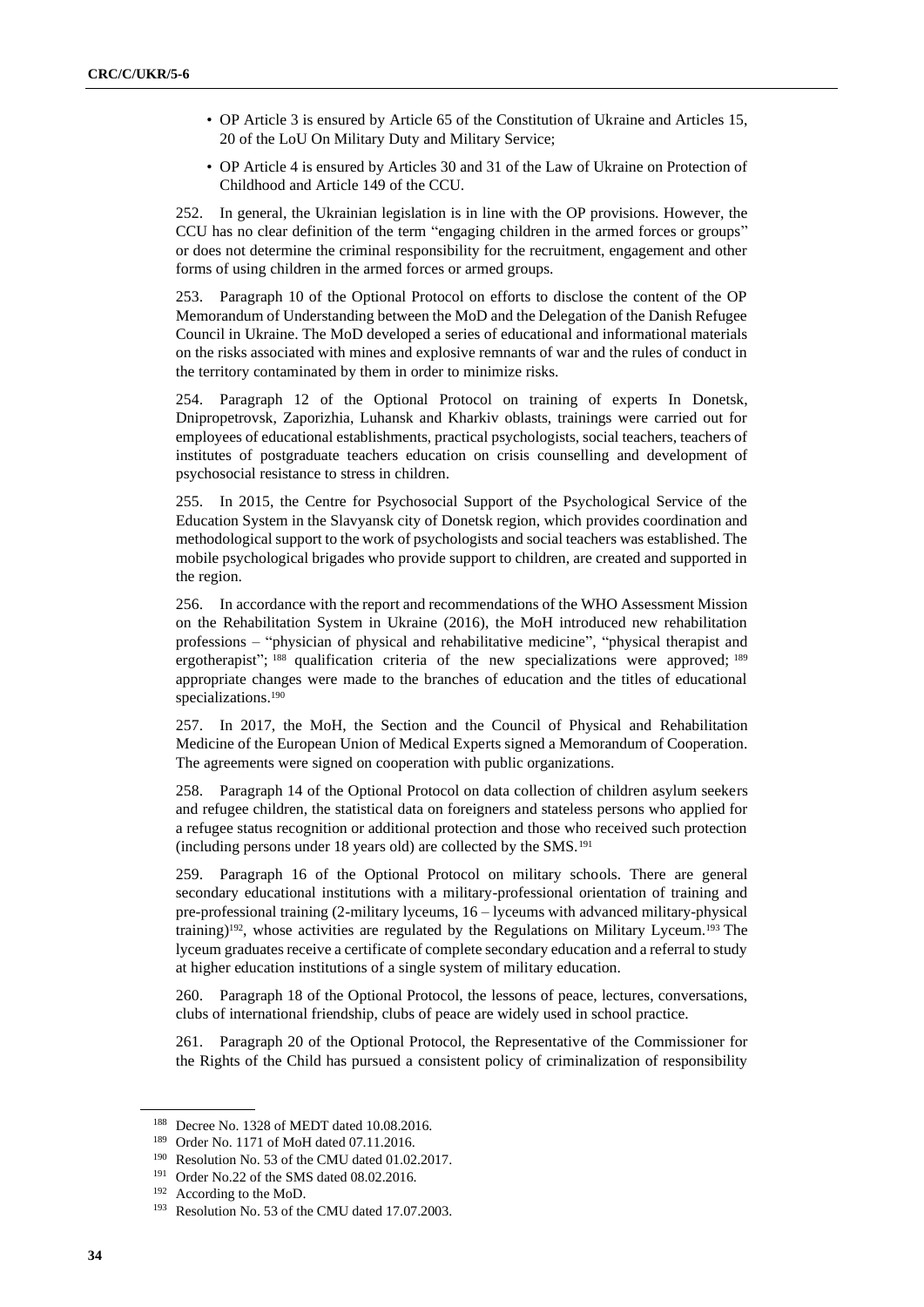for recruiting and involving children in military actions. <sup>194</sup> The relevant draft is being developed.

262. Paragraph 22 of the Optional Protocol, In accordance with the European Union Association Agreement, Ukraine is obliged to ratify the Rome Statute: the relevant amendments were made to the Constitution in 2016. According to the legislative initiative of the President of Ukraine, Ukraine will be able to ratify the Statute in 2019.

263. Paragraph 24 of the Optional Protocol, during the period of the Antiterrorist Operations, a number of issues concerning the rights of internally displaced children were legally regulated. The adoption in 2011 of the LoU On Refugees and Persons in Need of Additional or Temporary Protection was one of the important steps to improve the whole system of protection of the children<sup>195</sup> (para. 1, S. VIII).

264. Paragraph 26, of the Optional Protocol according to the data of the UN Registry on Export and Import of Ukrainian Weapons in 2017<sup>196</sup> there were no countries which have embargo on the supply of weapons among the importing countries.

265. Regarding the direct involvement of children in military actions, there is no official information on such cases.

266. According to the OSCE Monitoring Mission in Ukraine,<sup>197</sup> in June 2016, children aged about 15 continued to participate in military action as part of the Russian separatist forces in the East of Ukraine.

267. In 2015, according to the prosecutor's office of the Donetsk region, a case of eight adolescents was tried who entered in the military ranks of the so-called Donetsk People's Republic, whereas seven teenagers were convicted in early 2016. Five juveniles who voluntarily left the Donetsk People's Republic and surrendered to the Ukrainian lawenforcement officers, were released from criminal responsibility, two adolescents were sentenced to imprisonment with probationary terms.<sup>198</sup>

268. Ukraine is not responsible for the illegal actions of the Russian Federation or its occupation administration in the temporarily occupied territories in the Donetsk and Luhansk oblasts, AR Crimea, and the city of Sevastopol, or illegal decisions made by them.<sup>199</sup>

#### **3. Children who were subjects of**

#### **(a) Economic exploitation, including child labour (Article 32)**

269. The legal basis for the prohibition of children's economic exploitation, including child labour, is described in the previous report.

270. In 2016, the regional state labour inspectorates concluded 71 agreements on cooperation about information exchange with the state employment centres. The results of the inspections of the State Service of Ukraine for Labour indicate a small number of enterprises (about 3%) with detected violations of the legislation on labour of minors.

271. In 2015, Ukraine joined the GDSG 2030 which envisages: to significantly reduce the proportion of young people who are involved neither in employment nor in training.

<sup>194</sup> Aksana Filipishina: Actions on Involving Children in Armed Conflicts should be Criminalized, http://www.ombudsman.gov.ua/ua/all-news/pr/15615-jc-aksana-filipishina-diii-schodo-zaluchennyaditej-do-zbrojnix-konflikti/.

<sup>195</sup> LoU No. 3671-VI dated 08.07.2011.

<sup>196</sup> Data from the UN Register on Export and Import of Ukrainian Weapons in 2017 file:///C:/Documents%20and%20Settings/komarova/Рабочий%20стол/нац\_доповідь/додатково/Да ні%20реєстру%20ООН%20про%20експорт%20та%20імпорт%20української%20зброї%20в%20 2017%20році%20\_%20Новини%20\_%20Finance.ua.html.

<sup>197</sup> Materials from OSCE Monitoring Mission in Ukraine.

<sup>&</sup>lt;sup>198</sup> For the last two years, 15 teenagers have been sentenced to jail for the cooperation with the DNR [Eresource]. – Access mode: http://ua.korrespondent. net/ukraine/3686871-za-spivpratsui-z-dnr-za-dvaroky-zasudzheni-15-pidlitkiv.

<sup>199</sup> LoU No. 2268-VIII dated 18.01.2018.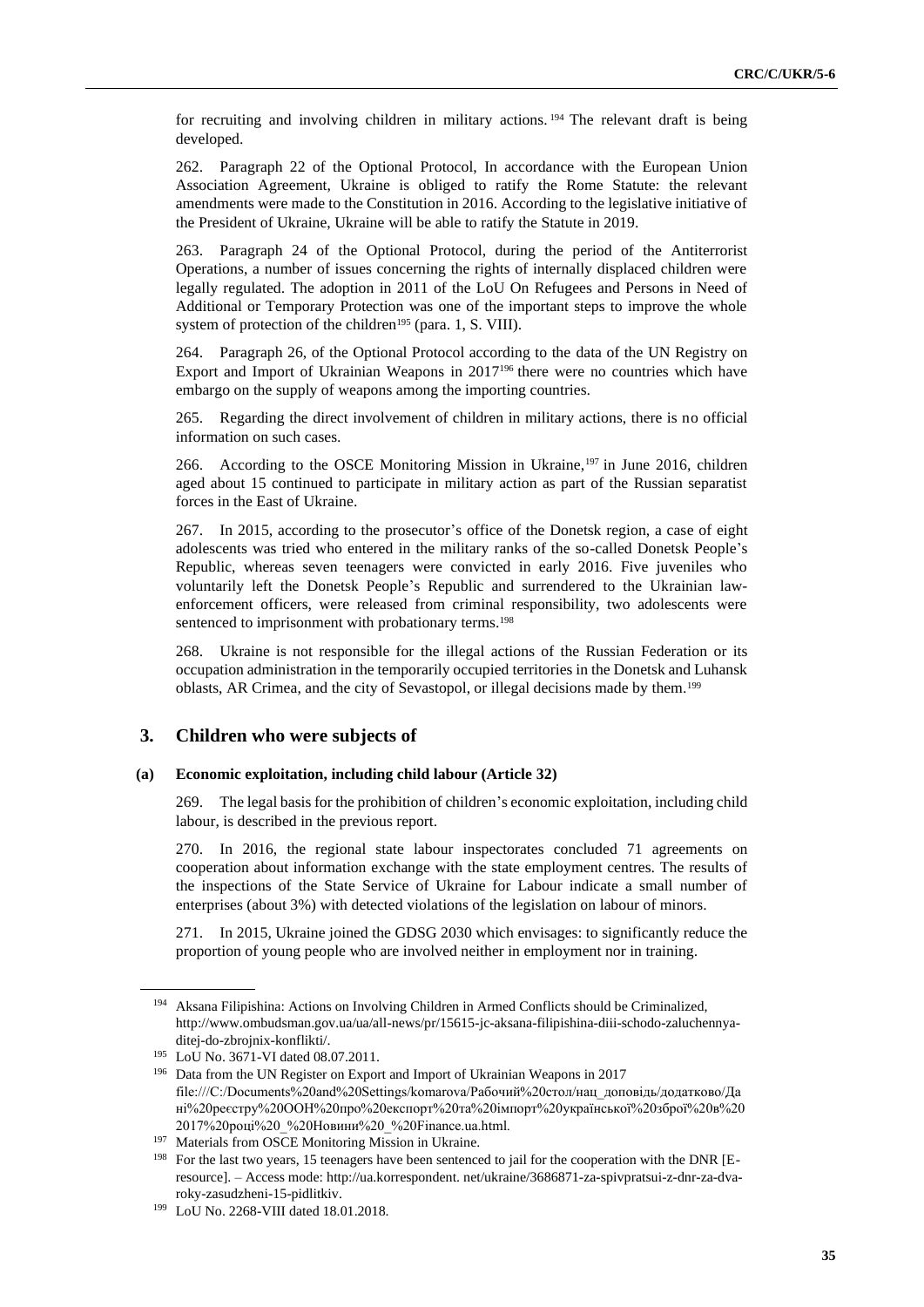#### **(b) Use of children in illegal manufacture and sale of drugs (Article 33)**

*The involvement of young children and minors in drug trade, through different means, including posting offers to buy drugs on the walls of various urban facilities.* 

272. The Ukraine's law does not regulate the mechanism of blocking or restricting access to Internet resources through which criminal offenses are committed or where prohibited content is located.

273. In 2016, 99,307 persons who made criminal offenses in circulation of controlled substances were found, out of which: persons under  $14 - 218$ , aged  $14 - 15 - 1127$ , aged  $16 - 16$  $17 - 2873$ .

274. In 2017, a Memorandum of Understanding was signed between the MoSP and the Office of the United Nations on Drugs and Crime.

#### **(c) Sexual exploitation and sexual abuse (Article 34)**

275. Ukraine ratified the Convention of the CoE on Protection Children against Sexual Exploitation and Sexual Abuse, which entered into force in 2012.<sup>200</sup> In 2018, the LoU On Amendments to the Criminal Code of Ukraine on the Protection of Children from Sexual Abuse and Sexual Exploitation was adopted.<sup>201</sup>

276. In 2017, an international conference Ukrainian Activities Against Sexual Exploitation of Children and Their Sexual Abuse organized by the CoE took place.

277. In late 2017, the NPU reported over 4,300 criminal proceedings for allegations of sexual abuse against children. In 2017, there were 179 criminal offenses for juvenile delinquency, 79 – for rape, 111 – for forcible sexual indulgence in an unnatural way, and 37 – for sexual intercourse with a person who has not reached sexual maturity (Annexes).

#### **(d) Sale, trafficking and abduction of children (Article 35)**

*The MoJ was determined as a central body that performs the functions under the Convention on the Civil Aspects of International Child Abduction.* 

278. With regard to the kidnapping of children, the Convention is currently being applied in relations between Ukraine and 76 State parties.

279. To clarify the issues of application by courts during the consideration of civil cases concerning the kidnapping of children, the High Specialized Court for the Examination of Civil and Criminal Matters in 2014 adopted a corresponding resolution.<sup>202</sup> In 2017, the High Specialized Court for the Examination of Civil and Criminal Cases summarized the practice of using courts when considering civil cases of the Convention on the Civil Aspects of International Child Abduction.

280. The functions and mechanism of interaction of the authorities involved in the implementation of the Convention are determined by the Procedure for the implementation in the territory of Ukraine of the Convention on Civil Aspects of International Child Abduction.<sup>203</sup>

281. In 2011–2017, the MoJ processed 401 applications, of which 219 applications were received by the MoJ from foreign Central Authorities, including 188 applications for assistance in returning a child from Ukraine to a foreign state, 31 applications for ensuring the application of access rights to a child living in Ukraine; 182 applications were sent to foreign Central Authorities, of which 159 were applications for the return of a child from a

<sup>200</sup> LoU No. 4988-VI dated 20.06.2012.

<sup>201</sup> LoU No. 2334-VIII dated 14.03.2018.

<sup>&</sup>lt;sup>202</sup> Resolution of the Plenum of the High Specialized Court № 8 On Generalization of Judicial Practice in the Consideration of Cases Involving the Convention on Civil Aspects of International Child Abduction of 25.10.1980 (The Hague Convention) dated 17.10.2014.

<sup>203</sup> Resolution of the CMU № 952 dated 10.07.2006.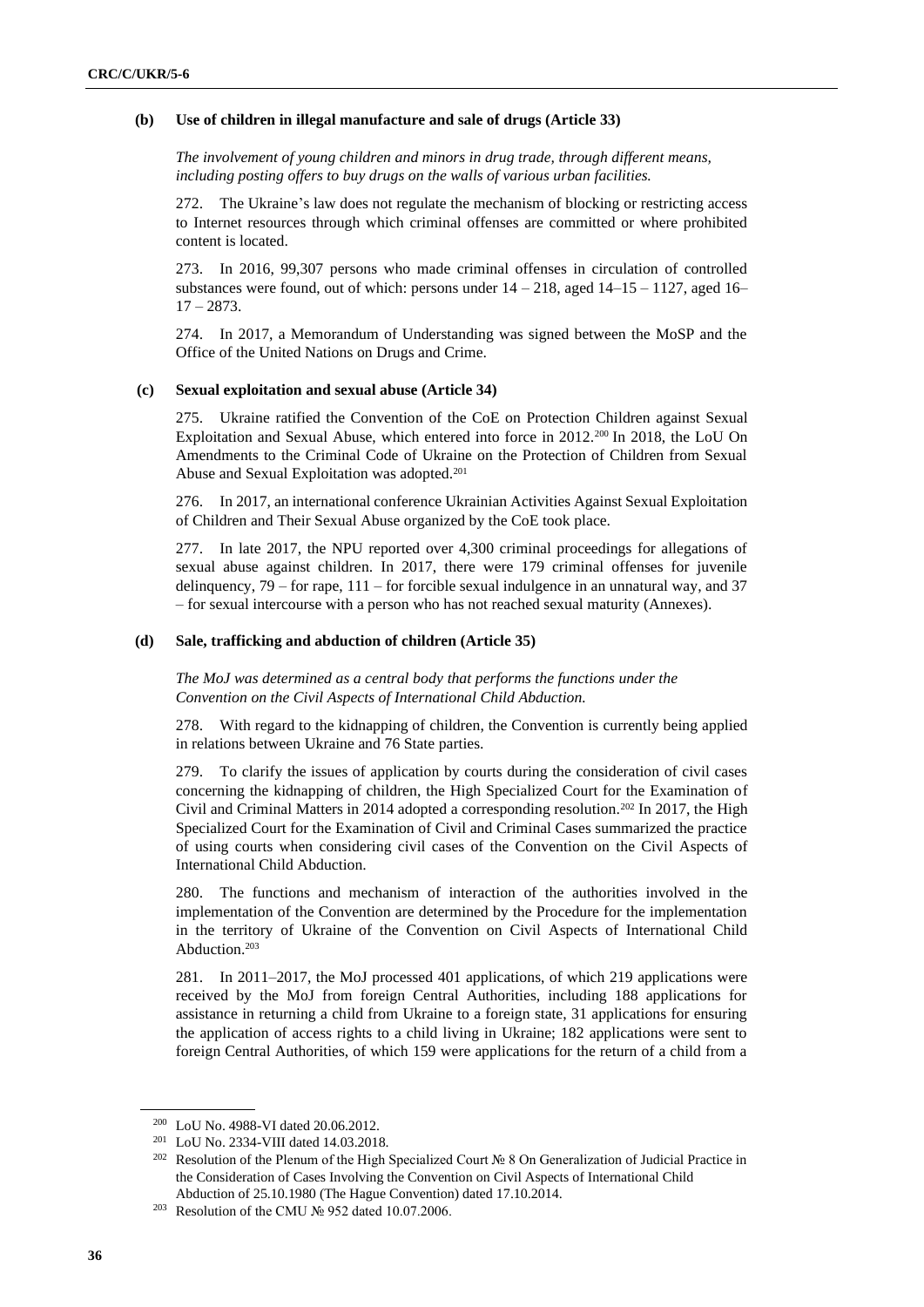foreign state to Ukraine, 23 applications for the exercise of the right of access to a child living abroad.

282. In 2011, the Law On Combating Human Trafficking was approved. <sup>204</sup> The State Social Counter-Trafficking Program for the period up to 2015 was approved and launched.<sup>205</sup> In 2016, the State Social Counter-Trafficking Program for the period up to 2020 was approved:<sup>206</sup>

• Under the Plan of Action of the MoES regarding Counteraction to Human trafficking for the period by 2020, the educational establishments implement the program of public information and awareness campaigns on prevention of trafficking.<sup>207</sup>

283. The MoSP Policy with the support of the Representative Office of the IOM, conducted a cycle of educational trainings for the managers of institutions of the social protection of children.

284. The MIA along with the NPU organized the review of the status of pre-trial investigation in criminal proceedings related to human trafficking. In 2017, 46 criminal proceedings were heard:

• The Main investigation Department introduced a practice of specialization of investigation officers for a pre-trial investigation in criminal proceedings for crimes related to human trafficking.

285. The Department of combatting crimes related to human trafficking, the NPU along with the Main Investigation Department, Administration of the State Borderguard Service and representatives of the higher education institutions of the MIA developed guidelines on specifics of detecting, documenting and investigating crimes related to human trafficking. In 2017, with the help of the Representative Office of the IOM in Ukraine, the guidance was provided to the territorial subdivisions of the police to be used in their work.

286. The MoSP in cooperation of the OSCE Project Coordinator in Ukraine implemented several thematic projects (Annexes).

287. The National Hot Line for Migration and Human Trafficking is in place under the support of the IOM in Ukraine. The National hotline for prevention of domestic violence, human trafficking and gender discrimination is created and operating based on the public organization La Strada-Ukraine.

288. In 2012–2017, 50 children were given the status of a trafficked person. Ukraine, Republic of Poland, the Russian Federation, Spain are the main countries of destination in cases of trafficking of children.

289. In 2018, a draft law was submitted to the Government for review, which proposes to resolve issues concerning:

- Specifics of review by the courts of cases of return of the child in accordance with the Convention on Civil Aspects of International Child Abduction, by introducing the appropriate additions to the CPCU;
- Establishing criminal liability for the illegal export or retention of a child who has a permanent residence in Ukraine and has not attained the age of 16;
- Improvement of the procedure for enforcement of court decisions on the return of a child to the State of their permanent residence.

<sup>204</sup> LoU No. 3748-VI dated 20.09.2011.

<sup>205</sup> Resolution No. 350 of the CMU dated 21.03.2012.

<sup>206</sup> Resolution No. 111 of the CMU dated 24.02.2016.

<sup>207</sup> Ibid.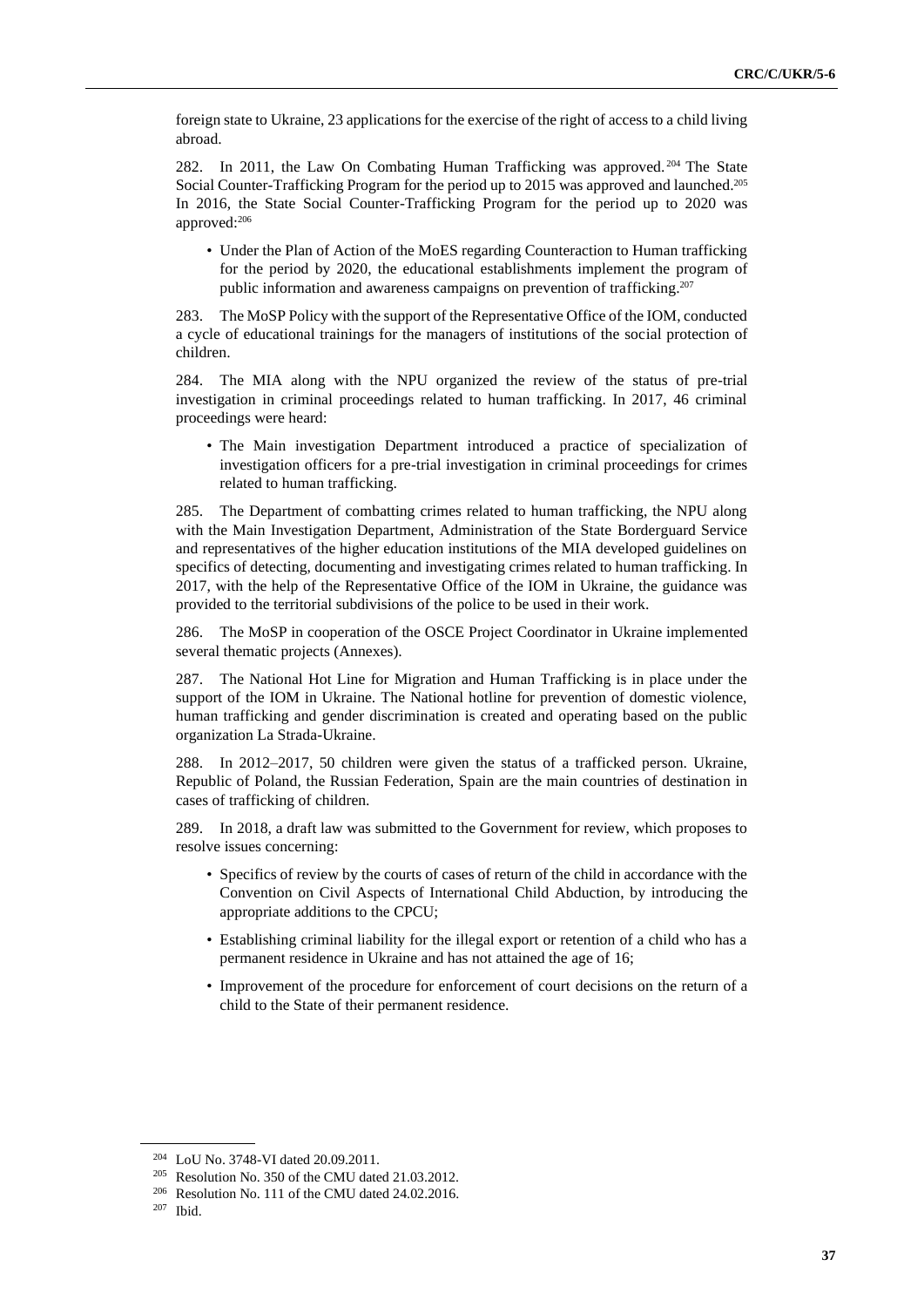### **4. Children living or working on the street**

290. The Decree of the President of Ukraine approved the National Strategy for Prevention of Social Orphanhood for the period until 2020.<sup>208</sup>

291. The focus of the state policy of child protection on the development of services to support families with children helped substantially decrease the number of homeless children, which indicates that it is unreasonable to increase the number of such institutions.

292. The number of children removed from the street as a result of prevention measures where traditional places of street children gathering has dropped. Compared to 2010, the number of children identified during such activities dropped by 49% (19,636 children) (paras. 1, 2, S. V).

293. Children removed from the street or from the family during the preventive raids (in case of family-related threats to the health and life of children) are sent to social protection institutions $209$  (para. 6, S. VI).

#### **5. Children in conflict with the law, including in terms of**

#### **(a) Juvenile Justice (Article 40)**

294. In 2011, the Concept for the Development of Criminal Justice for Minors in Ukraine<sup>210</sup> and the Action Plan for its implementation were approved. <sup>211</sup> An Interdepartmental Coordination Council on Juvenile Justice – an advisory body of the CMU – was established in Ukraine.<sup>212</sup> The Interdepartmental Council developed a draft National Strategy for Reform of Juvenile Justice System for the period up to 2022.

295. In 2015, the LoU On Probation was approved.<sup>213</sup> In 2018, a single State Institution Probation Centre with the authorized bodies on probation issues subordinated to it was established.

296. The MoJ developed programs for minors, training programs on protection of the rights of children in the criminal proceedings for lawyers were held, the Coordination Centre for Legal Assistance is in operation, pilot restoration projects for minors.

297. In 2018, a multilateral Memorandum of Understanding was signed by the MoJ, the Legal Assistance Coordination Centre, the UNICEF Office in Ukraine and the USAID New Justice Program.<sup>214</sup>

298. A specialization of judges for juvenile criminal proceedings was introduced in local general courts and appellate courts. <sup>215</sup> The draft LoU On Justice for Children is under development.

#### **(b) Deprivation of liberty, including any form of arrest, detention or imprisonment (paras. (a), (b) and (e) Article 37)**

299. Persons who have reached the age of 16 before committing a crime are subject to criminal responsibility,  $2^{16}$  for certain crimes – from the age of 14. $2^{17}$ 

300. The elimination of eight social rehabilitation schools was regulated. <sup>218</sup> Children staying at social rehabilitation schools may be released on parole based on a court order or

<sup>208</sup> Decree of the President of Ukraine № 609/2012 dated 22.10.2012.

<sup>209</sup> LoU No. 2623-IV dated 02.06.2005.

<sup>210</sup> Decree of the President of Ukraine No. 597 dated 24.05.2011.

<sup>211</sup> Resolution No. 1039 of the CMU dated 12.10.2011.

<sup>212</sup> Decree No. 357 of the CMU dated 24.05.2017.

<sup>213</sup> LoU No. 160-VIII dated 05.02.2015.

<sup>214</sup> According to the MoJ.

<sup>215</sup> LoU No. 1402 dated 02.06.2016.

<sup>216</sup> Article 22 of CCU.

<sup>217</sup> Resolution No. 734 of the CMU dated 08.08.2012.

<sup>218</sup> Resolution № 751 of the CMU dated 26.10.2016, No. 847 dated 21.11.2013.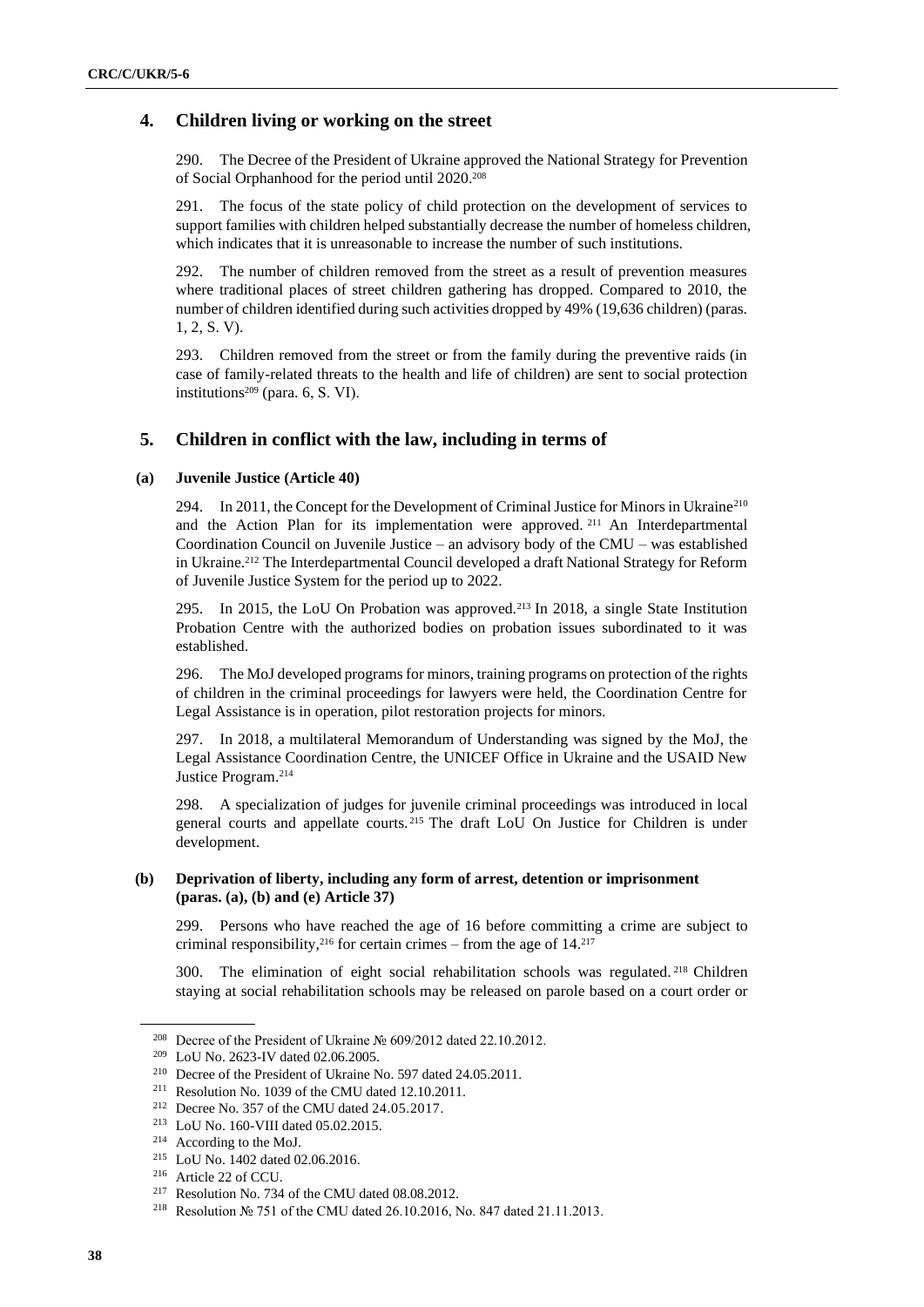sent to social and psychological rehabilitation centres or social rehabilitation centres (children's towns).

301. Social assistance is provided to minors and juveniles, sentenced to non-prison sentences, by employees of social service centres for families, children and youth in preparing for release, as well as after the release.

302. The MoJ implements the technique for assessing the risk and needs of minors in juvenile correctional facilities.

303. In 2017, 206 persons out of which 12 girls, were in the five juvenile correctional facilities and the juvenile sector. 146 persons (including 7 girls) were in three juvenile correctional facilities.

304. In recent years, the number of juveniles who have committed crimes has dropped, the child's gradual withdrawal from the criminal justice system has taken place, and the share of non-prison sentences has gone up.

#### **(c) Sentencing minors, in particular the prohibition of the death penalty and life imprisonment, the implementation of alternative sanctions based on correction activities (Article 37 (a))**

305. The detention and arrest of minors are used as an exceptional measure.<sup>219</sup> His/her parents or persons replacing them should be immediately informed of the detention and taking into custody of a minor. $220$ 

306. As part of the reform of the criminal juvenile justice system juvenile probation sectors operate in 13 cities of Ukraine. To ensure the measures of individual influence and their compliance with the needs of juvenile probation subjects, a methodology for assessing the risk of repeated criminal offenses by persons who committed criminal offenses at the age of 14–18 was developed.

307. In 2017, 3,370 persons who committed criminal offenses at the age between 14 and 18 were registered with the authorized agencies for probation of inter-regional penitentiary and probation departments of the MoJ. In early 2018, 1,224 juvenile offenders were registered at the probation units. About 1198 (98%) of convicted juveniles executed court decisions in the form of serving a sentence with a test, 26 (2%) – in the form of public works. In early 2018 1,224 juvenile offenders were registered at the probation units., court decisions were executed in the form of serving a sentence with a probation for 1,198 (98%) juvenile convicts, for  $26 (2%)$  of them – in the form of public works.

308. In 2017, being on record, 79 adolescents committed repeated crimes, or 2.4% of the total number of convicted minors, who were registered by the probation units for the specified period. Almost half of the convicted minors (35 or 44%) committed repeated crimes within a group:

• Since 2017, probation bodies have been developing a network of visiting/probation centres for children in conflict with the law.<sup>221</sup>

309. A multi-institutional working group on the development and implementation of probation programs <sup>222</sup> was established. Programs were developed in collaboration with international experts to overcome aggressive behaviour and teach social skills to children in conflict with the law.

310. In 2017, social service centres for families, children and young people carried out socio-educational and psychological work with 99% of minors who were registered with the territorial probation bodies.

<sup>219</sup> The LoU No. 2402-III dated 26.04.2001.

<sup>220</sup> CPCU No.4651-VI dated 13.04.2012.

<sup>221</sup> Resolution No. 24 of the CMU dated 18.01.2017.

<sup>222</sup> Order No.1913/7 of the MoJ dated 01.06.2017.